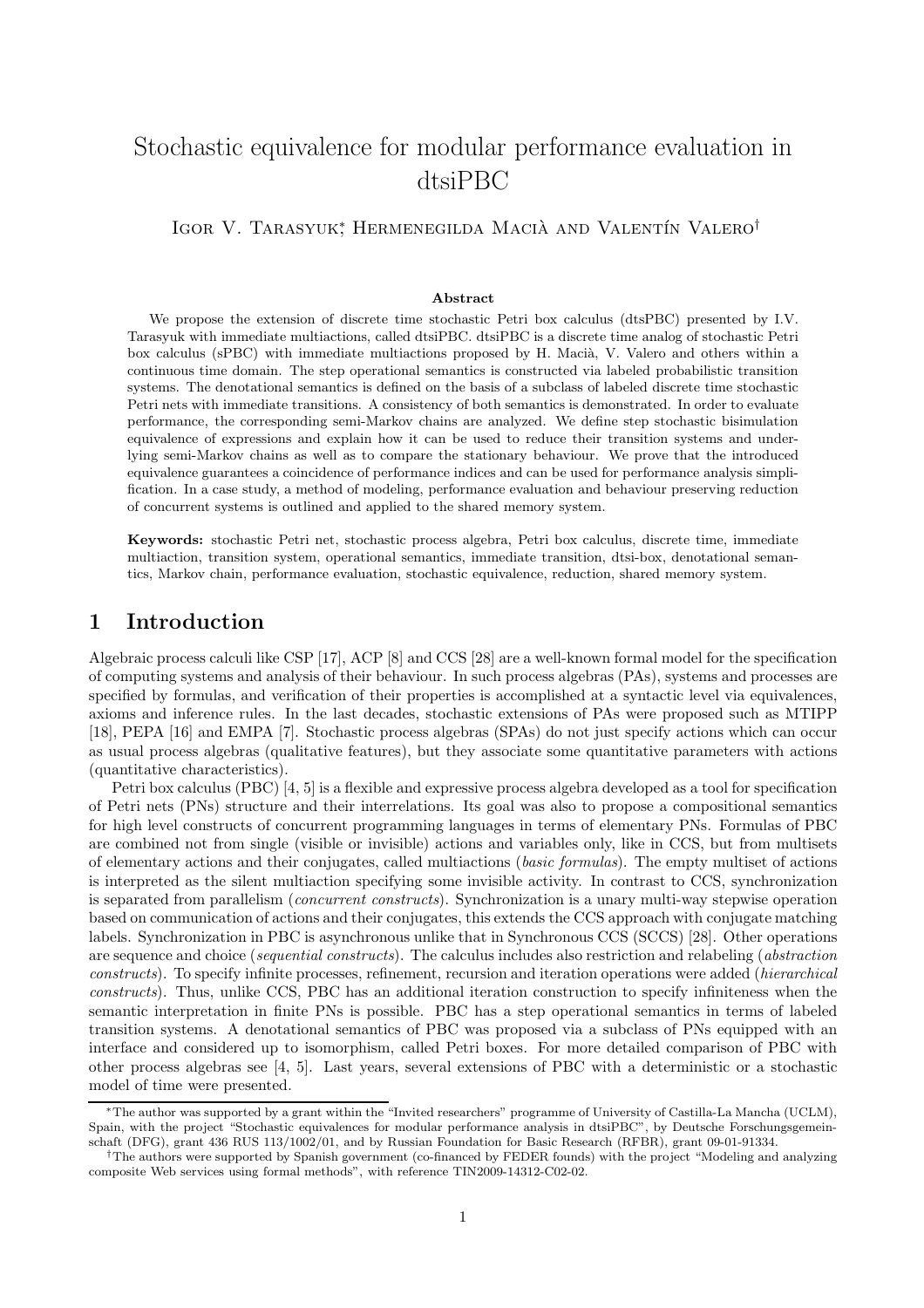A deterministic time model is considered in time Petri box calculus (tPBC) [20], in timed Petri box calculus (TPBC) [26] and in arc time Petri box calculus (atPBC) [34]. In tPBC each action has a time interval associated (the earliest and the latest firing time), and an interleaving operational semantics is defined. The denotational semantics is then defined in terms of a subclass of labeled time PNs (LtPNs), based on tPNs [27], and called time Petri boxes (ct-boxes). In contrast to tPBC, multiactions of TPBC are not instantaneous, but have time durations. For the latter model a step operational semantics is also considered, and a denotational semantics, using a subclass of labeled timed PNs (LTPNs), based on TPNs [36], and called timed Petri boxes (T-boxes). In atPBC multiactions are associated with time delay intervals, and a step operational semantics is defined. The denotational semantics is then defined on a subclass of arc time PNs (atPNs), where time restrictions are associated with the arcs, called arc time Petri boxes (at-boxes).

A stochastic extension of PBC, called stochastic Petri box calculus (sPBC), was proposed in [33, 22]. In sPBC, multiactions have stochastic durations that follow negative exponential distribution. Each multiaction is instantaneous and equipped with a rate that is a parameter of the corresponding exponential distribution. The execution of a multiaction is possible only after the corresponding stochastic time delay. Only a finite part of PBC was initially used for the stochastic enrichment, i.e., in its former version sPBC has neither refinement nor recursion nor iteration operations. The calculus has an interleaving operational semantics defined via labeled transition systems. Its denotational semantics was defined in terms of a subclass of labeled continuous time stochastic PNs (LCTSPNs), based on CTSPNs [23, 2], and called stochastic Petri boxes (s-boxes). In [30], the iteration operator was added to sPBC. In [31], a number of new equivalence relations were proposed for regular terms of sPBC to choose later a suitable candidate for a congruence. sPBC with iteration was enriched further with immediate multiactions in [32]. A denotational semantics of such an sPBC extension was defined via a subclass of labeled generalized SPNs (LGSPNs), based on GSPNs [23, 2, 3], and called generalized stochastic Petri boxes (gs-boxes).

In [39], a discrete time stochastic extension dtsPBC of finite PBC was presented. A step operational semantics of dtsPBC was constructed via labeled probabilistic transition systems. Its denotational semantics was defined in terms of a subclass of labeled discrete time stochastic PNs (LDTSPNs), based on DTSPNs [29], and called discrete time stochastic Petri boxes (dts-boxes). A variety of stochastic equivalences were proposed to identify stochastic processes with similar behaviour which are differentiated by the semantic equivalence. The interrelations of all the introduced equivalences were studied. In [38, 40], we constructed an enrichment of dtsPBC with the iteration operator used to specify infinite processes. Since dtsPBC has a discrete time semantics and geometrically distributed delays in the process states unlike sPBC with continuous time semantics and exponentially distributed delays, the calculi apply two different approaches to the stochastic extension of PBC, in spite of some similarity of their syntax and semantics inherited from PBC. The main advantage of dtsPBC is that concurrency is treated like in PBC having step semantics, whereas in sPBC parallelism is simulated by interleaving obliging one to collect the information on causal independence of activities before constructing the semantics. In [41], we presented the extension dtsiPBC of the latter calculus with immediate multiactions.

A notion of equivalence is important in theory of computing systems. Equivalences are applied both to compare behaviour of systems and reduce their structure. There is a wide diversity of behavioural equivalences, and their interrelations were well explored in the literature. The most well-known and widely used one is bisimulation. Standardly, the mentioned equivalences take into account only functional (qualitative) but not performance (quantitative) aspects. Additionally, the equivalences are usually interleaving ones, i.e., they interpret concurrency as sequential nondeterminism. To respect quantitative features of behaviour, equivalences for SPAs have additional requirement on execution probabilities. Two equivalent processes must be able to execute the same sequences of actions, and for every such sequence, its execution probabilities within both processes should coincide. In case of bisimulation equivalence, the states from which similar future behaviours start are grouped into equivalence classes that form elements of the aggregated state space. From every two bisimilar states, the same actions can be executed, and the subsequent states resulting from execution of an action belong to the same equivalence class. In addition, for both states, the cumulative probabilities to move to the same equivalence class by executing the same action coincide.

Interleaving probabilistic weak trace equivalence was introduced in [12]. Interleaving probabilistic strong bisimulation equivalence was proposed in [21] on labeled probabilistic transition systems, in [18] on labeled CTMCs and in [16] on probabilistic process algebras. Interleaving probabilistic equivalences were defined for probabilistic processes in [19, 15]. Interleaving probabilistic weak bisimulation equivalence was considered in [9] on Markovian process algebras, in [10] on labeled CTSPNs and in [11] on GSPNs. In [6], a comparison of a variety of interleaving Markovian trace, test and bisimulation equivalences was carried out on sequential and concurrent Markovian process calculi. Nevertheless, no appropriate equivalence notion was defined for concurrent SPAs.

In this paper, we present dtsPBC with iteration extended with immediate multiactions, called *discrete time*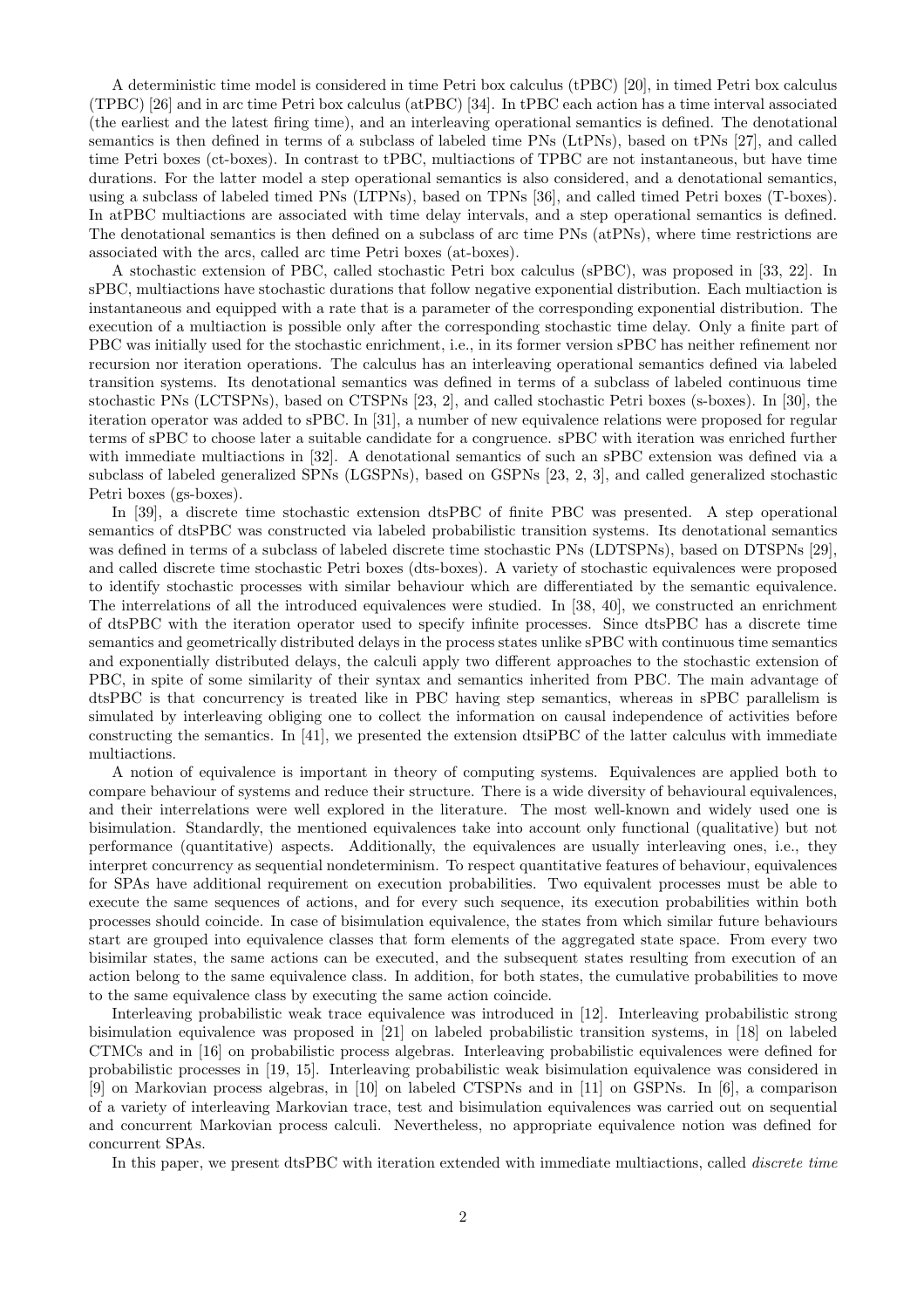stochastic and immediate Petri box calculus (dtsiPBC), which is a discrete time analog of sPBC. The latter calculus has iteration and immediate multiactions within the context of a continuous time domain. The step operational semantics is constructed with the use of labeled probabilistic transition systems. The denotational semantics is defined in terms of a subclass of labeled discrete time stochastic and immediate PNs (LDTSPNs with immediate transitions, LDTSIPNs), based on an extension of DTSPNs somewhat similar to discrete time deterministic and stochastic PNs (DTDSPNs) [42], and called dtsi-boxes. A consistency of both semantics is demonstrated. The corresponding stochastic process, which is a semi-Markov chain (SMC), is constructed and investigated, with the purpose of performance evaluation, which is the same for both semantics. Further, we propose step stochastic bisimulation equivalence allowing one to identify stochastic processes with similar behaviour that are however differentiated by the semantics of the calculus. We examine the interrelations of the proposed relation with other equivalences of the calculus. We describe how step stochastic bisimulation equivalence can be used to reduce transition systems of expressions and their underlying SMCs while preserving the qualitative and the quantitative behaviour. We prove that the mentioned equivalence guarantees identity of the stationary behaviour. This property implies a coincidence of performance indices based on steady-state probabilities of the modeled stochastic systems. The equivalences possessing the property can be used to reduce the state space of a system and thus simplify its performance evaluation, what is usually a complex problem due to the state space explosion. At last, we present a case study of the system with two processors and a common shared memory explaining how to model concurrent systems within the calculus and analyze their performance as well as in which way to reduce the systems while preserving their performance indices and making simpler the performance evaluation. First results on this subject can be found in [41].

Let us compare dtsiPBC with the classical SPAs MTIPP, PEPA and EMPA. The first main difference between them and dtsiPBC comes from PBC, since dtsiPBC is based on this calculus: all algebraic operations and a notion of multiaction are inherited from PBC. The second main difference are discrete probabilities. The third main difference are immediate multiactions. Let us explain this in more detail. In dtsiPBC, every activity is a pair consisting of the multiaction (not just an action, as in the classical SPAs) as a first element. The second element is either the probability (not the rate, as in the classical SPAs) to execute the multiaction under condition that no other multiaction can occur at the current discrete time moment (the activity is called a stochastic multiaction in this case) or the weight expressing how important is the execution of this multiaction (the activity is called an immediate multiaction in this case). Immediate multiactions in dtsiPBC are similar to immediate actions in EMPA, but all the immediate multiactions have the same priority 1 (with the purpose to execute them always before stochastic multiactions, all having the same priority 0), whereas the immediate actions in EMPA can have different priority levels. There are no immediate actions in MTIPP and PEPA. dtsiPBC has the sequence operation in contrast to the prefix one in the classical SPAs. One can combine arbitrary expressions with the sequence operator, i.e., it is more flexible than the prefix one, where the first argument should be a single activity. The choice operation in dtsiPBC is analogous to that in MTIPP and PEPA as well as to the alternative composition in EMPA, in the sense that the choice is probabilistic, but a discrete probability function is used in dtsiPBC unlike continuous ones in the classical calculi. Concurrency and synchronization in dtsiPBC are different operations (this feature is inherited from PBC) unlike the situation in the classical SPAs where parallel composition (combinator) has a synchronization capability. Relabeling in dtsiPBC is analogous to that in EMPA, but it is additionally extended to conjugated actions. The restriction operation in dtsiPBC differs from hiding in PEPA and functional abstraction in EMPA, where the hidden actions are labeled with a symbol of "silent" action  $\tau$ . In dtsiPBC, restriction by an action means that for a given expression any process behaviour containing the action or its conjugate is not allowed. The synchronization on an elementary action collects all the pairs consisting of this elementary action and its conjugate which are contained in the multiactions from the synchronized activities. The operation produces new activities such that the first element of every resulting activity is the union of the multiactions from which all the mentioned pairs of conjugated actions are removed. The second element is either the product of the probabilities of the synchronized stochastic multiactions or the sum of the weights of the synchronized immediate multiactions. This differs from the way synchronization is applied in the classical SPAs where it is accomplished over identical action names, and every resulting activity consist of the same action name and the rate calculated via some expression (including sums, minimums and products) on the rates of the initial activities, such as the apparent rate in PEPA. dtsiPBC has no recursion operation or recursive definitions, but it includes the iteration operation to specify infinite looping behaviour with the explicitly defined start and termination. dtsiPBC has a discrete time semantics, and time delays in the states are geometrically distributed unlike the classical SPAs with continuous time semantics and exponentially distributed activity delays. As a consequence, the semantics of dtsiPBC is the step one in contrast to the interleaving semantics of the classical SPAs. The performance issues can be investigated based on the discrete time Markov chain (DTMC) extracted from the labeled probabilistic transition system associated with each expression of dtsiPBC. In the classical SPAs, continuous time Markov chains (CTMCs) are used for performance evaluation. dtsiPBC has a denotational semantics in terms of LDTSPNs from which the corresponding DTMCs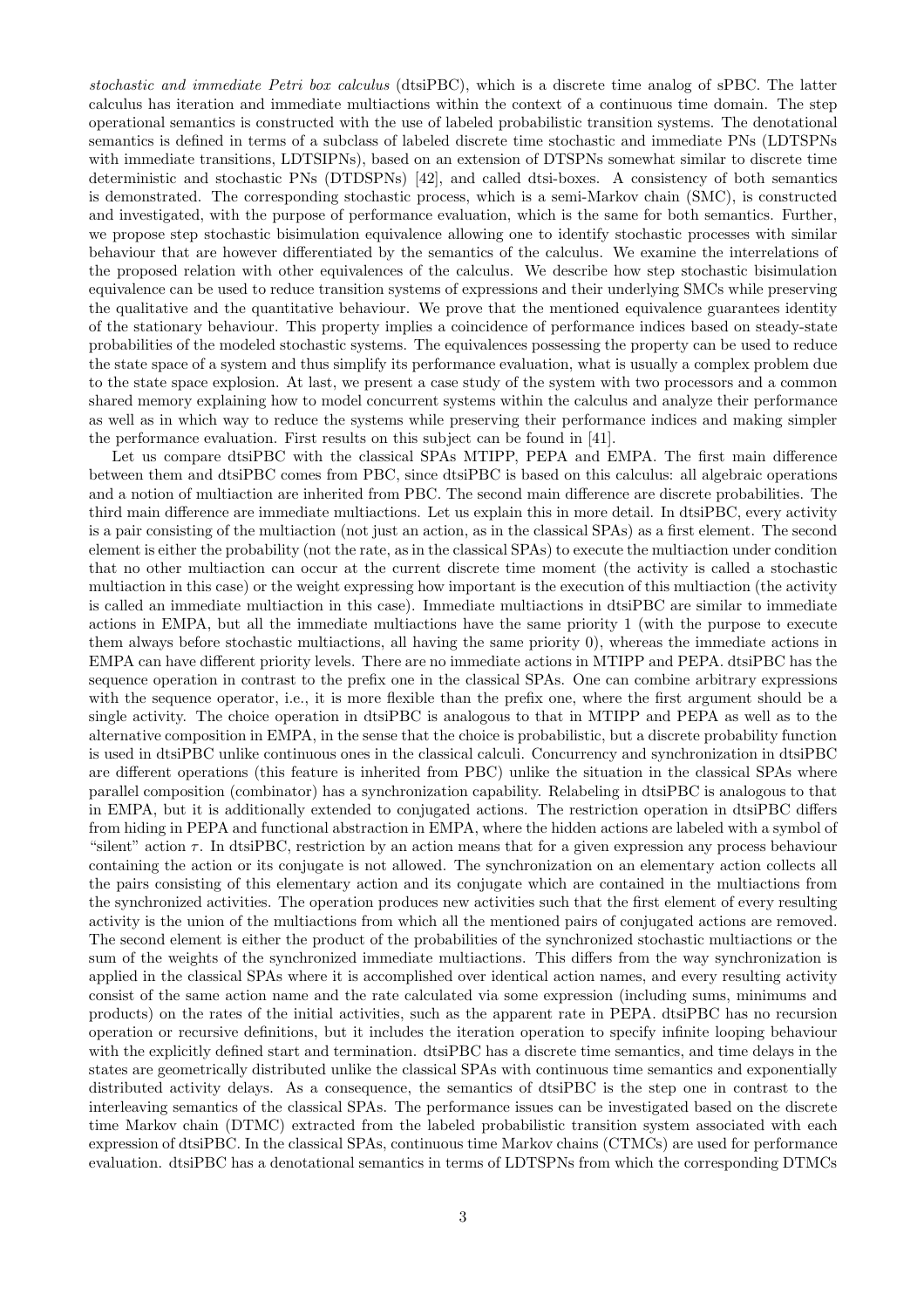can be derived as well. Thus, the multiaction labels and the set of flexible and powerful operations, as well as a step operational and a Petri net denotational semantics allowing for concurrent execution of activities (or transitions) are the main advantages of dtsiPBC.

The paper is organized as follows. In Section 2, the syntax of the extended calculus dtsiPBC is presented. In Section 3, we construct the operational semantics of the algebra in terms of labeled probabilistic transition systems. In Section 4, we propose the denotational semantics based on a subclass of LDTSIPNs. In Section 5, the corresponding stochastic process is defined and analyzed. Step stochastic bisimulation equivalence is defined and investigated in Section 6. In Section 7, we explain how to reduce transition systems and underlying SMCs of process expressions modulo the equivalence. In Section 8, the introduced equivalence is applied to the stationary behaviour comparison to verify the performance preservation. In Section 9, a shared memory system is presented as a case study. Finally, Section 10 summarizes the results obtained and outlines research perspectives in this area.

### 2 Syntax

In this section, we propose the syntax of dtsiPBC. First, we recall a definition of multiset that is an extension of the set notion by allowing several identical elements.

**Definition 2.1** Let X be a set. A finite multiset (bag) M over X is a mapping  $M : X \to \mathbb{N}$  such that  $|\{x \in X \mid M(x) > 0\}| < \infty$ , i.e., it can contain a finite number of elements only.

We denote the set of all finite multisets over X by  $N_f^X$ . The cardinality of a multiset M is defined as  $|M| = \sum_{x \in X} M(x)$ . We write  $x \in M$  if  $M(x) > 0$  and  $M \subseteq M'$  if  $\forall x \in X$ ,  $M(x) \leq M'(x)$ . We define  $(M + M')(\tilde{x}) = M(x) + M'(x)$  and  $(M - M')(x) = \max\{0, M(x) - M'(x)\}\$ . When  $\forall x \in X$ ,  $M(x) \leq 1$ , M is a proper set such that  $M \subseteq X$ . The set of all subsets of X is denoted by  $2^X$ .

Let  $Act = \{a, b, ...\}$  be the set of *elementary actions*. Then  $\widehat{Act} = \{\hat{a}, \hat{b}, ...\}$  is the set of *conjugated actions* (conjugates) such that  $a \neq \hat{a}$  and  $\hat{a} = a$ . Let  $\mathcal{A} = Act \cup \widehat{Act}$  be the set of all actions, and  $\mathcal{L} = \mathbb{N}_{f}^{\mathcal{A}}$  be the set of all multiactions. Note that  $\emptyset \in \mathcal{L}$ , this corresponds to an internal activity, i.e., the execution of a multiaction that contains no visible action names. The *alphabet* of  $\alpha \in \mathcal{L}$  is defined as  $\mathcal{A}(\alpha) = \{x \in \mathcal{A} \mid \alpha(x) > 0\}$ .

A stochastic multiaction is a pair  $(\alpha, \rho)$ , where  $\alpha \in \mathcal{L}$  and  $\rho \in (0, 1)$  is the conditional probability of the multiaction  $\alpha$ . The multiaction probabilities are used to calculate the probabilities of state changes (steps) at discrete time moments. The probabilities of stochastic multiactions are required not to be equal to 1, since this value is left for immediate multiactions which will be defined later. On the other hand, there is no sense to allow zero probabilities of multiactions, since they would never be performed in this case. Let  $\mathcal{SL}$  be the set of all stochastic multiactions.

An *immediate multiaction* is a pair  $(\alpha, l)$ , where  $\alpha \in \mathcal{L}$  and  $l \in \mathbb{N} \setminus \{0\}$  is the non-zero weight of the multiaction  $\alpha$ . Immediate multiactions have a priority over stochastic ones. One can assume that all immediate multiactions have priority 1 whereas all stochastic ones have priority 0. This means that in a state where both kinds of multiactions can occur, immediate multiactions always occur before stochastic ones. Stochastic and immediate multiactions cannot be executed together in some concurrent step, i.e., the steps consisting only of immediate multiactions or those including only stochastic multiactions are allowed. Let  $\mathcal{IL}$  be the set of all immediate multiactions.

Let us note that the same multiaction  $\alpha \in \mathcal{L}$  may have different probabilities and weights in the same specification. It is easy to differentiate between probabilities and weights, hence, between stochastic and immediate multiactions, since the probabilities of stochastic multiactions belong to the interval  $(0, 1)$ , and the weights of immediate multiactions are non-zero (positive) natural numbers from  $\mathbb{N} \setminus \{0\} = \{1, 2, \ldots\}$ . An activity is a stochastic or an immediate multiaction. Let  $\mathcal{SIL} = \mathcal{SL} \cup \mathcal{IL}$  be the set of all activities. The alphabet of  $(\alpha, \kappa) \in SL\mathcal{L}$  is defined as  $\mathcal{A}(\alpha, \kappa) = \mathcal{A}(\alpha)$ . The *alphabet* of  $\Upsilon \in \mathbb{N}_{f}^{ST\mathcal{L}}$  is defined as  $\mathcal{A}(\Upsilon) = \cup_{(\alpha, \kappa) \in \Upsilon} \mathcal{A}(\alpha)$ . For  $(\alpha, \kappa) \in \mathcal{SIL}$ , we define its multiaction part as  $\mathcal{L}(\alpha, \kappa) = \alpha$  and its probability or weight part as  $\Omega(\alpha, \kappa) = \kappa$ . The multiaction part of  $\Upsilon \in N_f^{\mathcal{SLL}}$  is defined as  $\mathcal{L}(\Upsilon) = \sum_{(\alpha,\kappa) \in \Upsilon} \alpha$ .

Activities are combined into formulas by the following operations: *sequential execution* ;, *choice*  $\parallel$ , *parallelism*  $\parallel$ , relabeling [f] of actions, restriction rs over a single action, synchronization sy on an action and its conjugate, and iteration [∗∗] with three arguments: initialization, body and termination.

Sequential execution and choice have the standard interpretation like in other process algebras, but parallelism does not include synchronization unlike the corresponding operation in CCS [28].

Relabeling functions  $f : \mathcal{A} \to \mathcal{A}$  are bijections preserving conjugates, i.e.,  $\forall x \in \mathcal{A}, f(\hat{x}) = \overline{f(x)}$ . Relabeling is extended to multiactions in the usual way: for  $\alpha \in \mathcal{L}$ , we define  $f(\alpha) = \sum_{x \in \alpha} f(x)$ . Relabeling is extended to the multisets of activities as follows: for  $\Upsilon \in \mathbb{N}_{f}^{STL}$ , we define  $f(\Upsilon) = \sum_{(\alpha,\kappa) \in \Upsilon} (f(\alpha), \kappa)$ .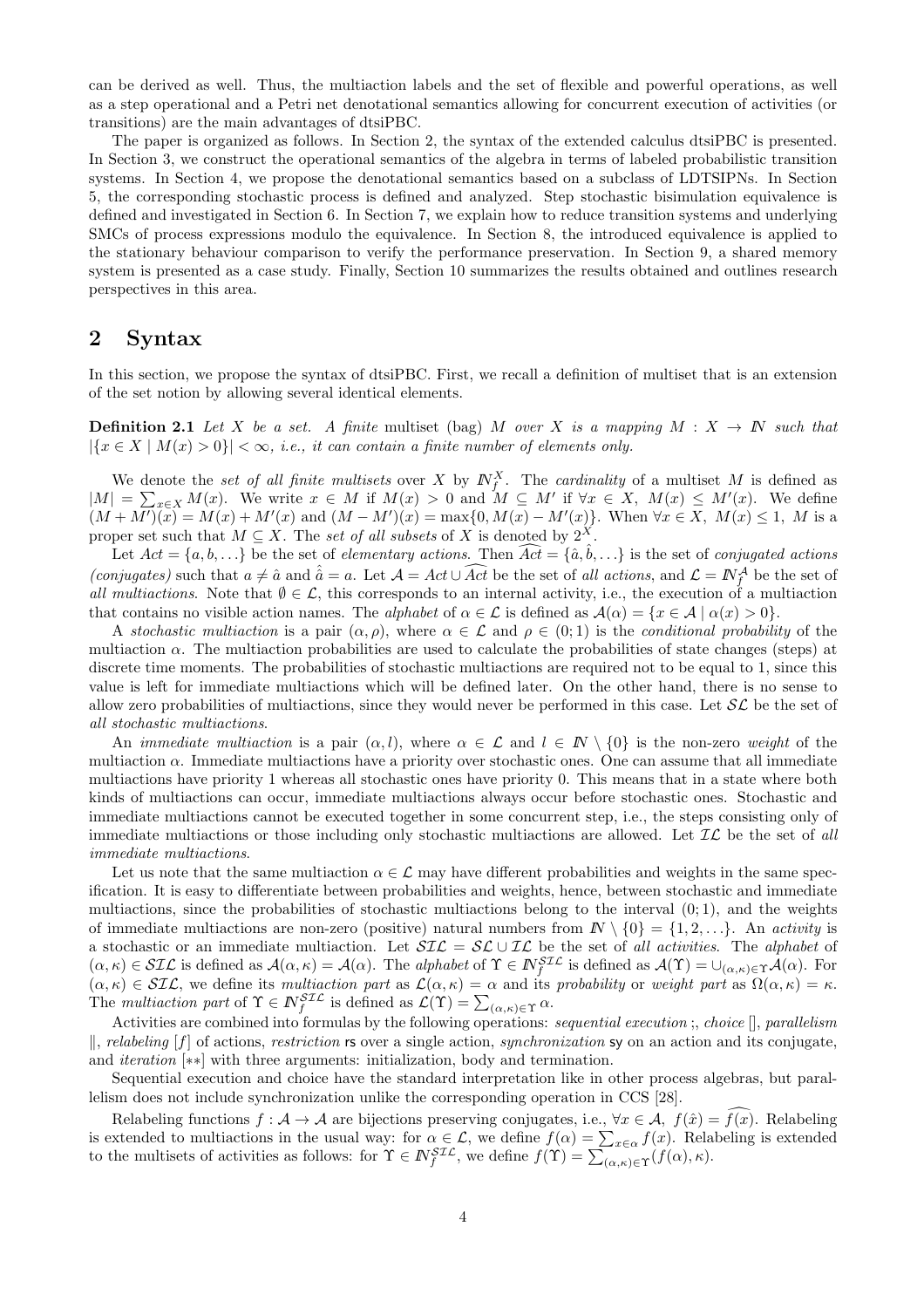Restriction over an action a means that for a given expression any process behaviour containing a or its conjugate  $\hat{a}$  is not allowed.

Let  $\alpha, \beta \in \mathcal{L}$  be two multiactions such that for some action  $a \in \mathcal{A}ct$  we have  $a \in \alpha$  and  $\hat{a} \in \beta$  or  $\hat{a} \in \alpha$  and  $a \in \beta$ . Then, synchronization of  $\alpha$  and  $\beta$  by a is defined as  $\alpha \oplus_{a} \beta = \gamma$ , where

$$
\gamma(x) = \begin{cases} \alpha(x) + \beta(x) - 1, & x = a \text{ or } x = \hat{a}; \\ \alpha(x) + \beta(x), & \text{otherwise.} \end{cases}
$$

We may synchronize multiactions of the same type only: either both stochastic or both immediate ones, since immediate multiactions have a priority over stochastic ones, hence, stochastic and immediate multiactions cannot be executed together (note also that the execution of immediate multiactions takes no time unlike that of stochastic ones).

In the iteration, the initialization subprocess is executed first, then the body is performed zero or more times, and, finally, the termination subprocess is executed.

Static expressions specify the structure of processes. As we shall see, the expressions correspond to unmarked LDTSIPNs (note that LDTSIPNs are marked by definition).

**Definition 2.2** Let  $(\alpha, \kappa) \in \mathcal{SIL}$  and  $a \in Act$ . A static expression of dtsiPBC is defined as

 $E ::= (\alpha, \kappa) | E; E | E | E | E | E | E | E | f | E \text{ is a } | E \text{ sy a } | [E * E * E].$ 

Let  $StatExpr$  denote the set of all static expressions of dtsiPBC.

To make the grammar above unambiguous, one can add parentheses in the productions with binary operations:  $(E; E)$ ,  $(E||E)$ ,  $(E||E)$ . However, here and further we prefer the PBC approach and add them to resolve ambiguities only.

To avoid inconsistency of the iteration operator, we should not allow any concurrency in the highest level of the second argument of iteration. This is not a severe restriction though, since we can always prefix parallel expressions by an activity with the empty multiaction. Later on, in Example 4.2, we shall demonstrate that such inconsistency can result to nets which are not safe, see also [5] for discussion on this subject.

**Definition 2.3** Let  $(\alpha, \kappa) \in \mathcal{SIL}$  and  $a \in Act$ . A regular static expression of dtsiPBC is defined as

 $E ::= (\alpha, \kappa) | E; E | E | E | E | E | E | E | f | | E$  rs  $a | E$  sy  $a | [E * D * E]$ , where  $D ::= (\alpha, \kappa) | D; E | D || D | D | f | D$  rs  $a | D$  sy  $a | [D * D * E].$ 

Let  $RegStatExpr$  denote the set of all regular static expressions of dtsiPBC.

Dynamic expressions specify the states of processes. As we shall see, the expressions correspond to LDT-SIPNs (which are marked by default). Dynamic expressions are obtained from static ones, by annotating them with upper or lower bars which specify the active components of the system at the current moment of time. The dynamic expression with upper bar (the overlined one)  $\overline{E}$  denotes the *initial*, and that with lower bar (the underlined one) E denotes the final state of the process specified by a static expression  $E$ . The underlying static expression of a dynamic one is obtained by removing all upper and lower bars from it.

**Definition 2.4** Let  $E \in StatExpr$  and  $a \in Act$ . A dynamic expression of dtsiPBC is defined as

 $G ::= \overline{E} | E | G; E | E; G | G | E | E | G | G | G | G | G | f | G$  rs  $a | G$  sy  $a | [G * E * E] | [E * G * E] | [E * E * G].$ 

Let  $DynExpr$  denote the set of all dynamic expressions of dtsiPBC.

Note that if the underlying static expression of a dynamic one is not regular, the corresponding LDTSIPN can be non-safe (though, it is 2-bounded in the worst case, see [5]).

A dynamic expression is regular if its underlying static expression is regular. Let  $RegDynExpr$  denote the set of all regular dynamic expressions of dtsiPBC.

# 3 Operational semantics

In this section, we define the step operational semantics in terms of labeled transition systems.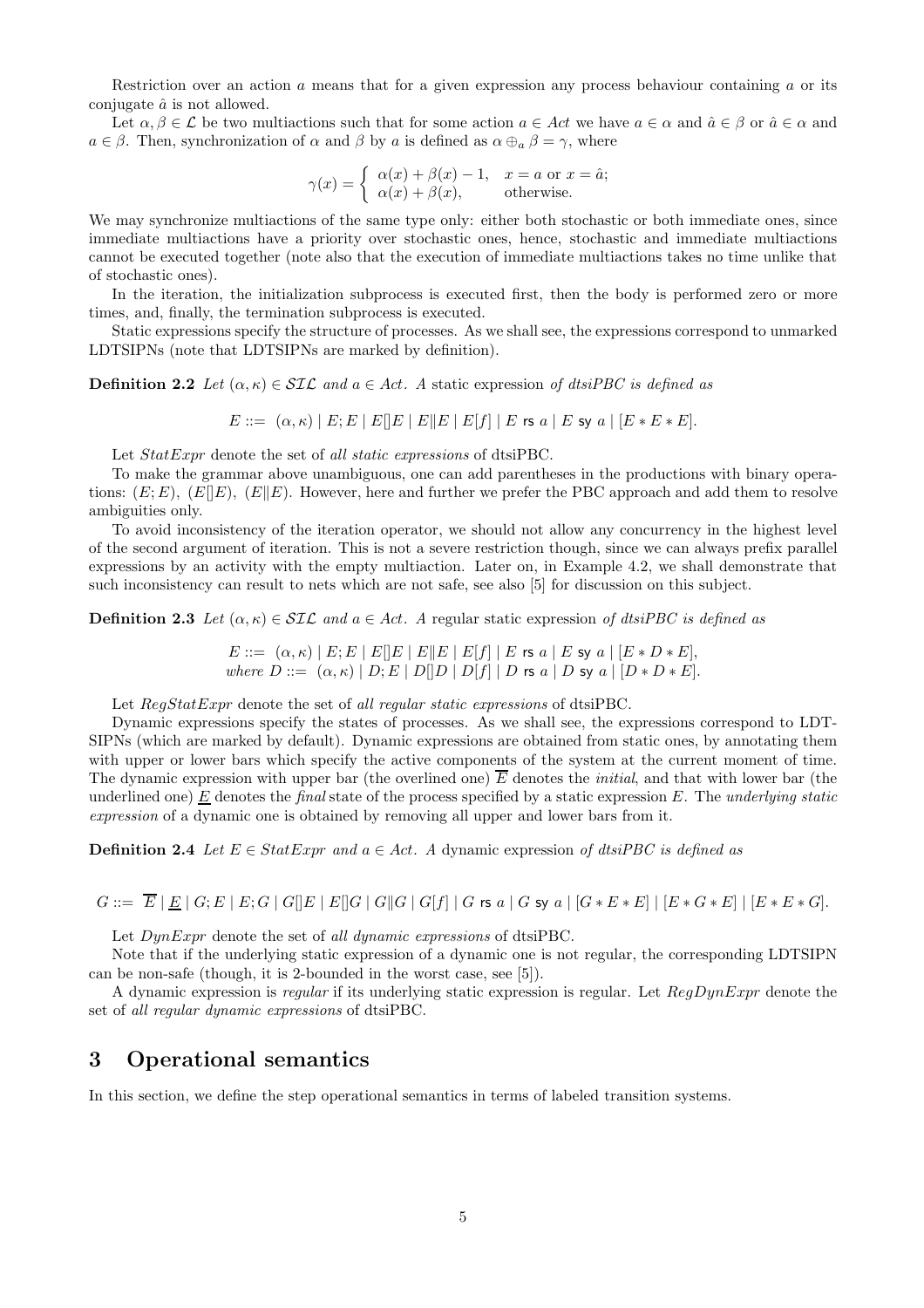#### 3.1 Inaction rules

The inaction rules for dynamic expressions describe their structural transformations which do not change the states of the specified processes. The goal of these syntactic transformations is to obtain the well-structured terminal expressions called operative ones to which no inaction rules can be further applied. As we shall see, the application of an inaction rule to a dynamic expression does not lead to any discrete time step in the corresponding LDTSIPN, hence, no transitions are fired and its current marking remains unchanged.

Thus, an application of every inaction rule does not require any discrete time delay, i.e., the dynamic expression transformation described by the rule is accomplished instantaneously.

First, in Table 1, we define inaction rules for the regular dynamic expressions in the form of overlined and underlined static ones. In this table,  $E, F, K \in RegStatExpr$  and  $a \in Act$ .

| $E; F \Rightarrow \overline{E}; F$                                  | $E; F \Rightarrow E; \overline{F}$               | $E; E \Rightarrow E; F$                                                                    | $E  F \Rightarrow E  F$                               |
|---------------------------------------------------------------------|--------------------------------------------------|--------------------------------------------------------------------------------------------|-------------------------------------------------------|
| $E  F \Rightarrow E  \overline{F}$                                  | $\underline{E}[[F \Rightarrow \underline{E}][F]$ | $E[\underline{F} \Rightarrow E[\overline{F}]$                                              | $E  F \Rightarrow E  \overline{F}$                    |
| $E  E \Rightarrow E  F$                                             | $\overline{E[f]} \Rightarrow \overline{E}[f]$    | $\underline{E}[f] \Rightarrow E[f]$                                                        | $\overline{E}$ rs $a \Rightarrow \overline{E}$ rs $a$ |
| $\underline{E}$ rs $a \Rightarrow \underline{E}$ rs $\underline{a}$ | E sy $a \Rightarrow \overline{E}$ sy $a$         | $\underline{E}$ sy $a \Rightarrow \underline{E}$ sy $a$                                    | $\overline{ E*F*K } \Rightarrow  \overline{E}*F*K $   |
| $E * F * K \Rightarrow E * \overline{F} * K$                        | $[E * F * K] \Rightarrow [E * \overline{F} * K]$ | $[E * F * K] \Rightarrow [E * F * \overline{K}] \quad [E * F * K] \Rightarrow [E * F * K]$ |                                                       |

Table 1: Inaction rules for overlined and underlined regular static expressions

Second, in Table 2, we propose inaction rules for the regular dynamic expressions in the arbitrary form. In this table,  $E, F \in RegStatexpr$ ,  $G, H, G, H \in RegDynExpr$  and  $a \in Act$ .

Table 2: Inaction rules for arbitrary regular dynamic expressions

| $G \Rightarrow G, \ o \in \{ ;, [] \}$                 | $G \Rightarrow G, \ o \in \{ ; , [] \}$ | $G \Rightarrow G$             | $H \Rightarrow H$             | $G{\Rightarrow}G$       |
|--------------------------------------------------------|-----------------------------------------|-------------------------------|-------------------------------|-------------------------|
| $G \circ E \Rightarrow G \circ E$                      | $E \circ G \Rightarrow E \circ G$       | $G  H \Rightarrow G  H$       | $G  H \Rightarrow G  H$       | $G[f] \Rightarrow G[f]$ |
| $G \Rightarrow G, \neg \in \{ \text{rs}, \text{sy} \}$ | $G \Rightarrow G$                       | $G \Rightarrow G$             | $G{\Rightarrow}G$             |                         |
| $G \circ a \Rightarrow G \circ a$                      | $[G*E*F] \Rightarrow [G*E*F]$           | $[E*G*F] \Rightarrow [E*G*F]$ | $[E*F*G] \Rightarrow [E*F*G]$ |                         |

A regular dynamic expression  $G$  is *operative* if no inaction rule can be applied to it.

Let  $OpRegDynExpr$  denote the set of all operative regular dynamic expressions of dtsiPBC.

Note that any dynamic expression can be always transformed into a (not necessarily unique) operative one by using the inaction rules.

In the following, we consider regular expressions only and omit the word "regular".

**Definition 3.1** Let  $\approx$  =  $(\Rightarrow \cup \Leftarrow)^*$  be the structural equivalence of dynamic expressions in dtsiPBC. Thus, two dynamic expressions G and G' are structurally equivalent, denoted by  $G \approx G'$ , if they can be reached from each other by applying the inaction rules in forward or backward direction.

#### 3.2 Action and empty loop rules

The action rules are applied when some activities are executed. With these rules we capture the prioritization of immediate multiactions with respect to stochastic ones. We also have the empty loop rule which is used to capture a delay of one time unit in the same state when no immediate multiactions are executable. In this case, the empty multiset of activities is executed. The action and empty loop rules will be then used later to determine all multisets of activities which can be executed from the structural equivalence class of every dynamic expression (i.e., from the state of the corresponding process). This information together with that about conditional probabilities or weights of the activities to be executed from the process state will be used to calculate the probabilities of such executions.

The action rules with stochastic multiactions describe dynamic expression transformations due to the execution of non-empty multisets of stochastic multiactions. The rules represent the possible state changes of the specified processes when some non-empty multisets of stochastic multiactions are executed. As we shall see, the application of an action rule with stochastic multiactions to a dynamic expression leads to a discrete time step in the corresponding LDTSIPN at which some stochastic transitions are fired and the current marking is changed, unless there is a self-loop produced by the iterative execution of a non-empty multiset (which should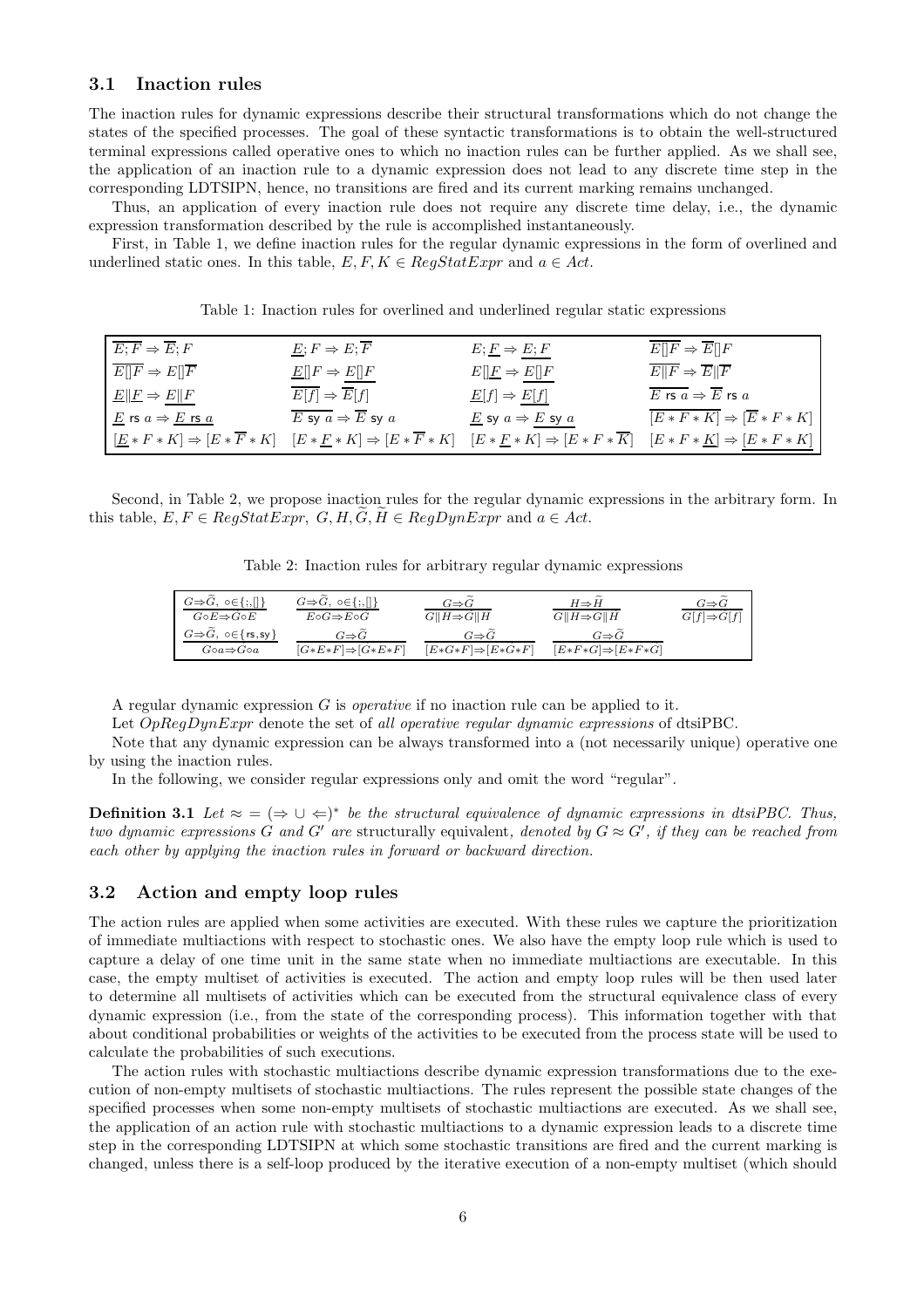

Figure 1: The binary trees encoded with the numberings 1,  $(1)(2)$  and  $(1)((2)(3))$ 

be additionally the one-element one, i.e., the single stochastic multiaction, since we do not allow concurrency in the highest level of the second argument of iteration).

Action rules with immediate multiactions describe dynamic expression transformations due to the execution of non-empty multisets of immediate multiactions. The rules represent the possible state changes of the specified processes when some non-empty multisets of immediate multiactions are executed. As we shall see, the application of an action rule with immediate multiactions to a dynamic expression leads in the corresponding LDTSIPN to the instantaneous firing of some immediate transitions and changing of the the current marking, unless there is a self-loop produced by the iterative execution of a non-empty multiset (which should be additionally the one-element one, i.e., the single immediate multiaction, since we do not allow concurrency in the highest level of the second argument of iteration).

The empty loop rule  $G \stackrel{\emptyset}{\to} G$  with a pre-condition (rule **El** in Table 3) describes dynamic expression transformations due to the execution of the empty multiset of activities at a discrete time step. The rule reflects a non-zero probability to stay in the current state at the next time moment, which is an essential feature of discrete time stochastic processes. As we shall see, the application of the empty loop rule to a dynamic expression leads to a discrete time step in the corresponding LDTSIPN at which no transitions are fired and the current marking is not changed. This is a new rule that has no prototype among inaction rules of PBC, since it represents a time delay. The PBC rule  $G \stackrel{\emptyset}{\to} G$  from [5] in our setting would correspond to the rule  $G \Rightarrow G$ describing the stay in the current state when no time elapses, but we do not need it to transform dynamic expressions into operative ones, hence, we do not introduce it in dtsPBC.

Thus, an application of every action rule with stochastic multiactions or the empty loop rule requires one discrete time unit delay, i.e., the execution of a (possibly empty) multiset of stochastic multiactions leading to the dynamic expression transformation described by the rule is accomplished instantaneously after one time unit. An application of every action rule with immediate multiactions does not take any time, i.e., the execution of a (non-empty) multiset of immediate multiactions is accomplished instantaneously at the current moment of time.

Note that expressions of dtsiPBC can contain identical activities. To avoid technical difficulties, such as the proper calculation of the state change probabilities for multiple transitions, we can always enumerate coinciding activities from left to right in the syntax of expressions. The new activities resulted from synchronization will be annotated with concatenation of numberings of the activities they come from, hence, the numbering should have a tree structure to reflect the effect of multiple synchronizations. Now we define the numbering which encodes a binary tree with the leaves labeled by natural numbers.

**Definition 3.2** Let  $n \in \mathbb{N}$ . The numbering of expressions is defined as

$$
\iota ::= n \mid (\iota)(\iota).
$$

Let Num denote the set of all numberings of expressions.

**Example 3.1** The numbering 1 encodes the binary tree depicted in Figure  $1(a)$  with the root labeled by 1. The numbering  $(1)(2)$  corresponds to the binary tree depicted in Figure  $1(b)$  without internal nodes and with two leaves labeled by 1 and 2. The numbering  $(1)((2)(3))$  represents the binary tree depicted in Figure 1(c) with one internal node, which is the root for the subtree  $(2)(3)$ , and three leaves labeled by 1, 2 and 3.

The new activities resulting from synchronizations in different orders should be considered up to permutation of their numbering. In this way, we shall recognize different instances of the same activity. If we compare the contents of different numberings, i.e., the sets of natural numbers in them, we shall be able to identify the mentioned instances.

The *content* of a numbering  $\iota \in Num$  is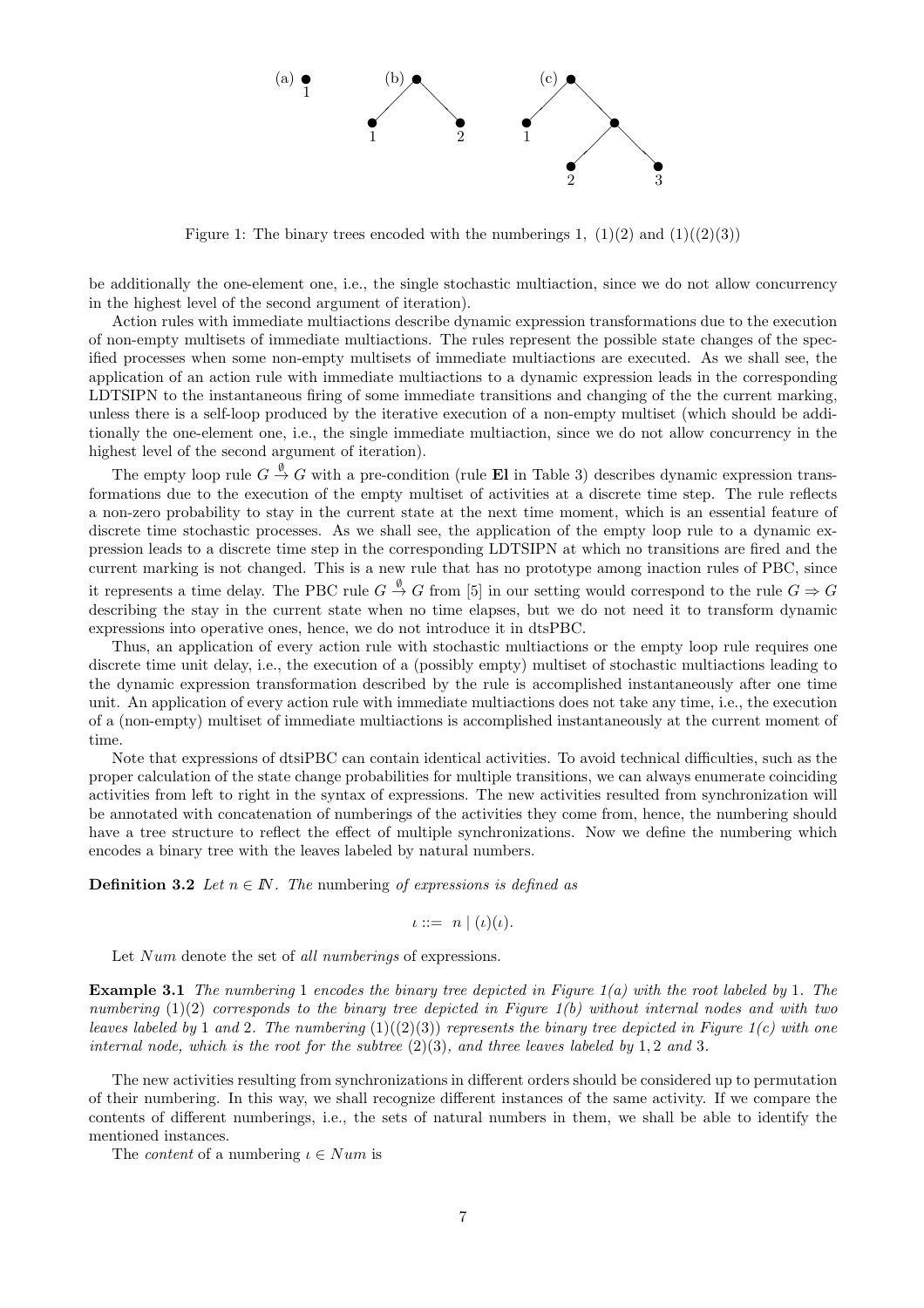$$
Cont(\iota) = \begin{cases} {\iota}, & \iota \in \mathbb{N}; \\ Cont(\iota_1) \cup Cont(\iota_2), & \iota = (\iota_1)(\iota_2). \end{cases}
$$

After the enumeration, the multisets of activities from the expressions will be then the proper sets. In the following, we suppose that the identical activities are enumerated when it is needed to avoid ambiguity. This enumeration is considered to be implicit.

Let X be some set. We denote the cartesian product  $X \times X$  by  $X^2$ . Let  $\mathcal{E} \subseteq X^2$  be an equivalence relation on X. Then the equivalence class (with respect to  $\mathcal{E}$ ) of an element  $x \in X$  is defined by  $[x]_{\mathcal{E}} = \{y \in X \mid (x, y) \in \mathcal{E}\}.$ The equivalence  $\mathcal E$  partitions X into the set of equivalence classes  $X/\mathcal E = \{[x]_{\mathcal E} \mid x \in X\}.$ 

Let G be a dynamic expression. Then  $|G|_{\approx} = \{H \mid G \approx H\}$  is the equivalence class of G with respect to the structural equivalence. G is an *initial* dynamic expression, denoted by  $init(G)$ , if  $\exists E \in RegStatExpr, G \in \boxed{E} \approx$ . G is a final dynamic expression, denoted by  $final(G)$ , if  $\exists E \in RegStatExpr$ ,  $G \in \boxed{E} \approx$ .

Let  $G \in OpRegDynExpr$ . We now define the set of all sets of non-conflicting activities which can be executed from G, denoted by  $Can(G)$ . Let  $(\alpha, \kappa) \in \mathcal{SIL}$ ,  $E, F \in RegStatexpr$ ,  $G, H \in OpRegDynexpr$  and  $a \in Act$ .

- 1. If  $final(G)$  then  $Can(G) = \emptyset$ .
- 2. If  $G = \overline{(\alpha, \kappa)}$  then  $Can(G) = \{\{(\alpha, \kappa)\}\}.$
- 3. If  $\Upsilon \in Can(G)$  then  $\Upsilon \in Can(G \circ E)$ ,  $\Upsilon \in Can(E \circ G)$  ( $\circ \in \{\, \,,\,\,\parallel\}$ ),  $\Upsilon \in Can(G||H)$ ,  $\Upsilon \in Can(H||G)$ ,  $f(\Upsilon) \in Can(G[f]), \ \Upsilon \in Can(G \text{ rs } a) \text{ (when } a, \hat{a} \notin \mathcal{A}(\Upsilon)), \ \Upsilon \in Can(G \text{ sy } a), \ \Upsilon \in Can([G * E * F]),$  $\Upsilon \in Can([E * G * F]), \ \Upsilon \in Can([E * F * G]).$
- 4. If  $\Upsilon \in Can(G)$  and  $\Xi \in Can(H)$  then  $\Upsilon + \Xi \in Can(G||H)$ .
- 5. If  $\Upsilon \in Can(G \text{ sy } a)$  and  $(\alpha, \kappa),(\beta, \lambda) \in \Upsilon$  are different activities such that  $a \in \alpha$ ,  $\hat{a} \in \beta$  then
	- (a)  $(\Upsilon + \{(\alpha \oplus_{\alpha} \beta, \kappa \cdot \lambda)\}) \setminus \{(\alpha, \kappa),(\beta, \lambda)\}\in Can(G \text{ sy } a)$ , if  $\kappa, \lambda \in (0, 1)$ ;
	- (b)  $(\Upsilon + {\alpha \oplus_{\alpha} \beta, \kappa + \lambda}) \ \rangle \ \ \{\{\alpha, \kappa\},(\beta, \lambda)\}\in Can(G \text{ sy } a), \text{ if } \kappa, \lambda \in \mathbb{N} \setminus \{0\}.$

When we synchronize the same set of activities in different orders, we obtain several activities with the same multiaction and probability or weight parts, but with different numberings having the same content. Then we only consider a single one of the resulting activities to avoid introducing redundant ones.

For example, the synchronization of stochastic multiactions  $(\alpha, \rho)$ <sub>1</sub> and  $(\beta, \chi)$ <sub>2</sub> in different orders generates the activities  $(\alpha \oplus_{a} \beta, \rho \cdot \chi)_{(1)(2)}$  and  $(\beta \oplus_{a} \alpha, \chi \cdot \rho)_{(2)(1)}$ . Similarly, the synchronization of immediate multiactions  $(\alpha, l)_1$  and  $(\beta, m)_2$  in different orders generates the activities  $(\alpha \oplus_{\alpha} \beta, l +$ m)(1)(2) and  $(\beta \oplus_a \alpha, m+l)$ (2)(1). Since  $Cont((1)(2)) = \{1,2\} = Cont((2)(1))$ , in both cases, only the first activity (or, symmetrically, the second one) resulting from synchronization will appear in a set from  $Can(G \text{ sy } a)$ .

Note that if  $\Upsilon \in Can(G)$  then by definition of  $Can(G)$ ,  $\forall \Xi \subseteq \Upsilon$ ,  $\Xi \neq \emptyset$  we have  $\Xi \in Can(G)$ .

The expression  $G \in OpRegDynExpr$  is tangible, denoted by  $tang(G)$ , if  $Can(G)$  contains only sets of stochastic multiactions (possibly including the empty set), i.e.,  $\forall \Upsilon \in Can(G)$ ,  $\Upsilon \in N_f^{\mathcal{SL}}$ . Otherwise, G is vanishing, denoted by vanish(G), meaning that there are immediate multiactions in the sets from  $Can(G)$ , hence, according to the note above, there are non-empty sets of immediate multiactions in  $Can(G)$  as well, i.e.,  $\exists \Upsilon \in Can(G), \ \Upsilon \in \mathbb{N}_{f}^{\mathcal{IL}} \setminus \{\emptyset\}.$  Obviously, immediate multiactions are only executable from vanishing operative dynamic expressions. Stochastic multiactions are only executable from tangible ones, since no stochastic multiactions can be executed from a vanishing operative dynamic expression  $G$ , even if  $Can(G)$  contains sets of stochastic multiactions. The reason is that immediate multiactions have a priority over stochastic ones, and should be executed first.

Now, in Table 3, we define the action and empty loop rules. In this table,  $(\alpha, \rho), (\beta, \chi) \in \mathcal{SL}, (\alpha, l)$ ,  $(\beta, m) \in \mathcal{IL}$  and  $(\alpha, \kappa) \in \mathcal{SIL}$ . Further,  $E, F \in RegStatexpr$ ,  $G, H \in OppRegDynExpr$ ,  $G, H \in RegDynExpr$ and  $a \in Act$ . Moreover,  $\Gamma, \Delta \in \mathbb{N}_{f}^{\mathcal{SL}} \setminus \{\emptyset\}, \ \Gamma' \in \mathbb{N}_{f}^{\mathcal{SL}}, \ I, J \in \mathbb{N}_{f}^{\mathcal{IL}} \setminus \{\emptyset\}, \ I' \in \mathbb{N}_{f}^{\mathcal{IL}}$  and  $\Upsilon \in \mathbb{N}_{f}^{\mathcal{SL}} \setminus \{\emptyset\}.$  The names of the action rules with immediate multiactions have suffix 'i'.

Rule Sy2 establishes that the synchronization of the two stochastic multiactions is made by taking the product of their probabilities, since we are considering that both must occur for the synchronization to happen, so this corresponds to the probability of the events intersection. In rule Sy2i, we sum the weights of two synchronized immediate multiactions, since the weights can be interpreted as the rewards, thus, we collect the rewards. Moreover, we express that the synchronized execution of immediate multiactions has more importance than that of every single one. Since execution of immediate multiactions takes no time, we prefer to execute in a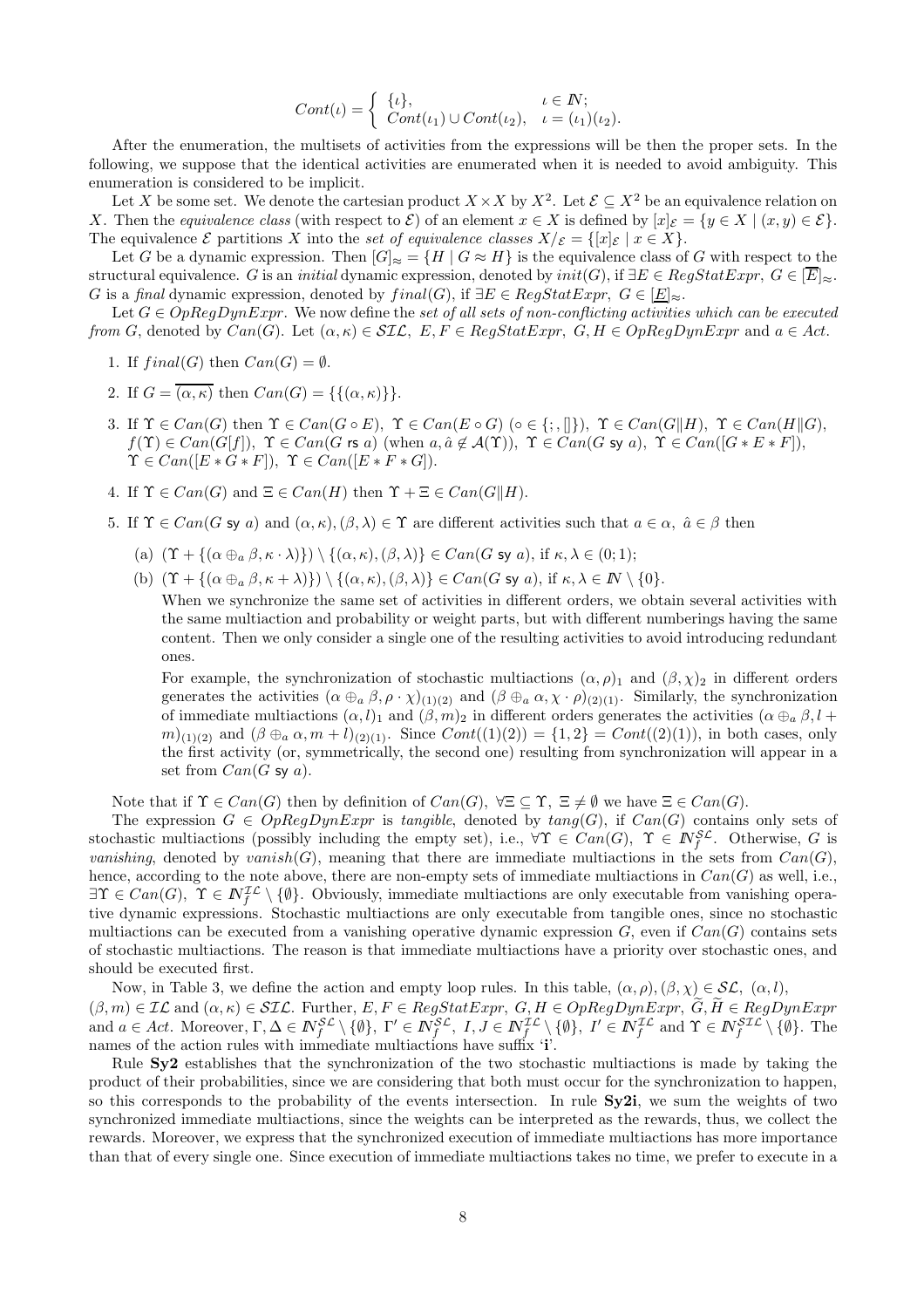Table 3: Action and empty loop rules



step as much synchronized immediate multiactions as possible to get more significant progress in computation, this aspect will be used later while performance evaluation.

Observe also that we do not have self-synchronization, i.e., the synchronization of an activity with itself, since all the (enumerated) activities executed together are considered to be different. This allows us to avoid rather cumbersome and unexpected behaviour as well as many technical difficulties, see [5].

#### 3.3 Transition systems

Now we construct labeled probabilistic transition systems associated with dynamic expressions. The transition systems are used to define the operational semantics of dynamic expressions.

**Definition 3.3** The derivation set of a dynamic expression  $G$ , denoted by  $DR(G)$ , is the minimal set such that

- $[G]_{\approx} \in DR(G);$
- if  $[H]_{\approx} \in DR(G)$  and  $\exists \Upsilon$ ,  $H \stackrel{\Upsilon}{\rightarrow} \widetilde{H}$  then  $[\widetilde{H}]_{\approx} \in DR(G)$ .

Let G be a dynamic expression and  $s, \tilde{s} \in DR(G)$ .

The set of all the sets of activities executable in s is defined as  $Exec(s) = \{ \Upsilon \mid \exists H \in s, \exists \widetilde{H}, H \stackrel{\Upsilon}{\rightarrow} \widetilde{H} \}.$ The state s is tangible, if  $Exec(s) \subseteq N_f^{\mathcal{SL}}$ . For tangible states we may have  $Exec(s) = \emptyset$ . Otherwise, the state s is vanishing, and in this case  $Exec(s) \subseteq N_f^{\mathcal{IL}} \setminus \{\emptyset\}$ . The set of all tangible states from  $DR(G)$  is denoted by  $DR_T(G)$ , and the set of all vanishing states from  $DR(G)$  is denoted by  $DR_V(G)$ . Obviously,  $DR(G) = DR_T(G) \oplus DR_V(G)$  ( $\oplus$  denotes disjoint union).

Let  $\Upsilon \in \mathit{Exec}(s) \setminus \{\emptyset\}$ . The probability of the set of stochastic multiactions or the weight of the set of immediate multiactions  $\Upsilon$  which is ready for execution in s is

$$
PF(\Upsilon,s) = \begin{cases} \prod_{(\alpha,\rho) \in \Upsilon} \rho \cdot \prod_{\{ \{ (\beta,\chi) \} \in E \text{vec}(s) | (\beta,\chi) \notin \Upsilon \}} (1-\chi), & s \in DR_T(G); \\ \sum_{(\alpha,l) \in \Upsilon} l, & s \in DR_V(G). \end{cases}
$$

In the case  $\Upsilon = \emptyset$  and  $s \in DR_T(G)$  we define

$$
PF(\emptyset, s) = \begin{cases} \prod_{\{(\beta, \chi)\}\in \text{Exec}(s)} (1 - \chi), & \text{Exec}(s) \neq \emptyset; \\ 1, & \text{Exec}(s) = \emptyset. \end{cases}
$$

Thus, if  $s \in DR_T(G)$  and  $Exec(s) \neq \emptyset$ , then  $PF(\Upsilon, s)$  could be interpreted as a *joint* probability of independent events. Each such an event is interpreted as readiness or not readiness for execution of a particular stochastic multiaction from Υ. The multiplication in the definition is used because it reflects the probability of the event intersection. When only the empty set of activities can be executed in s, i.e.,  $Exec(s) = \emptyset$ , we take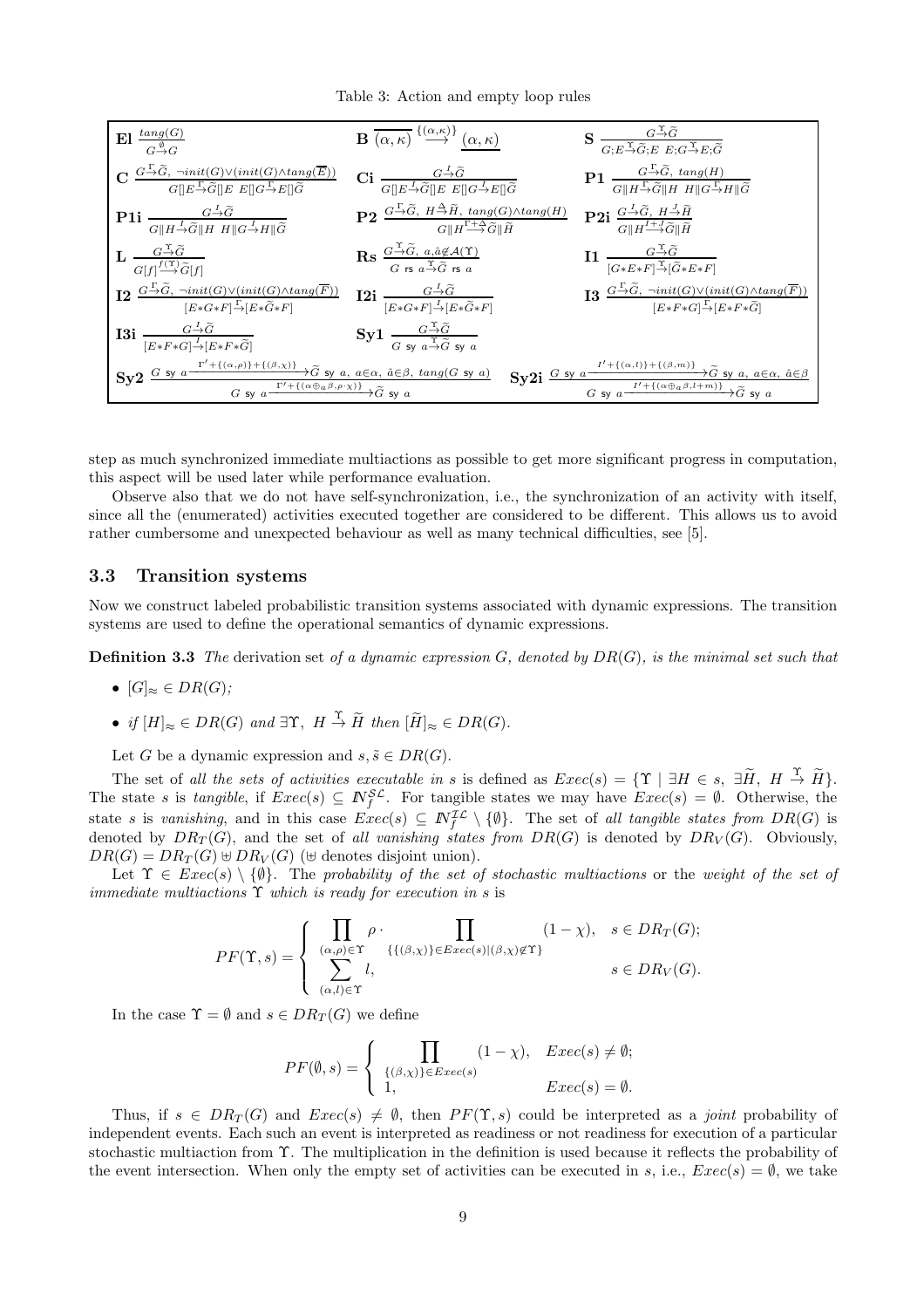$PF(\emptyset, s) = 1$ , since we stay in s in this case. Note that for  $s \in DR_T(G)$  we have  $PF(\emptyset, s) \in (0, 1]$ , hence, we can stay in s at the next time moment with a certain positive probability.

If  $s \in DR_V(G)$  then  $PF(\Upsilon, s)$  could be interpreted as the *overall (cumulative)* weight of the immediate multiactions from Υ, i.e., the sum of all their weights. The summation here is used since the weights can be seen as the rewards which are collected. In addition, this means that concurrent execution of the immediate multiactions has more importance than that of every single one. Since the execution of immediate multiactions takes no time, we prefer to execute in a step as much parallel immediate multiactions as possible to get more significant progress in computation. Note that this reasoning is the same as that used to define the probability of synchronized immediate multiactions in the rule Sy2i. Another reason is that our approach is analogous to the definition of the probability of conflicting immediate transitions in GSPNs [3]. The only difference is that we have a step semantics and, for every set of immediate multiactions executed in parallel, we use its cumulative weight. To get the analogy with the GSPNs possessing interleaving semantics, we are to interpret the weights of immediate transitions of GSPNs as the cumulative weights of the sets of immediate multiactions of dtsiPBC.

Note that the definition of  $PF(\Upsilon, s)$  (as well as the definitions of other probability functions which we shall present) is based on the enumeration of activities which is considered implicit.

Let  $\Upsilon \in \mathit{Exec}(s)$ . The probability to execute the set of activities  $\Upsilon$  in s is

$$
PT(\Upsilon, s) = \frac{PF(\Upsilon, s)}{\sum_{\Xi \in E \text{zero}(s)} PF(\Xi, s)}.
$$

Thus,  $PT(\Upsilon, s)$  is the probability of the set of stochastic multiactions or the weight of the set of immediate multiactions  $\Upsilon$  which is ready for execution in s normalized by the probabilities or the weights of all the sets executable in s. The denominator of the fraction above is a sum since it reflects the probability of the events union.

If s is tangible, then  $PT(\emptyset, s) \in (0, 1]$ , hence, there is a non-zero probability to stay in the state s in the next time moment, and the residence time in s is at least 1 discrete time unit.

Note that the sum of outgoing probabilities for the expressions belonging to the derivations of  $G$  is equal to 1. More formally,  $\forall s \in DR(G), \sum_{\Upsilon \in Excel(s)} PT(\Upsilon, s) = 1$ . This, obviously, follows from the definition of  $PT(\Upsilon, s)$ , and guarantees that it always defines a probability distribution.

The probability to move from  $s$  to  $\tilde{s}$  by executing any set of activities is

$$
PM(s, \tilde{s}) = \sum_{\{\Upsilon \mid \exists H \in s, \ \exists \tilde{H} \in \tilde{s}, \ H \stackrel{\Upsilon}{\rightarrow} \tilde{H}\}} PT(\Upsilon, s).
$$

Since  $PM(s, \tilde{s})$  is the probability to move from s to  $\tilde{s}$  by executing any set of activities (including the empty one), we use summation in the definition. Note that  $\forall s \in DR(G), \sum_{\{\tilde{s} \mid \exists H \in s, \exists \tilde{H} \in \tilde{s}, \exists \Upsilon, H \stackrel{\tau}{\rightarrow} \tilde{H}\}} PM(s, \tilde{s}) =$  $\sum_{\{\tilde{s}|\exists H\in s,\ \exists \tilde{H}\in \tilde{s},\ \exists \Upsilon,\ H\stackrel{\sim}{\to}\tilde{H}\}}\sum_{\{\Upsilon|\exists H\in s,\ \exists \tilde{H}\in \tilde{s},\ H\stackrel{\sim}{\to}\tilde{H}\}}PT(\Upsilon,s)=\sum_{\Upsilon\in Excel(s)}PT(\Upsilon,s)=1.$ 

**Definition 3.4** Let G be a dynamic expression. The (labeled probabilistic) transition system of G is a quadruple  $TS(G) = (S_G, L_G, \mathcal{T}_G, s_G)$ , where

- the set of states is  $S_G = DR(G)$ ;
- the set of labels is  $L_G \subseteq 2^{\mathcal{SIL}} \times (0,1]$ ;

• the set of transitions is 
$$
\mathcal{T}_G = \{ (s, (\Upsilon, PT(\Upsilon, s)), \tilde{s}) \mid s \in DR(G), \exists H \in s, \exists \tilde{H} \in \tilde{s}, H \stackrel{\Upsilon}{\rightarrow} \tilde{H} \}
$$

• the initial state is  $s_G = [G]_{\approx}$ .

The definition of  $TS(G)$  is correct, i.e., for every state, the sum of the probabilities of all the transitions starting from it is 1. This is guaranteed by the note after the definition of  $PT(\Upsilon, s)$ . Thus, we have defined a *generative* model of probabilistic processes, according to the classification from [15]. The reason is that the sum of the probabilities of the transitions with all possible labels should be equal to 1, not only of those with the same labels (up to enumeration of activities they include) as in the reactive models, and we do not have a nested probabilistic choice as in the stratified models.

The transition system  $TS(G)$  associated with a dynamic expression G describes all the steps that occur at moments of discrete time with some (one-step) probability and consist of sets of activities. Every step consisting of stochastic multiactions or the empty step (i.e., that consisting of the empty set of activities) occurs instantaneously after one discrete time unit delay. Each step consisting of immediate multiactions occurs instantaneously without any delay. The step can change the current state to another one. The states are the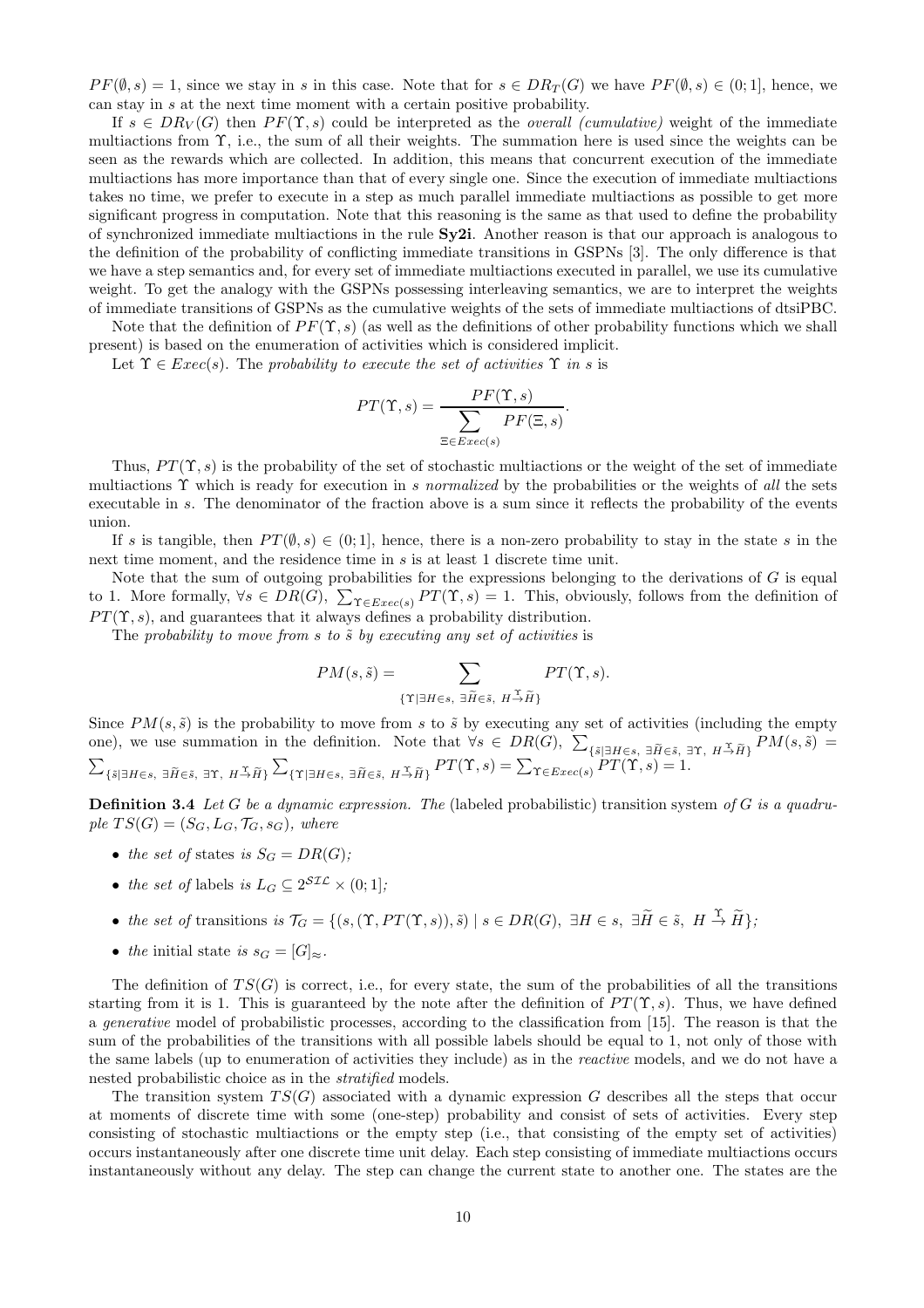structural equivalence classes of dynamic expressions obtained by application of action rules starting from the expressions belonging to  $[G]_{\approx}$ . A transition  $(s,(\Upsilon,\mathcal{P}),\tilde{s})\in\mathcal{T}_G$  will be written as  $s\stackrel{\Upsilon}{\to}_{\mathcal{P}}\tilde{s}$ . It is interpreted as follows: the probability to change s to  $\tilde{s}$  as a result of executing  $\Upsilon$  is  $\mathcal{P}$ .

Note that for tangible states,  $\Upsilon$  can be the empty set, and its execution does not change the current state (i.e., the equivalence class), since we have a loop transition  $s \stackrel{\emptyset}{\to} \mathcal{P} s$  from a tangible state s to itself. This corresponds to the application of the empty loop rule to the expressions from the equivalence class. We have to keep track of such executions, called *empty loops*, because they have non-zero probabilities. This follows from the definition of  $PF(\emptyset, s)$  and the fact that multiaction probabilities cannot be equal to 1 as they belong to the interval  $(0, 1)$ . For vanishing states  $\Upsilon$  cannot be the empty set, since we must execute some immediate multiactions from them in the current time moment.

The step probabilities belong to the interval  $(0, 1]$ , being 1 in the case when we cannot leave a tangible state s and there only exists one transition from it, the empty loop one  $s \xrightarrow{\emptyset} s$ , or if there is just a single transition from a vanishing state to any other one.

We write  $s \stackrel{\Upsilon}{\rightarrow} \tilde{s}$  if  $\exists \mathcal{P}, s \stackrel{\Upsilon}{\rightarrow} \tilde{s}$  and  $s \rightarrow \tilde{s}$  if  $\exists \Upsilon, s \stackrel{\Upsilon}{\rightarrow} \tilde{s}$ .

The first equivalence we are going to introduce is isomorphism which is a coincidence of systems up to renaming of their components or states.

**Definition 3.5** Let  $G, G'$  be dynamic expressions and  $TS(G) = (S_G, L_G, \mathcal{T}_G, s_G), TS(G') = (S_{G'}, L_{G'}, \mathcal{T}_{G'}, s_{G'})$ be their transition systems. A mapping  $\beta: S_G \to S_{G'}$  is an isomorphism between  $TS(G)$  and  $TS(G')$ , denoted by  $\beta: TS(G) \simeq TS(G')$ , if

- 1. β is a bijection such that  $\beta(s_G) = s_{G'}$ ;
- 2.  $\forall s, \tilde{s} \in S_G$ ,  $\forall \Upsilon$ ,  $s \stackrel{\Upsilon}{\rightarrow} p \tilde{s} \Leftrightarrow \beta(s) \stackrel{\Upsilon}{\rightarrow} p \beta(\tilde{s})$ .

Two transition systems  $TS(G)$  and  $TS(G')$  are isomorphic, denoted by  $TS(G) \simeq TS(G')$ , if  $\exists \beta : TS(G) \simeq TS(G')$  $TS(G')$ .

Transition systems of static expressions can be defined as well. For  $E \in RegStatExpr$ , let  $TS(E) = TS(\overline{E})$ .

**Definition 3.6** Two dynamic expressions  $G$  and  $G'$  are equivalent with respect to transition systems, denoted by  $G =_{ts} G'$ , if  $TS(G) \simeq TS(G')$ .

**Example 3.2** Consider the expression  $\text{Stop} = (\{g\}, \frac{1}{2})$  is g specifying the special process that is only able to perform empty loops with probability 1 and never terminates. We could actually use any arbitrary action from A and any conditional probability belonging to the interval  $(0,1)$  in the definition of Stop. Note that Stop is analogous to the one used in the examples of [31]. The latter is a continuous time stochastic analogue of the stop process proposed in  $[5]$ . Stop is a discrete time stochastic analogue of the stop. Then, let

$$
E = [(\{a\}, \rho) * ((\{b\}, \chi); (((\{c\}, l); (\{d\}, \theta))]]((\{e\}, m); (\{f\}, \phi)))) * Stop].
$$

 $DR(\overline{E})$  consists of the equivalence classes

$$
s_1 = [[(\{a\}, \rho) * ((\{b\}, \chi); (((\{c\}, l); (\{d\}, \theta))]]((\{e\}, m); (\{f\}, \phi)))))* \text{Stop}]]_{\approx},
$$
  
\n
$$
s_2 = [[(\{a\}, \rho) * ((\overline{\{b\}, \chi); (((\{c\}, l); (\{d\}, \theta))]]((\{e\}, m); (\{f\}, \phi)))))* \text{Stop}]]_{\approx},
$$
  
\n
$$
s_3 = [[(\{a\}, \rho) * ((\{b\}, \chi); (((\{c\}, l); (\{d\}, \theta))]]((\{e\}, m); (\{f\}, \phi)))))* \text{Stop}]]_{\approx},
$$
  
\n
$$
s_4 = [[(\{a\}, \rho) * ((\{b\}, \chi); (((\{c\}, l); (\{d\}, \theta))]]((\{e\}, m); (\{f\}, \phi)))))* \text{Stop}]]_{\approx},
$$
  
\n
$$
s_5 = [[(\{a\}, \rho) * ((\{b\}, \chi); (((\{c\}, l); (\{d\}, \theta))]]((\{e\}, m); (\overline{\{f\}, \phi)})))* \text{Stop}]]_{\approx}.
$$

We have  $DR_T(\overline{E}) = \{s_1, s_2, s_4, s_5\}$  and  $DR_V(\overline{E}) = \{s_3\}.$ 

In Figure 2, the transition system  $TS(\overline{E})$  is presented. The tangible states are depicted in ovals and the vanishing ones are depicted in boxes. For simplicity of the graphical representation, the singleton sets of activities are written without braces.

# 4 Denotational semantics

In this section, we construct the denotational semantics in terms of a subclass of labeled discrete time stochastic and immediate PNs (LDTSIPNs), called discrete time stochastic and immediate Petri boxes (dtsi-boxes).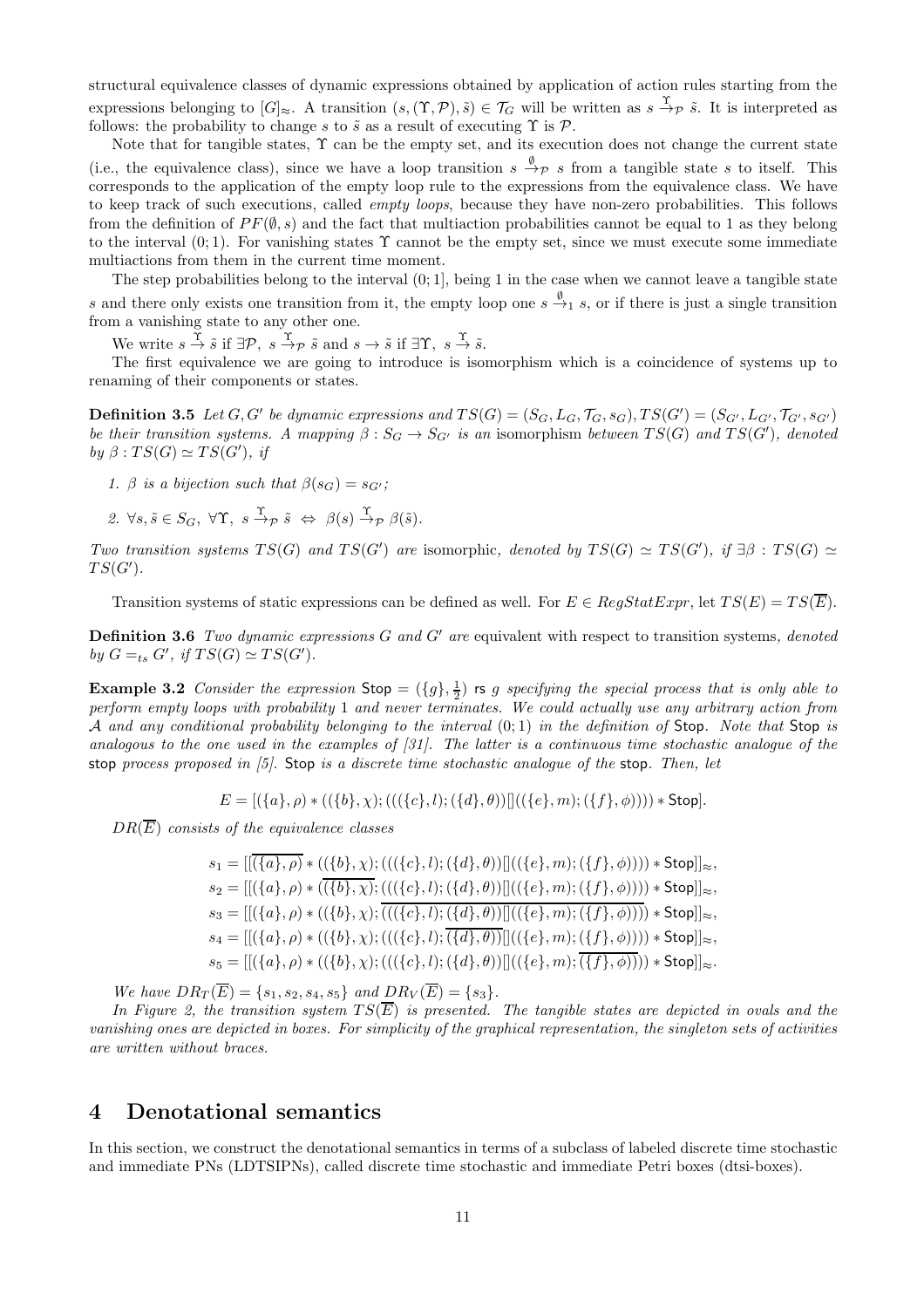

Figure 2: The transition system of  $\overline{E}$  for  $E = [(\{a\}, \rho) * ((\{b\}, \chi) ; (((\{c\}, l) ; (\{d\}, \theta))]((\{e\}, m) ; (\{f\}, \phi)))) * Stop$ 

#### 4.1 Labeled DTSIPNs

Let us introduce a class of labeled discrete time stochastic and immediate Petri nets. First, we present a formal definition of LDTSIPNs.

**Definition 4.1** A labeled discrete time stochastic and immediate Petri net (LDTSIPN) is a tuple  $N = (P_N, T_N, W_N, \Omega_N, L_N, M_N)$ , where

- $P_N$  and  $T_N = T s_N \cup T i_N$  are finite sets of places and stochastic and immediate transitions, respectively, such that  $P_N \cup T_N \neq \emptyset$ ,  $P_N \cap T_N = \emptyset$  and  $T_{S_N} \cap T_{N_N} = \emptyset$ ;
- $W_N$  :  $(P_N \times T_N) \cup (T_N \times P_N) \to \mathbb{N}$  is a function providing the weights of arcs between places and transitions;
- $\Omega_N : T_N \to (0,1) \cup (N \setminus \{0\})$  is the transition probability and weight function associating stochastic transitions with probabilities and immediate ones with weights;
- $L_N: T_N \to \mathcal{L}$  is the transition labeling function assigning multiactions to transitions;
- $M_N \in \mathbb{N}_f^{P_N}$  is the initial marking.

The graphical representation of LDTSIPNs is like that for standard labeled PNs, but with probabilities or weights written near the corresponding transitions. Square boxes of normal thickness depict stochastic transitions, and those with thick borders represent immediate transitions. In the case the probabilities or the weights are not given in the picture, they are considered to be of no importance in the corresponding examples, such as those used to describe stationary behaviour. The weights of arcs are depicted with them. The names of places and transitions are depicted near them when needed. If the names are omitted but used, it is supposed that the places and transitions are numbered from left to right and from top to down.

Now we consider the semantics of LDTSIPNs.

Let N be an LDTSIPN and  $t \in T_N$ ,  $U \in \mathbb{N}_{f}^{T_N}$ . The precondition  $\cdot t$  and the postcondition  $t^{\bullet}$  of t are the multisets of places defined as  $(\cdot t)(p) = W_N(p, t)$  and  $(t(\cdot))$   $(p) = W_N(t, p)$ . The precondition  $\cdot U$  and the postcondition  $U^{\bullet}$  of U are the multisets of places defined as  $^{\bullet}U = \sum_{t \in U}^{\bullet} t$  and  $U^{\bullet} = \sum_{t \in U} t^{\bullet}$ .

Let N be an LDTSIPN and  $M, \widetilde{M} \in \mathbb{N}_{f}^{P_N}$ .

Immediate transitions have a priority over stochastic ones, thus, immediate transitions always fire first, if they can. Suppose that all stochastic transitions have priority 0 and all immediate ones have priority 1. A transition  $t \in T_N$  is enabled in M if  $\bullet t \subseteq M$  and one of the following holds:

- 1.  $t \in Ti_N$  or
- 2.  $\forall u \in T_N$ ,  $\bullet u \subseteq M \Rightarrow u \in Ts_N$ .

In other words, a transition is enabled in a marking if it has enough tokens in its input places (i.e., in the places from its precondition) and it is either immediate or stochastic one, and in the latter case there exists no immediate transition with enough tokens in its input places. Let  $Ena(M)$  be the set of all transitions enabled in M. By definition, it follows that  $Ena(M) \subseteq Ti_N$  or  $Ena(M) \subseteq Ts_N$ . A set of transitions  $U \subseteq Ena(M)$ is enabled in a marking M if  $\mathbf{v} \subseteq M$ . Firings of transitions are atomic operations, and transitions may fire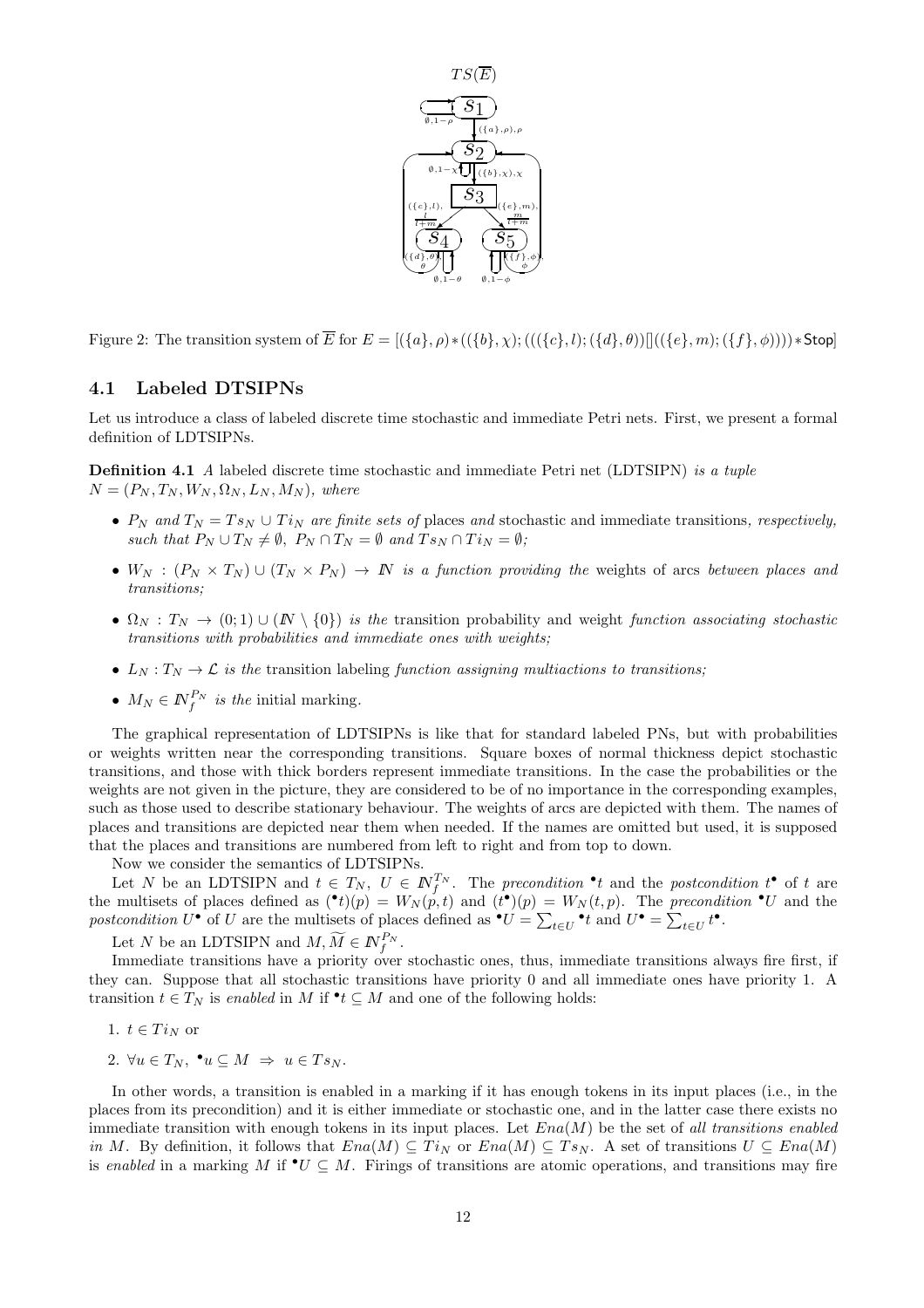concurrently in steps. We assume that all transitions participating in a step should differ, hence, only the sets (not multisets) of transitions may fire. Thus, we do not allow self-concurrency, i.e., firing of transitions concurrently to themselves. This restriction is introduced to avoid some technical difficulties while calculating probabilities for multisets of transitions as we shall see after the following formal definitions. Moreover, we do not need to consider self-concurrency, since denotational semantics of expressions will be defined via dtsi-boxes which are safe LDTSIPNs (hence, no self-concurrency is possible).

The marking M is tangible, denoted by  $tan q(M)$ , if  $Ena(M) \subseteq Ts_N$  or  $Ena(M) = \emptyset$ . Otherwise, the marking M is vanishing, denoted by vanish $(M)$ , and in this case  $Ena(M) \subseteq Ti<sub>N</sub>$  and  $Ena(M) \neq \emptyset$ . If  $tanq(M)$  then a stochastic transition  $t \in Ena(M)$  fires with probability  $\Omega_N(t)$  when no other stochastic transitions conflicting with it are enabled.

Let  $U \subseteq Ena(M)$ ,  $U \neq \emptyset$  and  $\bullet U \subseteq M$ . The probability of the set of stochastic transitions or the weight of the set of immediate transitions  $U$  which is ready for firing in  $M$  is

$$
PF(U, M) = \begin{cases} \n\prod_{t \in U} \Omega_N(t) \cdot \prod_{u \in Ena(M) \setminus U} (1 - \Omega_N(u)), & \tan(g(M)); \\
\sum_{t \in U} \Omega_N(t), & \tanish(M).\n\end{cases}
$$

In the case  $U = \emptyset$  and  $tan q(M)$  we define

$$
PF(\emptyset, M) = \begin{cases} \prod_{u \in Ena(M)} (1 - \Omega_N(u)), & Ena(M) \neq \emptyset; \\ 1, & Ena(M) = \emptyset. \end{cases}
$$

Thus, if  $tang(M)$  and  $Ena(M) \neq \emptyset$ , then  $PF(U, M)$  could be interpreted as a *joint* probability of independent events. Each such an event is interpreted as readiness or not readiness for firing of a particular transition from U. The multiplication in the definition is used because it reflects the probability of the events intersection. When no transitions are enabled in M, i.e.,  $Ena(M) = \emptyset$ , we take  $PF(\emptyset, M) = 1$ , since we stay in M in this case. Note that if  $tang(M)$  then we have  $PF(\emptyset, M) \in (0, 1]$ , hence, we can stay in M at the next time moment with a certain positive probability.

If vanish(M) then  $PF(U, M)$  could be interpreted as the *overall* weight of the immediate transitions from U, i.e., the sum of all their weights.

Let  $U \subseteq Ena(M), U \neq \emptyset$  and  $\bullet U \subseteq M$ . The concurrent firing of the transitions from U changes the marking M to  $\widetilde{M} = M - {}^{\bullet}U + U^{\bullet}$ , denoted by  $M \stackrel{U}{\rightarrow} p \widetilde{M}$ , where  $P = PT(U, M)$  is the probability that the set of transitions U fires in M defined as

$$
PT(U, M) = \frac{PF(U, M)}{\sum_{\{V | \bullet V \subseteq M\}} PF(V, M)}.
$$

In the case  $U = \emptyset$  and  $tang(M)$  we have  $M = \widetilde{M}$  and

$$
PT(\emptyset, M) = \frac{PF(\emptyset, M)}{\sum_{\{V | \bullet V \subseteq M\}} PF(V, M)}.
$$

Thus,  $PT(U, M)$  is the probability of the set of stochastic transitions or the weight of the set of immediate transitions U which is ready for firing in M normalized by the probabilities or weights of all the sets enabled in M. The denominator of the fraction above is a sum since it reflects the probability of the events union.

If  $tang(M)$  then  $PT(\emptyset, M) \in (0, 1]$ , hence, there is a non-zero probability to stay in the marking in the next time moment, and the residence time in  $M$  is at least 1 discrete time unit.

Note that for all markings of an LDTSIPN  $N$ , the sum of outgoing probabilities is equal to 1. More formally,  $\forall M \in \mathbb{N}_{f}^{P_N}, PT(\emptyset, M) + \sum_{\{U \mid \bullet U \subseteq M\}} PT(U, M) = 1$ . This obviously follows from the definition of  $PT(U, M)$ and guarantees that it defines a probability distribution.

We write  $M \stackrel{U}{\rightarrow} \widetilde{M}$  if  $\exists \mathcal{P}, M \stackrel{U}{\rightarrow} \widetilde{M}$  and  $M \rightarrow \widetilde{M}$  if  $\exists U, M \stackrel{U}{\rightarrow} \widetilde{M}$ .

The probability to move from M to  $\overline{M}$  by firing any set of transitions is

$$
PM(M,\widetilde{M})=\sum_{\{U|M\stackrel{U}{\rightarrow} \widetilde{M}\}} PT(U,M).
$$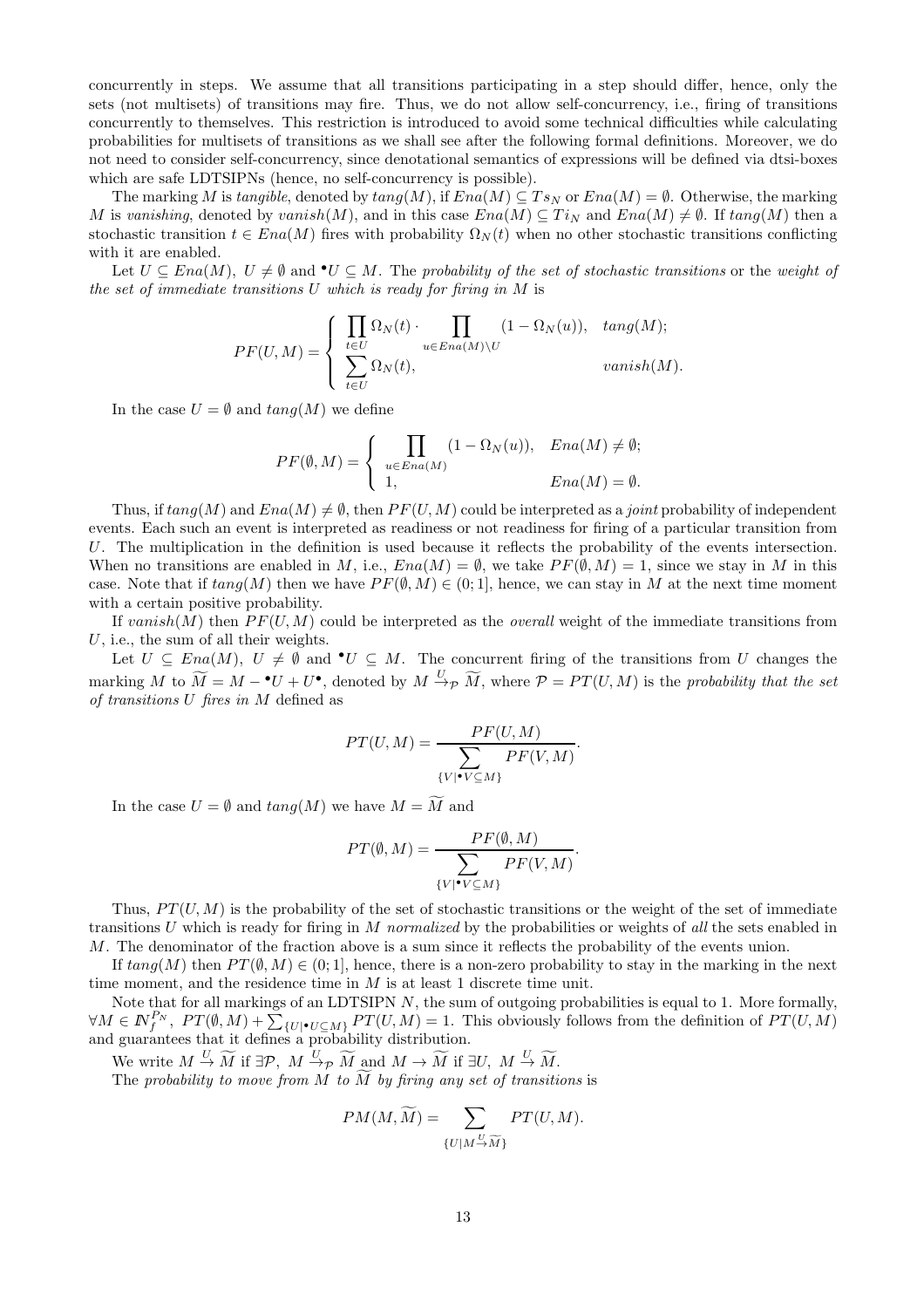Since  $PM(M, \widetilde{M})$  is the probability for any (including the empty one) transition set to change marking M to  $\widetilde{M}$ , we use summation in the definition. Note that  $\forall M \in \mathbb{N}^{P_N}_f$ ,  $\sum_{\{\widetilde{M}|M \to \widetilde{M}\}} PM(M, \widetilde{M}) =$  $\sum_{\{\widetilde{M}|M\to\widetilde{M}\}}\sum_{\{U|M\stackrel{U}{\to}\widetilde{M}\}}PT(U,M)=\sum_{\{U|\bullet U\subseteq M\}}PT(U,M)=1.$ 

Definition 4.2 Let N be an LDTSIPN.

• The reachability set of N, denoted by  $RS(N)$ , is the minimal set of markings such that

$$
- M_N \in RS(N);
$$

- $-$  if  $M \in RS(N)$  and  $M \to \widetilde{M}$  then  $\widetilde{M} \in RS(N)$ .
- The reachability graph of N, denoted by  $RG(N)$ , is a directed labeled graph with the set of nodes  $RS(N)$ and the arcs labeled with  $(U, \mathcal{P})$  between nodes M and  $\widetilde{M}$  iff  $M \xrightarrow{U} \widetilde{p} \widetilde{M}$ .

The set of all tangible markings from  $RS(N)$  is denoted by  $RS_T(N)$ , and the set of all vanishing markings from  $RS(N)$  is denoted by  $RS_V(N)$ . Obviously,  $RS(N) = RS_T(N) \oplus RS_V(N)$ .

#### 4.2 Algebra of dtsi-boxes

Now we introduce discrete time stochastic and immediate Petri boxes and the algebraic operations to define a net representation of dtsiPBC expressions.

**Definition 4.3** A discrete time stochastic and immediate Petri box (dtsi-box) is a tuple  $N = (P_N, T_N, W_N, \Lambda_N)$ , where

- $P_N$  and  $T_N$  are finite sets of places and transitions, respectively, such that  $P_N \cup T_N \neq \emptyset$  and  $P_N \cap T_N = \emptyset$ ;
- $W_N$  :  $(P_N \times T_N) \cup (T_N \times P_N) \rightarrow N$  is a function providing the weights of arcs between places and transitions;
- $\Lambda_N$  is the place and transition labeling function such that
	- $\Lambda_N |_{P_N} : P_N \to \{e, i, x\}$  *(it specifies entry, internal and exit places, respectively);*
	- $\Lambda_N |_{T_N} : T_N \to \{ \varrho \mid \varrho \subseteq 2^{\text{STL}} \times \text{STL} \}$  (it associates transitions with the relabeling relations on activities).

Moreover,  $\forall t \in T_N$ ,  $\bullet t \neq \emptyset \neq t^{\bullet}$ . In addition, for the set of entry places of N, defined as  $\circ N = \{p \in P_N \mid$  $\Lambda_N(p) = e$ , and for the set of exit places of N, defined as  $N^{\circ} = \{p \in P_N \mid \Lambda_N(p) = x\}$ , the following condition holds:  ${}^{\circ}N \neq \emptyset \neq N^{\circ}, \bullet({}^{\circ}N) = \emptyset = (N^{\circ})^{\bullet}.$ 

A dtsi-box is plain if  $\forall t \in T_N$ ,  $\Lambda_N(t) \in \mathcal{SIL}$ , i.e.,  $\Lambda_N(t)$  is the constant relabeling that will be defined later. In the case of constant relabeling, the shorthand notation (by an activity) for  $\Lambda_N(t)$  will be used. A marked plain dtsi-box is a pair  $(N, M_N)$ , where N is a plain dtsi-box and  $M_N \in \mathbb{N}_{f}^{P_N}$  is the *initial marking*. We shall use the following notation:  $\overline{N} = (N, \degree N)$  and  $\underline{N} = (N, N^{\degree})$ . Note that a marked plain dtsi-box  $(P_N, T_N, W_N, \Lambda_N, M_N)$  could be interpreted as the LDTSIPN  $(P_N, T_N, W_N, \Omega_N, L_N, M_N)$ , where functions  $\Omega_N$ and  $L_N$  are defined as follows:  $\forall t \in T_N$ ,  $\Omega_N(t) = \Omega(\Lambda_N(t))$  and  $L_N(t) = \mathcal{L}(\Lambda_N(t))$ . The behaviour of marked dtsi-boxes follows from the firing rule of LDTSIPNs. A plain dtsi-box N is n-bounded ( $n \in \mathbb{N}$ ) if  $\overline{N}$  is so, i.e.,  $\forall M \in RS(\overline{N})$ ,  $\forall p \in P_N$ ,  $M(p) \leq n$ , and it is safe if it is 1-bounded. A plain dtsi-box N is clean if  $\forall M \in RS(\overline{N}), \, ^\circ N \subseteq M \Rightarrow M = ^\circ N \text{ and } N^\circ \subseteq M \Rightarrow M = N^\circ, \text{ i.e., if there are tokens in all its entry (exit) }$ places then no other places have tokens.

To define the semantic function that associates a plain dtsi-box with every static expression of dtsiPBC, we introduce the *enumeration* function  $Env : T_N \rightarrow Num$ , which associates the numberings with transitions of a plain dtsi-box  $N$  in accordance with those of activities. In the case of synchronization, the function associates with the resulting new transition the concatenation of the parenthesized numberings of the transitions it comes from.

The structure of the plain dtsi-box corresponding to a static expression is constructed like in PBC, see [5], i.e., we use simultaneous refinement and relabeling meta-operator (net refinement) in addition to the *operator dtsi*boxes corresponding to the algebraic operations of dtsiPBC and featuring transformational transition relabelings. Thus, as we shall see in Theorem 4.1, the resulting plain dtsi-boxes are safe and clean. In the definition of the denotational semantics, we shall apply standard constructions used for PBC. Let  $\Theta$  denotes *operator box* and u denotes transition name from PBC setting.

The relabeling relations  $\rho \subseteq 2^{\mathcal{SIL}} \times \mathcal{SIL}$  are defined as follows: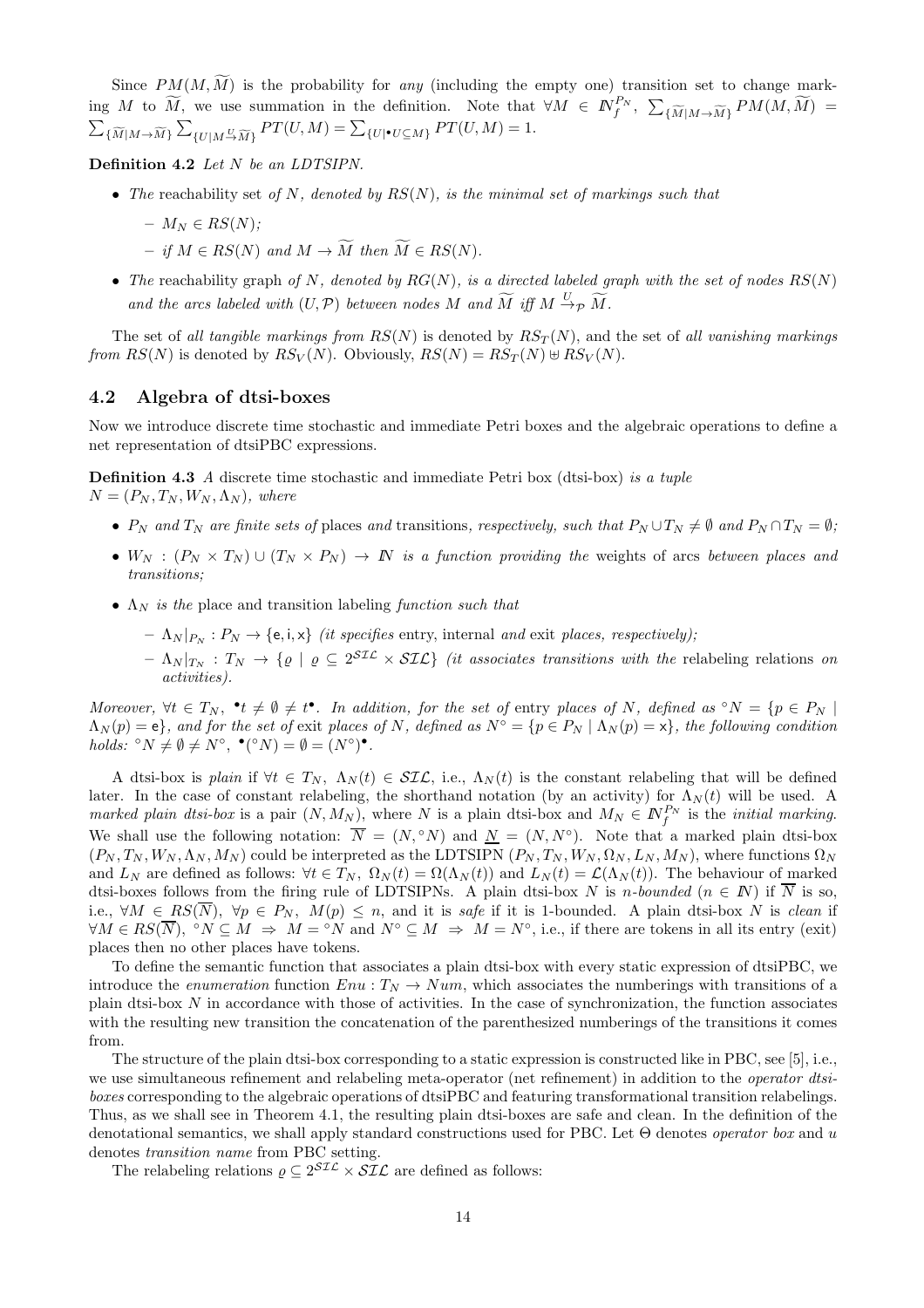

Figure 3: The plain and operator dtsi-boxes

- $\varrho_{id} = \{(\{(\alpha, \kappa)\}, (\alpha, \kappa)) \mid (\alpha, \kappa) \in \mathcal{SIL}\}\$ is the *identity relabeling* keeping the interface as it is;
- $\varrho_{(\alpha,\kappa)} = \{(\emptyset, (\alpha,\kappa))\}$  is the constant relabeling that can be identified with  $(\alpha,\kappa) \in \mathcal{SIL}$  itself;
- $\varrho_{[f]} = \{ (\{(\alpha,\kappa)\},(f(\alpha),\kappa)) \mid (\alpha,\kappa) \in \mathcal{SIL} \};$
- $\varrho_{rs\ a} = \{ (\{ (\alpha, \kappa) \}, (\alpha, \kappa)) \mid (\alpha, \kappa) \in \mathcal{SIL}, \ a, \hat{a} \notin \alpha \};$
- $\varrho_{\text{sy }a}$  is the least relabeling relation containing in  $\varrho_{id}$  such that if  $(\Upsilon,(\alpha,\kappa)),(\Xi,(\beta,\lambda))\in\varrho_{\text{sy }a}$  and  $a \in \alpha$ ,  $\hat{a} \in \beta$  then

$$
- (\Upsilon + \Xi, (\alpha \oplus_a \beta, \kappa \cdot \lambda)) \in \varrho_{\text{sy } a}, \text{ if } \kappa, \lambda \in (0; 1);
$$
  
- (\Upsilon + \Xi, (\alpha \oplus\_a \beta, \kappa + \lambda)) \in \varrho\_{\text{sy } a}, \text{ if } \kappa, \lambda \in \mathbb{N} \setminus \{0\}.

The plain and operator dtsi-boxes are presented in Figure 3. Note that the label i of internal places is usually omitted.

In the case of the synchronization, a decision that we must take is the selection of the operator box that we shall use for the iteration, since we have two proposals in plain PBC for that purpose [5]. One of them provides us with a safe version (with six transitions in the operator box), but there is also a simpler version, which has only three transitions in the operator box. In general, in PBC, with the latter version we may generate 2-bounded nets, which only occurs when a parallel behavior appears at the highest level of the body of the iteration. Nevertheless, in our case, and due to the syntactical restriction introduced for regular terms, this particular case cannot occur, so that the net obtained will be always safe.

Now we define the enumeration function Enu for every operator of dtsiPBC. Let  $Box_{dtsi}(E)$  =

 $(P_E, T_E, W_E, \Lambda_E)$  be the plain dtsi-box corresponding to a static expression E, and Enu<sub>E</sub> be the enumeration function for  $T_E$ . We shall use the analogous notation for static expressions F and K.

•  $Box_{dtsi}(E \circ F) = \Theta_{\circ}(Box_{dtsi}(E),Box_{dtsi}(F)), \circ \in \{\, ; , \, \| , \| \}.$  Since we do not introduce new transitions, we preserve the initial numbering:

$$
Enu(t) = \begin{cases} Enu_E(t), & t \in T_E; \\ Enu_F(t), & t \in T_F. \end{cases}
$$

•  $Box_{dtsi}(E[f]) = \Theta_{[f]}(Box_{dtsi}(E)).$  Since we only replace the labels of some multiactions by a bijection, we preserve the initial numbering:

$$
Enu(t) = EnuE(t), t \in TE.
$$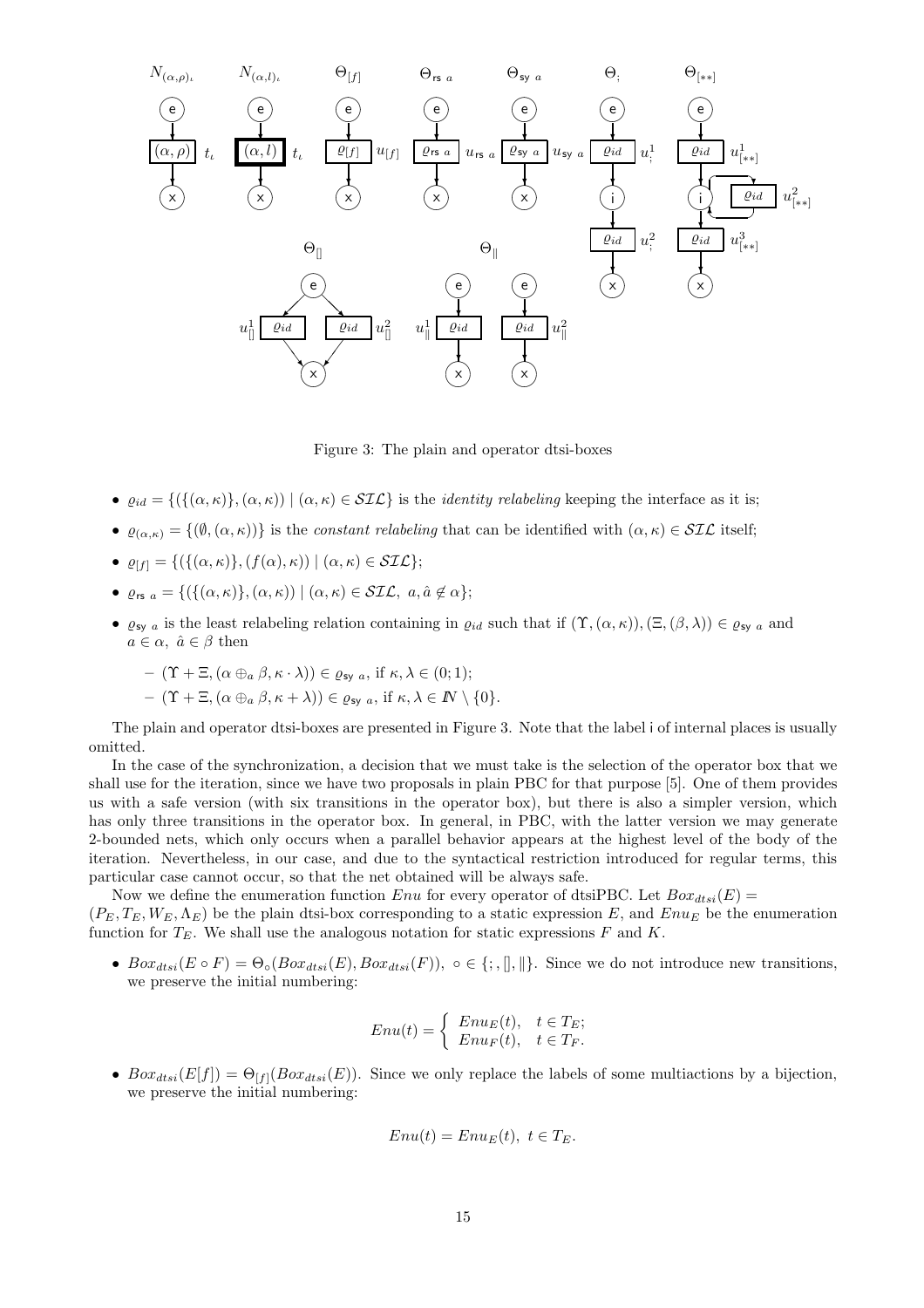• Box<sub>dtsi</sub>(E rs a) =  $\Theta_{rs}$  <sub>a</sub>(Box<sub>dtsi</sub>(E)). Since we remove all transitions labeled with multiactions containing  $a$  or  $\hat{a}$ , this does not change the numbering of the remaining transitions:

 $Enu(t) = Enu_E(t), t \in T_E, a, \hat{a} \notin \mathcal{L}(\Lambda_E(t)).$ 

•  $Box_{dtsi}(E \text{ sy } a) = \Theta_{\text{sy } a}(Box_{dtsi}(E))$ . Note that  $\forall v, w \in T_E$ , such that  $\Lambda_E(v) = (\alpha, \kappa), \Lambda_E(w) = (\beta, \lambda)$ and  $a \in \alpha$ ,  $\hat{a} \in \beta$ , the new transition t resulting from synchronization of v and w has the label  $\Lambda(t)$  $(\alpha \oplus_{a} \beta, \kappa \cdot \lambda)$ , if t is a stochastic transition, or  $\Lambda(t) = (\alpha \oplus_{a} \beta, \kappa + \lambda)$ , if t is an immediate one, and the numbering  $Env(t) = (Env<sub>E</sub>(v))(Env<sub>E</sub>(w)).$ 

Thus, the enumeration function is defined as

$$
Enu(t) = \begin{cases} Enu_E(t), & t \in T_E; \\ (Enu_E(v))(Enu_E(w)), & t \text{ results from synchronization of } v \text{ and } w. \end{cases}
$$

According to the definition of  $\varrho_{\text{sv } a}$ , the synchronization is only possible when all the transitions in the set are stochastic or when all of them are immediate. If we synchronize the same set of transitions in different orders, we obtain several resulting transitions with the same label and probability or weight, but with the different numberings having the same content. Then, we only consider a single one from the resulting transitions in the plain dtsi-box to avoid introducing redundant transitions.

For example, if the transitions t and u are generated by synchronizing v and w in different orders, we have  $\Lambda(t) = (\alpha \oplus_{a} \beta, \kappa \cdot \lambda) = \Lambda(u)$  for stochastic transitions or  $\Lambda(t) = (\alpha \oplus_{a} \beta, \kappa + \lambda) = \Lambda(u)$  for immediate ones, but  $Env(t) = (Env(v))(Env(w)) \neq (Env(v))(Env(v)) = Env(u)$  whereas  $Cont(Env(t)) =$  $Cont(Enu(v)) \cup Cont(Enu(w)) = Cont(Enu(u))$ . Then only one transition t (or, symmetrically, u) will appear in  $Box_{dtsi}(E \text{ sy } a)$ .

•  $Box_{dtsi}([E * F * K]) = \Theta_{[**]}(Box_{dtsi}(E),Box_{dtsi}(F),Box_{dtsi}(K)).$  Since we do not introduce new transitions, we preserve the initial numbering:

$$
Enu(t) = \begin{cases} Enu_E(t), & t \in T_E; \\ Enu_F(t), & t \in T_F; \\ Enu_K(t), & t \in T_K. \end{cases}
$$

Now we can formally define the denotational semantics as a homomorphism.

**Definition 4.4** Let  $(\alpha, \kappa) \in SLC$ ,  $a \in Act$  and  $E, F, K \in RegStatExpr$ . The denotational semantics of  $dstBCC$  is a mapping  $Box_{dtsi}$  from  $RegStatExpr$  into the domain of plain dtsi-boxes defined as follows:

- 1.  $Box_{dtsi}((\alpha, \kappa)_{\iota}) = N_{(\alpha, \kappa)_{\iota}};$
- 2.  $Box_{dtsi}(E \circ F) = \Theta_{\circ}(Box_{dtsi}(E),Box_{dtsi}(F)), \circ \in \{; , \|, \| \};$
- 3.  $Box_{dtsi}(E[f]) = \Theta_{[f]}(Box_{dtsi}(E));$
- 4.  $Box_{dtsi}(E \circ a) = \Theta_{oa}(Box_{dtsi}(E)), o \in \{\text{rs}, \text{sy}\};$
- 5.  $Box_{dtsi}([E * F * K]) = \Theta_{|**|}(Box_{dtsi}(E),Box_{dtsi}(F),Box_{dtsi}(K)).$

The dtsi-boxes of static expressions can be defined as well. For  $E \in RegStatexpr$ , let  $Box_{dist}(\overline{E})$  =  $\overline{Box_{dtsi}(E)}$  and  $Box_{dtsi}(\underline{E}) = Box_{dtsi}(E)$ .

Observe that this definition is compositional in the sense that for any arbitrary dynamic expression, we may decompose it in some inner dynamic and static expressions, for which we may apply the definition, thus obtaining the corresponding plain dtsi-boxes, which can be joined according to the term structure (definition of  $Box_{dtsi}$ , the resulting plain box being marked in the places that were marked in the argument nets.

**Theorem 4.1** For any static expression E,  $Box_{dtsi}(\overline{E})$  is safe and clean.

Proof. The structure of the net is obtained as in PBC, combining both refinement and relabeling. Consequently, the dtsi-boxes thus obtained will be safe and clean. ⊓⊔

Let ≃ denote isomorphism between transition systems and reachability graphs that relates their initial states. Note that the names of transitions of the dtsi-box corresponding to a static expression could be identified with the enumerated activities of the latter.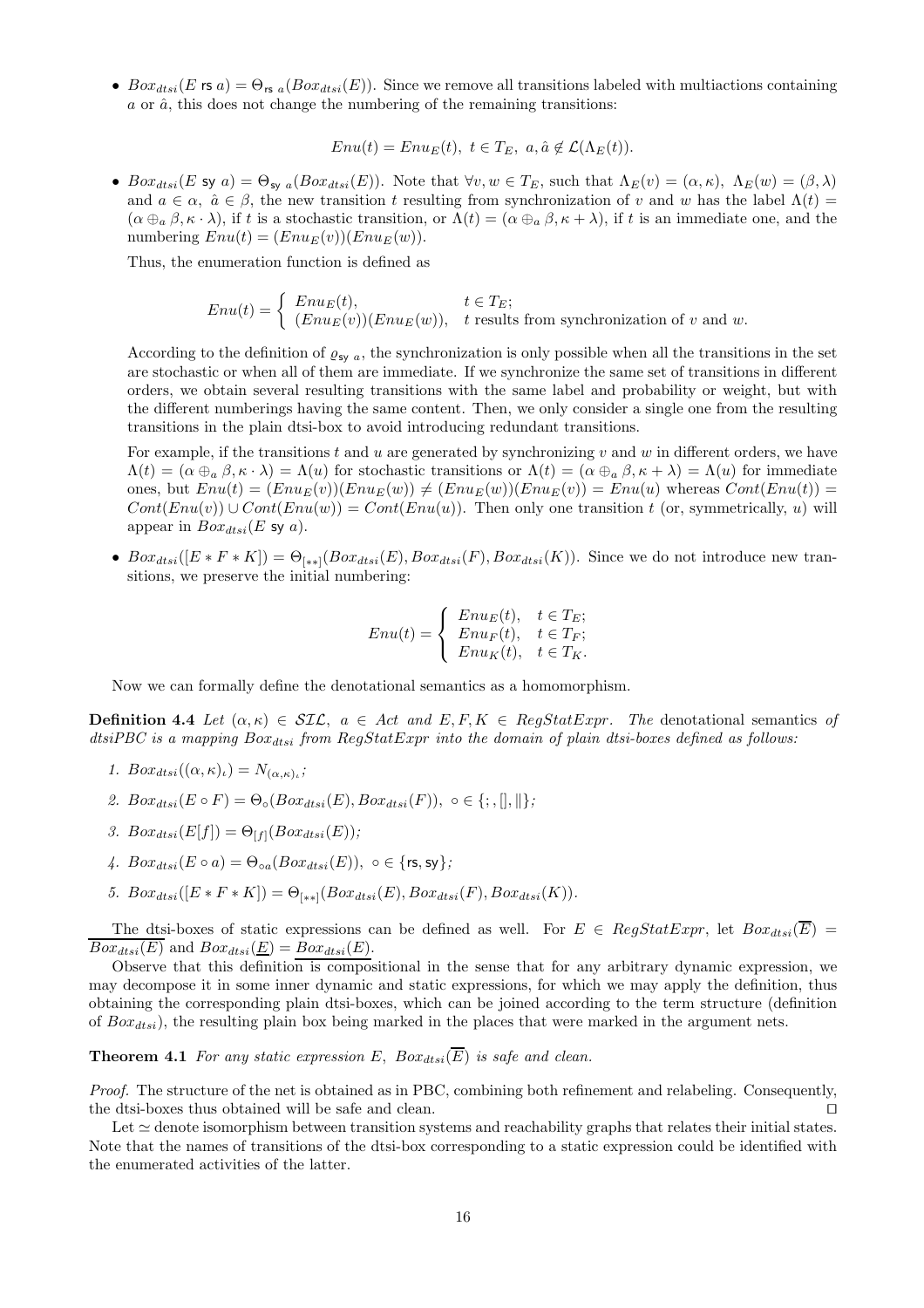

Figure 4: The marked dtsi-box  $N = Box_{dtsi}(\overline{E})$  for  $E = [\langle \{a\}, \rho \rangle * ((\{b\}, \chi); (((\{c\}, l); (\{d\}, \theta))]](\langle \{e\}, m);$  $(\{f\}, \phi)))$  \* Stop] and its reachability graph

**Theorem 4.2** For any static expression  $E$ ,

$$
TS(\overline{E}) \simeq RG(Box_{dtsi}(\overline{E})).
$$

Proof. As for the qualitative (functional) behaviour, we have the same isomorphism as in PBC.

The quantitative behaviour is the same by the following reasons. First, the activities of an expression have the probability or weight parts coinciding with the probabilities or weights of the transitions belonging to the corresponding dtsi-box. Second, we use analogous probability or weight functions to construct the corresponding transition systems and reachability graphs. ⊓⊔

**Example 4.1** Let E be from Example 3.2. In Figure 4, the marked dtsi-box  $N = Box_{dtsi}(\overline{E})$  and its reachability graph RG(N) are presented. It is easy to see that  $TS(\overline{E})$  and RG(N) are isomorphic.

The following example demonstrates that without the syntactic restriction on regularity of expressions the corresponding marked dtsi-boxes may be not safe.

**Example 4.2** Let  $E = [((\{a\}, \frac{1}{2}) * ((\{b\}, \frac{1}{2}) || (\{c\}, \frac{1}{2})) * (\{d\}, \frac{1}{2})].$  In Figure 5, the marked dtsi-box  $N =$  $Box_{dtsi}(\overline{E})$  and its reachability graph RG(N) are presented. In the marking  $(0, 1, 1, 2, 0, 0)$  there are 2 tokens in the place  $p_4$ . Symmetrically, in the marking  $(0, 1, 1, 0, 2, 0)$  there are 2 tokens in the place  $p_5$ . Thus, allowing concurrency in the second argument of iteration in the expression  $\overline{E}$  can lead to non-safeness of the corresponding marked dtsi-box N, though, it is 2-bounded in the worst case, see [5]. The origin of the problem is that N has as a self-loop with two subnets which can function independently. This explains why do we consider regular expressions only.

# 5 Performance evaluation

In this section we demonstrate how Markov chains corresponding to the expressions and dtsi-boxes can be constructed and then used for performance evaluation.

For a dynamic expression G, a discrete random variable is associated with every tangible state from  $DR(G)$ . The variable captures a residence time in the state. One can interpret staying in a state in the next discrete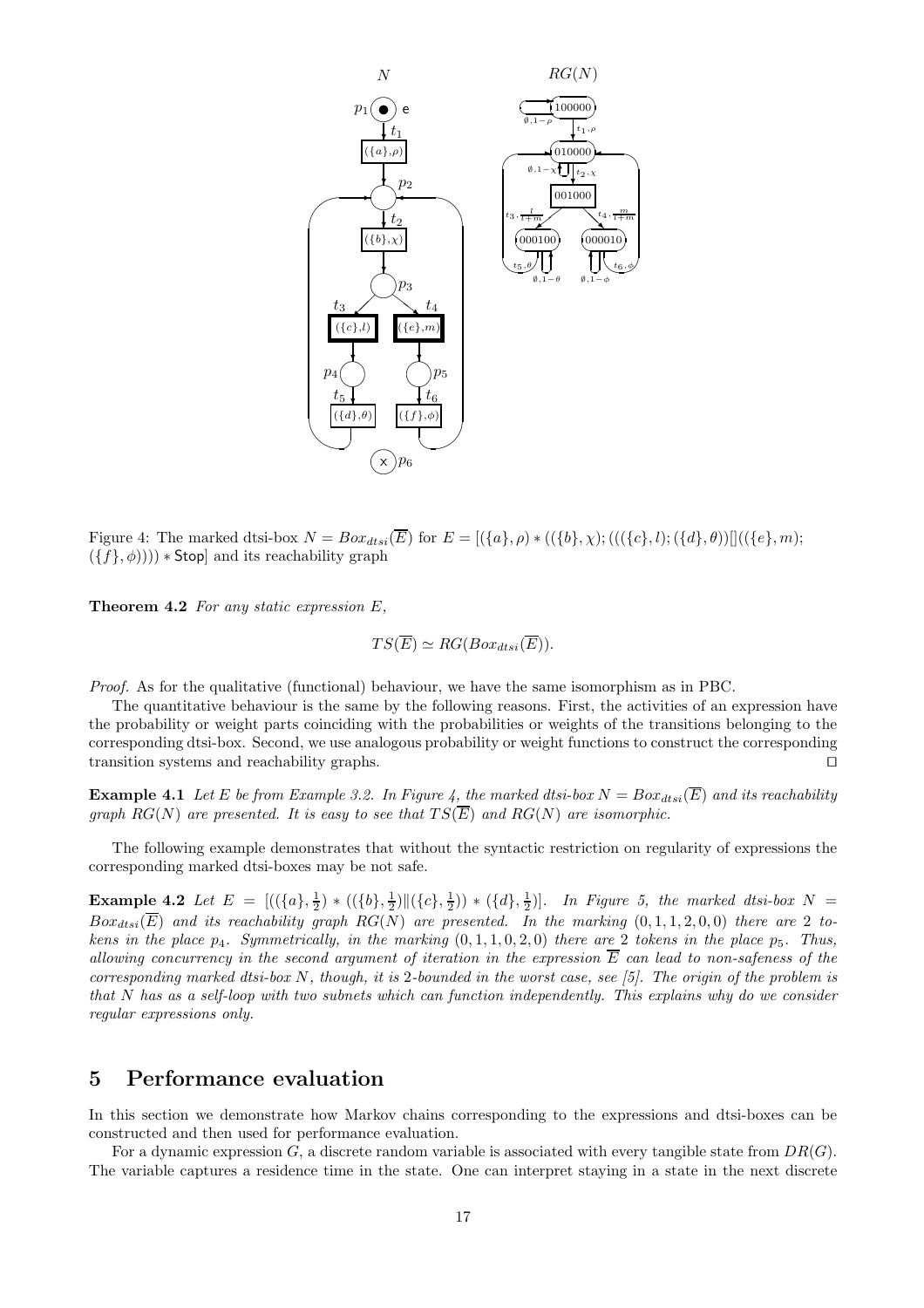

Figure 5: The marked dtsi-box  $N = Box_{dtsi}(\overline{E})$  for  $E = [((\lbrace a \rbrace, \frac{1}{2}) * ((\lbrace b \rbrace, \frac{1}{2}) || (\lbrace c \rbrace, \frac{1}{2}) ) * (\lbrace d \rbrace, \frac{1}{2})]$  and its reachability graph

time moment as a failure and leaving it as a success of some trial series. It is easy to see that the random variables are geometrically distributed, since the probability to stay in a tangible state s for  $k-1$  time moments and leave it at moment  $k \geq 1$  is  $PM(s, s)^{k-1}(1 - PM(s, s))$  (the residence time is k in this case). The mean value formula for geometrical distribution allows us to calculate the average sojourn time in a tangible state s as  $\frac{1}{1-PM(s,s)}$ . Obviously, the average sojourn time in a vanishing state is zero. Thus, the *average sojourn time* in the state s is

$$
SJ(s) = \begin{cases} \frac{1}{1 - PM(s, s)}, & s \in DR_T(G); \\ 0, & s \in DR_V(G). \end{cases}
$$

The average sojourn time vector of G, denoted by SJ, is that with the elements  $SJ(s)$ ,  $s \in DR(G)$ .

Analogously, the sojourn time variance in the state s is

$$
VAR(s) = \begin{cases} \frac{1}{(1 - PM(s, s))^2}, & s \in DR_T(G); \\ 0, & s \in DR_V(G). \end{cases}
$$

The sojourn time variance vector of G, denoted by VAR, is that with the elements  $VAR(s), s \in DR(G)$ .

To evaluate performance of the system specified by a dynamic expression  $G$ , we should investigate the stochastic process associated with it. The process is the underlying semi-Markov chain (SMC) [37], denoted by  $SMC(G)$ , which can be analyzed by extracting from it the embedded (absorbing) discrete time Markov chain (EDTMC) corresponding to G, denoted by  $EDTMC(G)$ . The construction of the latter is similar to that applied in the context of generalized stochastic PNs (GSPNs) in [23, 2, 3], and also in the framework of discrete time deterministic and stochastic PNs (DTDSPNs) in [42].  $EDTMC(G)$  only describes the state changes of  $SMC(G)$ while ignoring any time characteristics.

Thus, to construct the EDTMC, we should abstract from all time aspects of behaviour, i.e., from the sojourn time in the states. The sojourn time in every state of the EDTMC is deterministic and it is equal to one discrete time unit. Let G be a dynamic expression. A transition system  $TS(G)$  can have self-loops going from a state to itself which have a non-zero probability. Obviously, the current state remains unchanged in this case.

Let G be a dynamic expression and  $s, \tilde{s} \in DR(G)$ .

Let  $s \to s$ . The probability to stay in s due to  $k$   $(k \geq 1)$  self-loops is

 $(PM(s,s))^k$ .

Let  $s \to \tilde{s}$  and  $s \neq \tilde{s}$ . The probability to move from s to  $\tilde{s}$  by executing any set of activities after possible self-loops is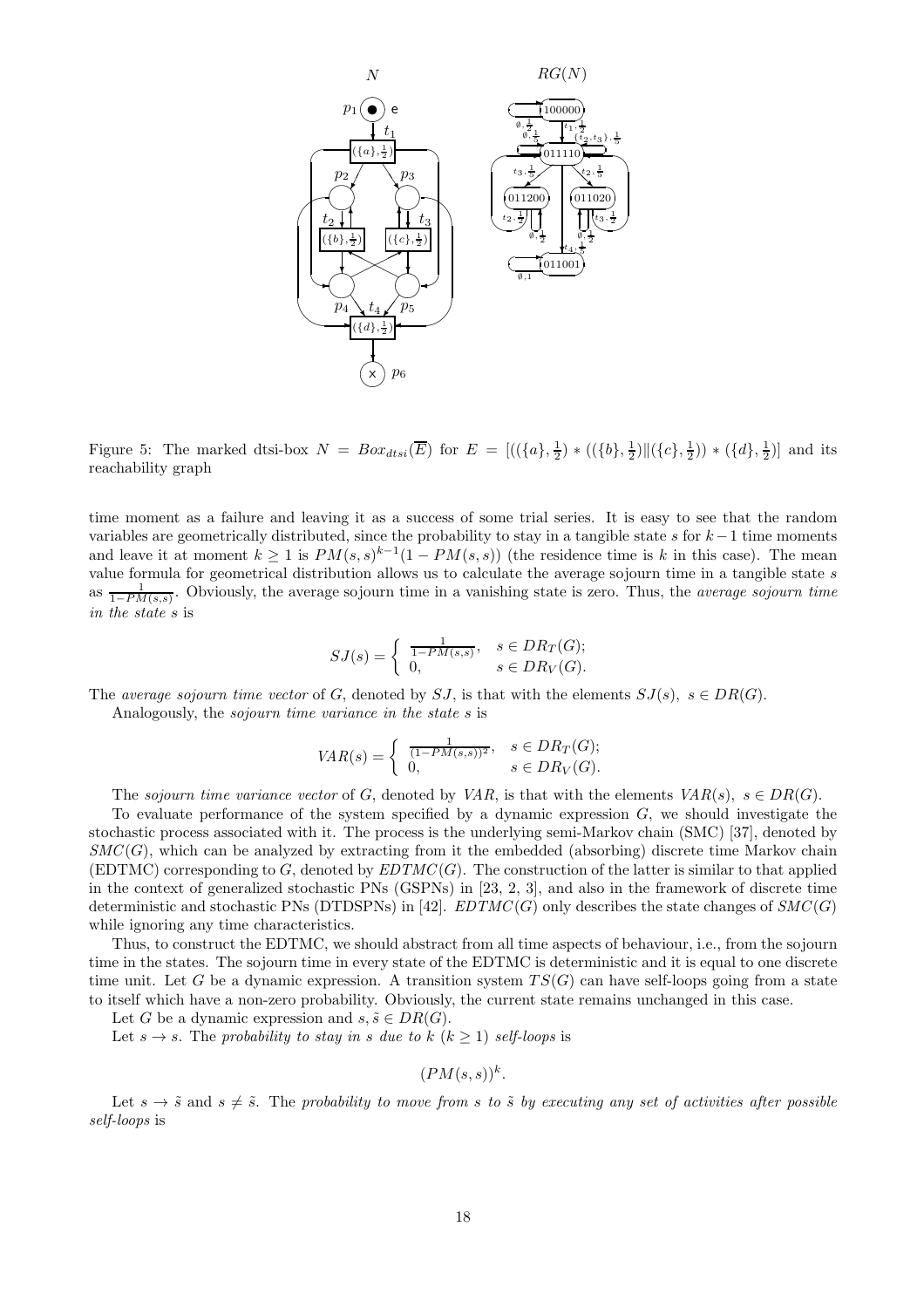$$
PM^*(s, \tilde{s}) = \begin{cases} PM(s, \tilde{s}) \sum_{k=0}^{\infty} (PM(s, s))^k = \frac{PM(s, \tilde{s})}{1 - PM(s, s)}, & s \to s; \\ PM(s, \tilde{s}), & \text{otherwise}; \end{cases} = SL(s)PM(s, \tilde{s}), \text{ where}
$$

$$
SL(s) = \begin{cases} \frac{1}{1 - PM(s, s)}, & s \to s; \\ 1, & \text{otherwise}; \end{cases}
$$

is the self-loops abstraction factor. The self-loops abstraction vector of G, denoted by SL, is that with the elements  $SL(s)$ ,  $s \in DR(G)$ . The value  $k=0$  in the summation above corresponds to the case when no self-loops occur. Note that  $\forall s \in DR_T(G)$ ,  $SL(s) = \frac{1}{1 - PM(s,s)} = SJ(s)$ , hence,  $\forall s \in DR_T(G)$ ,  $PM^*(s,\tilde{s}) =$  $SJ(s)PM(s, \tilde{s})$ , since we always have the empty loop (which is a self-loop)  $s \stackrel{\emptyset}{\rightarrow} s$  from every tangible state s. Empty loops are not possible from vanishing states, hence,  $\forall s \in DR_V(G)$ ,  $PM^*(s, \tilde{s}) = \frac{PM(s, \tilde{s})}{1 - PM(s, s)}$ , when there are non-empty self-loops (produced by iteration) from s, or  $PM^*(s, \tilde{s}) = PM(s, \tilde{s})$ , when there are no self-loops from s.

Note that after abstraction from the probabilities of transitions which do not change the states, the remaining transition probabilities are normalized. In order to calculate transition probabilities  $PT(\Upsilon, s)$ , we had to normalize  $PF(\Upsilon, s)$ . Then, to obtain transition probabilities of the state-changing steps  $PM^*(s, \tilde{s})$ , we now have to normalize  $PM(s, \tilde{s})$ . Thus, we have a two-stage normalization as a result.

 $PM^*(s, \tilde{s})$  defines a probability distribution, since  $\forall s \in DR(G)$ , such that s is not a terminal state, i.e., there are transitions to different states after possible self-loops from it, we have  $\sum_{\{\tilde{s}|s\to\tilde{s}, s\neq\tilde{s}\}} PM^*(s,\tilde{s}) =$  $\frac{1}{1-PM(s,s)}\sum_{\{\tilde{s}\mid s\to \tilde{s}, \ s\neq \tilde{s}\}}PM(s,\tilde{s}) = \frac{1}{1-PM(s,s)}(1-PM(s,s)) = 1.$ 

We decided to consider self-loops followed only by a state-changing step just for convenience. Alternatively, we could take a state-changing step followed by self-loops or a state-changing step preceded and followed by self-loops. In all these three cases our sequence begins or/and ends with the loops which do not change states. At the same time, the overall probabilities of the evolutions can differ, since self-loops have positive probabilities. To avoid inconsistency of definitions and too complex description, we consider sequences ending with a statechanging step. It resembles in some sense a construction of branching bisimulation [14] taking self-loops instead of silent transitions.

Definition 5.1 Let G be a dynamic expression. The embedded (absorbing) discrete time Markov chain (EDTMC) of G, denoted by  $EDTMC(G)$ , has the state space  $DR(G)$  and the transitions  $s \rightarrow_{\mathcal{P}} \tilde{s}$ , if  $s \rightarrow \tilde{s}$  and  $s \neq \tilde{s}$ , where  $\mathcal{P} = PM^*(s, \tilde{s})$ .

EDTMCs and underlying SMCs of static expressions can be defined as well. For  $E \in RegStatExpr$ , let  $EDTMC(E) = EDTMC(\overline{E})$  and  $SMC(E) = SMC(\overline{E}).$ 

Let G be a dynamic expression. The elements  $\mathcal{P}_{ij}^*$   $(1 \le i, j \le n = |DR(G)|)$  of the (one-step) transition probability matrix (TPM)  $\mathbf{P}^*$  for  $EDTMC(G)$  are defined as

$$
\mathcal{P}_{ij}^* = \begin{cases} PM^*(s_i, s_j), & s_i \to s_j, \ s_i \neq s_j; \\ 0, & \text{otherwise.} \end{cases}
$$

The transient (k-step,  $k \in \mathbb{N}$ ) probability mass function (PMF)  $\psi^*[k] = (\psi^*[k](s_1), \ldots, \psi^*[k](s_n))$  for  $EDTMC(G)$  is the solution of the equation system

$$
\psi^*[k] = \psi^*[0](\mathbf{P}^*)^k,
$$

where  $\psi^*[0] = (\psi^*[0](s_1), \ldots, \psi^*[0](s_n))$  is the initial PMF defined as

$$
\psi^*[0](s_i) = \begin{cases} 1, & s_i = [G]_{\approx}; \\ 0, & \text{otherwise.} \end{cases}
$$

Note also that  $\psi^*[k+1] = \psi^*[k] \mathbf{P}^*$   $(k \in \mathbb{N})$ .

The steady-state PMF  $\psi^* = (\psi^*(s_1), \dots, \psi^*(s_n))$  for  $EDTMC(G)$  is the solution of the equation system

$$
\begin{cases}\n\psi^*(\mathbf{P}^* - \mathbf{E}) = \mathbf{0} \\
\psi^*\mathbf{1}^T = 1\n\end{cases}
$$

where **E** is the unitary matrix of dimension n and **0** is the vector with n values 0, 1 is that with n values 1. When  $EDTMC(G)$  has the single steady state, we have  $\psi^* = \lim_{k \to \infty} \psi^*[k]$ .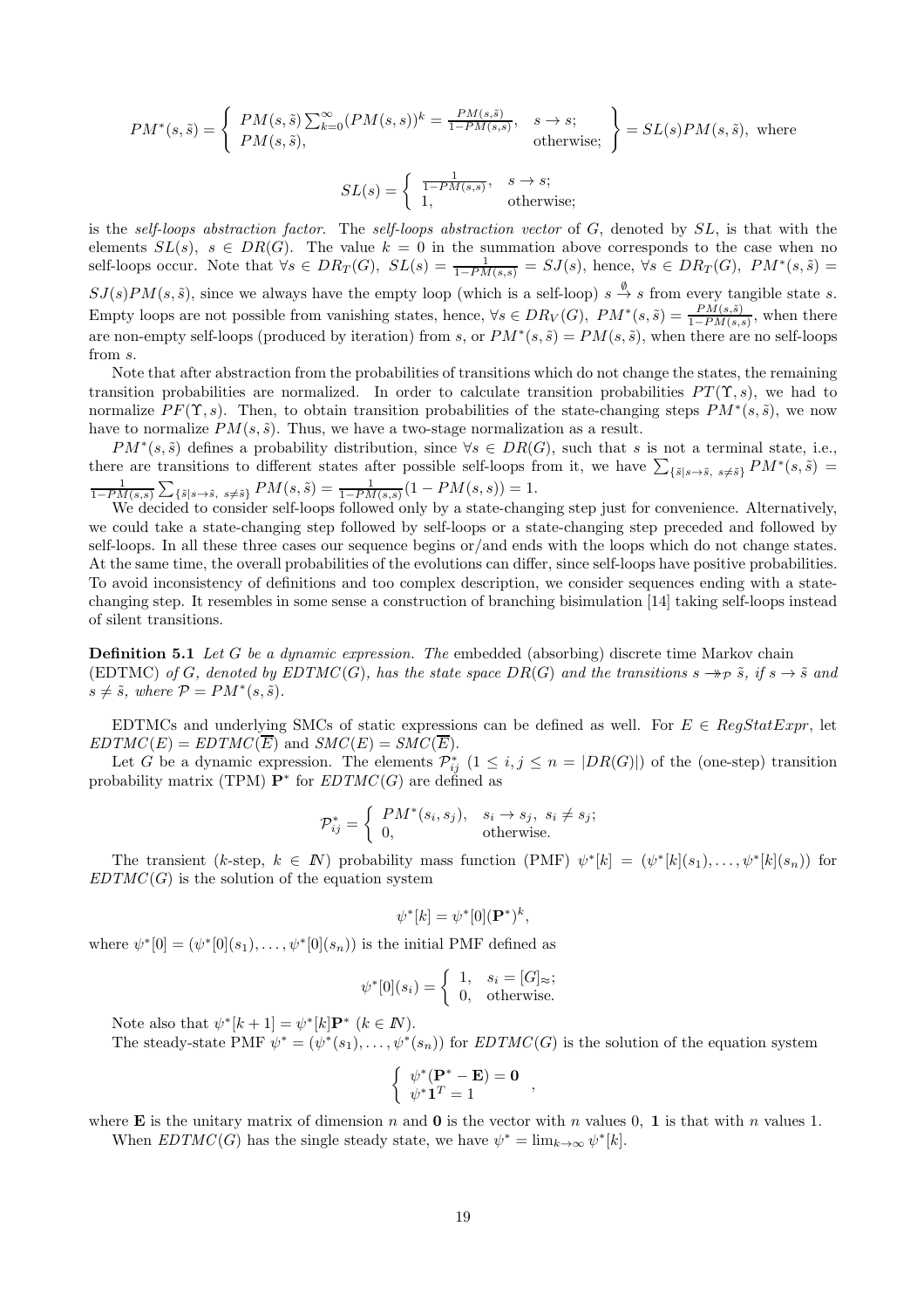The steady-state PMF for the underlying semi-Markov chain  $SMC(G)$  is calculated via multiplication of every  $\psi^*(s_i)$   $(1 \leq i \leq n)$  by the average sojourn time  $SJ(s_i)$  in the state  $s_i$ , after which we normalize the resulting values. Remember that for a vanishing state  $s \in DR_V(G)$  we have  $SJ(s) = 0$ .

Thus, the steady-state PMF  $\varphi = (\varphi(s_1), \ldots, \varphi(s_n))$  for  $SMC(G)$  is

$$
\varphi(s_i) = \begin{cases} \frac{\psi^*(s_i)SJ(s_i)}{\sum_{j=1}^n \psi^*(s_j)SJ(s_j)}, & s_i \in DR_T(G); \\ 0, & s_i \in DR_V(G). \end{cases}
$$

**Example 5.1** Let E be from Example 3.2. In Figure 6, the underlying SMC SMC( $\overline{E}$ ) is presented. Average sojourn time in the states of the underlying SMC is written next to them in bold font.

The average sojourn time vector of  $\overline{E}$  is

$$
SJ = \left(\frac{1}{\rho}, \frac{1}{\chi}, 0, \frac{1}{\theta}, \frac{1}{\phi}\right).
$$

The sojourn time variance vector of  $\overline{E}$  is

$$
VAR = \left(\frac{1}{\rho^2}, \frac{1}{\chi^2}, 0, \frac{1}{\theta^2}, \frac{1}{\phi^2}\right).
$$

The TPM for  $EDTMC(\overline{E})$  is

$$
\mathbf{P}^* = \left[ \begin{array}{cccccc} 0 & 1 & 0 & 0 & 0 \\ 0 & 0 & 1 & 0 & 0 \\ 0 & 0 & 0 & \frac{l}{l+m} & \frac{m}{l+m} \\ 0 & 1 & 0 & 0 & 0 \\ 0 & 1 & 0 & 0 & 0 \end{array} \right].
$$

The steady-state PMF for  $EDTMC(\overline{E})$  is

$$
\psi^* = \left(0, \frac{1}{3}, \frac{1}{3}, \frac{l}{3(l+m)}, \frac{m}{3(l+m)}\right).
$$

The steady-state PMF  $\psi^*$  weighted by SJ is

$$
\left(0, \frac{1}{3\chi}, 0, \frac{l}{3\theta(l+m)}, \frac{m}{3\phi(l+m)}\right).
$$

It remains to normalize the steady-state weighted PMF dividing it by the sum of its components

$$
\psi^* SJ^T = \frac{\theta \phi(l+m) + \chi(\phi l + \theta m)}{3\chi \theta \phi(l+m)}.
$$

Thus, the steady-state PMF for  $SMC(\overline{E})$  is

$$
\varphi = \frac{1}{\theta \phi(l+m) + \chi(\phi l + \theta m)} (0, \theta \phi(l+m), 0, \chi \phi l, \chi \theta m).
$$

In the case  $l = m$  and  $\theta = \phi$  we have

$$
\varphi = \frac{1}{2(\chi + \theta)}(0, 2\theta, 0, \chi, \chi).
$$

Let us also consider DTMCs of expressions based on the state change probabilities  $PM(s, \tilde{s})$ .

**Definition 5.2** Let G be a dynamic expression. The discrete time Markov chain (DTMC) of G, denoted by  $DTMC(G)$ , has the state space  $DR(G)$  and the transitions  $s \rightarrow_{\mathcal{P}} \tilde{s}$ , where  $\mathcal{P} = PM(s, \tilde{s})$ .

DTMCs of static expressions can be defined as well. For  $E \in RegStatExpr$ , let  $DTMC(E) = DTMC(\overline{E})$ .

Let G be a dynamic expression. The elements  $\mathcal{P}_{ij}$   $(1 \leq i, j \leq n = |DR(G)|)$  of (one-step) transition probability matrix (TPM) **P** for  $DTMC(G)$  are defined as

$$
\mathcal{P}_{ij} = \begin{cases} PM(s_i, s_j), & s_i \to s_j; \\ 0, & \text{otherwise.} \end{cases}
$$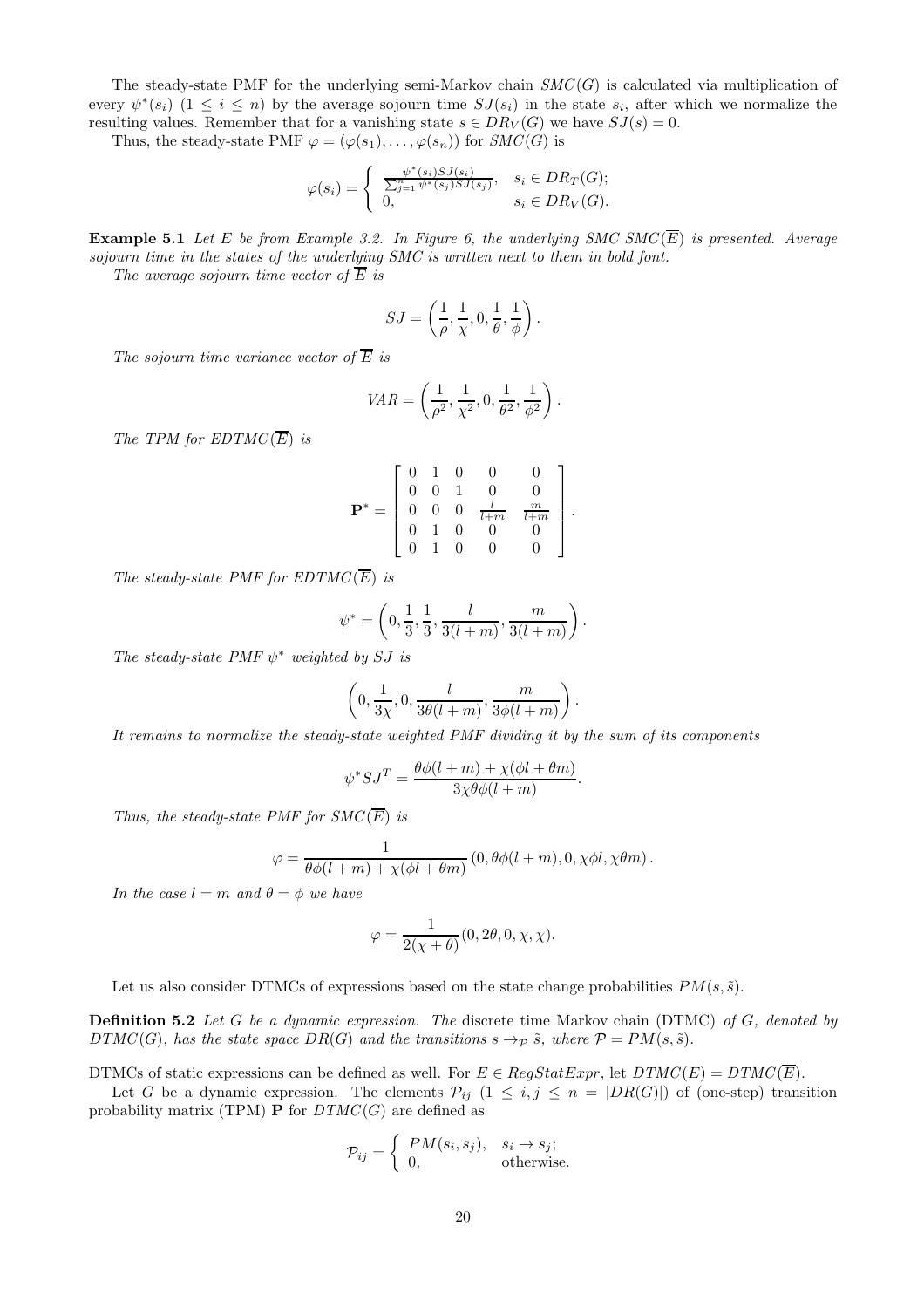

Figure 6: The underlying SMC of  $\overline{E}$  for  $E = [(\{a\}, \rho) * ((\{b\}, \chi) ; (((\{c\}, l) ; (\{d\}, \theta))]((\{e\}, m) ; (\{f\}, \phi)))) * Stop$ 

The steady-state PMF  $\psi$  for  $DTMC(G)$  is defined like the corresponding notion for  $EDTMC(G)$ .

Let us determine a relationship between steady-state PMFs for DTMCs and EDTMCs. The following theorem proposes the equation that relates the mentioned steady-state PMFs.

First, we introduce some helpful notation. For a vector  $v = (v_1, \ldots, v_n)$ , let  $Diag(v)$  be a diagonal matrix of dimension *n* with the elements  $Diag_{ij}(v)$   $(1 \leq i, j \leq n)$  defined as

$$
Diag_{ij}(v) = \begin{cases} v_i, & i = j; \\ 0, & \text{otherwise.} \end{cases} (1 \le i, j \le n).
$$

**Theorem 5.1** Let G be a dynamic expression and SL be its self-loops abstraction vector. Then the steady-state PMFs  $\psi$  for DTMC(G) and  $\psi^*$  for EDTMC(G) are related as follows:  $\forall s \in DR(G)$ ,

$$
\psi(s) = \frac{\psi^*(s)SL(s)}{\sum_{\tilde{s} \in DR(G)} \psi^*(\tilde{s})SL(\tilde{s})}
$$

.

Proof. Let PSL be a vector with the elements

$$
PSL(s) = \begin{cases} PM(s, s), & s \to s; \\ 0, & \text{otherwise.} \end{cases}
$$

By definition of  $PM^*(s, \tilde{s})$ , we have  $\mathbf{P}^* = Diag(SL)(\mathbf{P} - Diag(PSL))$ . Further,

$$
\psi^*(\mathbf{P}^* - \mathbf{E}) = \mathbf{0} \text{ and } \psi^* \mathbf{P}^* = \psi^*.
$$

After replacement of  $\mathbf{P}^*$  by the expression with P we obtain

$$
\psi^*Diag(SL)(\mathbf{P}-Diag(PSL))=\psi^*\text{ and }\psi^*Diag(SL)\mathbf{P}=\psi^*(Diag(SL)Diag(PSL)+\mathbf{E}).
$$

Note that  $\forall s \in DR(G)$ , we have

$$
SL(s)PSL(s) + 1 = \begin{cases} SL(s)PM(s, s) + 1 = \frac{PM(s, s)}{1 - PM(s, s)} + 1 = \frac{1}{1 - PM(s, s)}, & s \to s; \\ SL(s) \cdot 0 + 1 = 1, & \text{otherwise;} \end{cases} = SL(s).
$$

Hence,  $Diag(SL)Diag(PSL) + \mathbf{E} = Diag(SL)$ . Thus,

$$
\psi^*Diag(SL)\mathbf{P}=\psi^*Diag(SL).
$$

Then for  $v = \psi^* Diag(SL)$  we have

$$
v\mathbf{P} = v
$$
 and  $v(\mathbf{P} - \mathbf{E}) = \mathbf{0}$ .

In order to calculate  $\psi$  on the basis of v, we must normalize it by dividing its elements by their sum, since we should have  $\psi \mathbf{1}^T = 1$  as a result: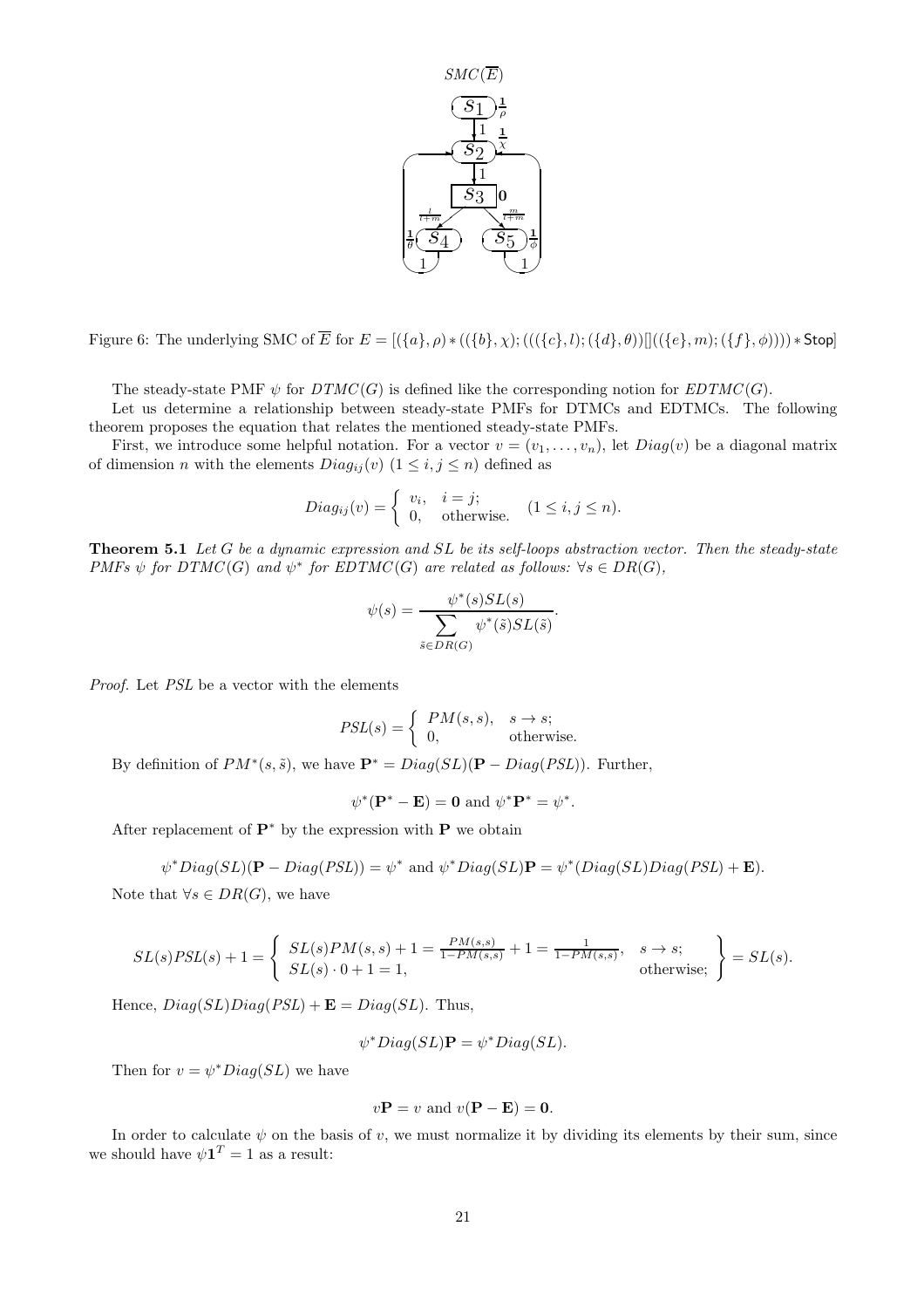$$
\psi = \frac{1}{v\mathbf{1}^T}v = \frac{1}{\psi^*Diag(SL)\mathbf{1}^T}\psi^*Diag(SL).
$$

Thus, the elements of  $\psi$  are calculated as follows:  $\forall s \in DR(G)$ ,

$$
\psi(s) = \frac{\psi^*(s)SL(s)}{\sum_{\tilde{s} \in DR(G)} \psi^*(\tilde{s})SL(\tilde{s})}
$$

.

It is easy to check that  $\psi$  is the solution of the equation system

$$
\left\{ \begin{array}{c} \psi(\mathbf{P} - \mathbf{E}) = \mathbf{0} \\ \psi \mathbf{1}^T = 1 \end{array} \right.,
$$

hence, it is indeed the steady-state PMF for  $DTMC(G)$ . □

**Proposition 5.1** Let G be a dynamic expression,  $\varphi$  be the steady-state PMF for SMC(G) and  $\psi$  be the steadystate PMF for  $DTMC(G)$ . Then  $\forall s \in DR(G)$ ,

$$
\varphi(s) = \begin{cases} \psi(s), & s \in DR_T(G); \\ 0, & s \in DR_V(G). \end{cases}
$$

*Proof.* By Theorem 5.1, since  $\forall s \in DR_T(G)$ ,  $SL(s) = SJ(s)$ . □

Let G be a dynamic expression and  $s, \tilde{s} \in DR(G), S, \tilde{S} \subseteq DR(G)$ . The following standard performance indices (measures) can be calculated based on the steady-state PMF for  $SMC(G)$ , see, in particular, [24].

- The average recurrence (return) time in the state  $s$  (i.e., the number of discrete time units or steps required for this) is  $\frac{1}{\varphi(s)}$ .
- The fraction of residence time in the state s is  $\varphi(s)$ .
- The fraction of residence time in the set of states  $S \subseteq DR(G)$  or the probability of the event determined by a condition that is true for all states from S is  $\sum_{s \in S} \varphi(s)$ .
- The relative fraction of residence time in the set of states S with respect to that in  $\widetilde{S}$  is  $\frac{\sum_{s \in S} \varphi(s)}{\sum_{\tilde{s} \in \tilde{S}} \varphi(\tilde{s})}$ .
- The rate of leaving the state s is  $\frac{\varphi(s)}{SJ(s)}$ .
- The steady-state probability to perform a step with an activity  $(\alpha, \kappa)$  is<br> $\sum_{s \in \text{DDC}} \varphi(s) \sum_{s} (\chi(s, \omega) \varphi(s)) P T(\Upsilon, s).$  $_{s\in DR(G)}\varphi(s)\sum_{\{\Upsilon|(\alpha,\kappa)\in\Upsilon\}}PT(\Upsilon,s).$
- The probability of the event determined by a reward function r on the states is  $\sum_{s \in DR(G)} \varphi(s) r(s)$ .

Let  $N = (P_N, T_N, W_N, \Omega_N, L_N, M_N)$  be a LDTSIPN and  $M, \widetilde{M} \in \mathbb{N}_f^{P_N}$ . Then the average sojourn time  $SJ(M)$ , the sojourn time variance  $VAR(M)$ , the probabilities  $PM^*(M, \tilde{M})$ , the transition relation  $M \twoheadrightarrow_{\mathcal{P}} \tilde{M}$ , the EDTMC EDTMC(N), the underlying SMC SMC(N) and the steady-state PMF for it are defined like the corresponding notions for dynamic expressions.

As we have mentioned earlier, every marked plain dtsi-box could be interpreted as the LDTSIPN. Therefore, we can evaluate performance with the LDTSIPNs corresponding to dtsi-boxes and then transfer the results to the latter.

Let  $\simeq$  denote isomorphism between SMCs that relates their initial states.

Proposition 5.2 For any static expression E,

$$
SMC(\overline{E}) \simeq SMC(Box_{dtsi}(\overline{E})).
$$

Proof. By Theorem 4.2 and definitions of underlying SMCs for dynamic expressions and LDTSIPNs taking into account the following. First, for the associated SMCs, the average sojourn time in the states is the same since it is defined via the analogous probability functions. Second, the transition probabilities of the associated SMCs are the sums of those belonging to transition systems or reachability graphs. ⊓⊔

**Example 5.2** Let E be from Example 3.2. In Figure 7, the underlying SMC SMC(N) is presented. It is easy to see that  $SMC(\overline{E})$  and  $SMC(N)$  are isomorphic. Thus, the steady-state PMF for  $SMC(N)$  is the same as for  $SMC(\overline{E}).$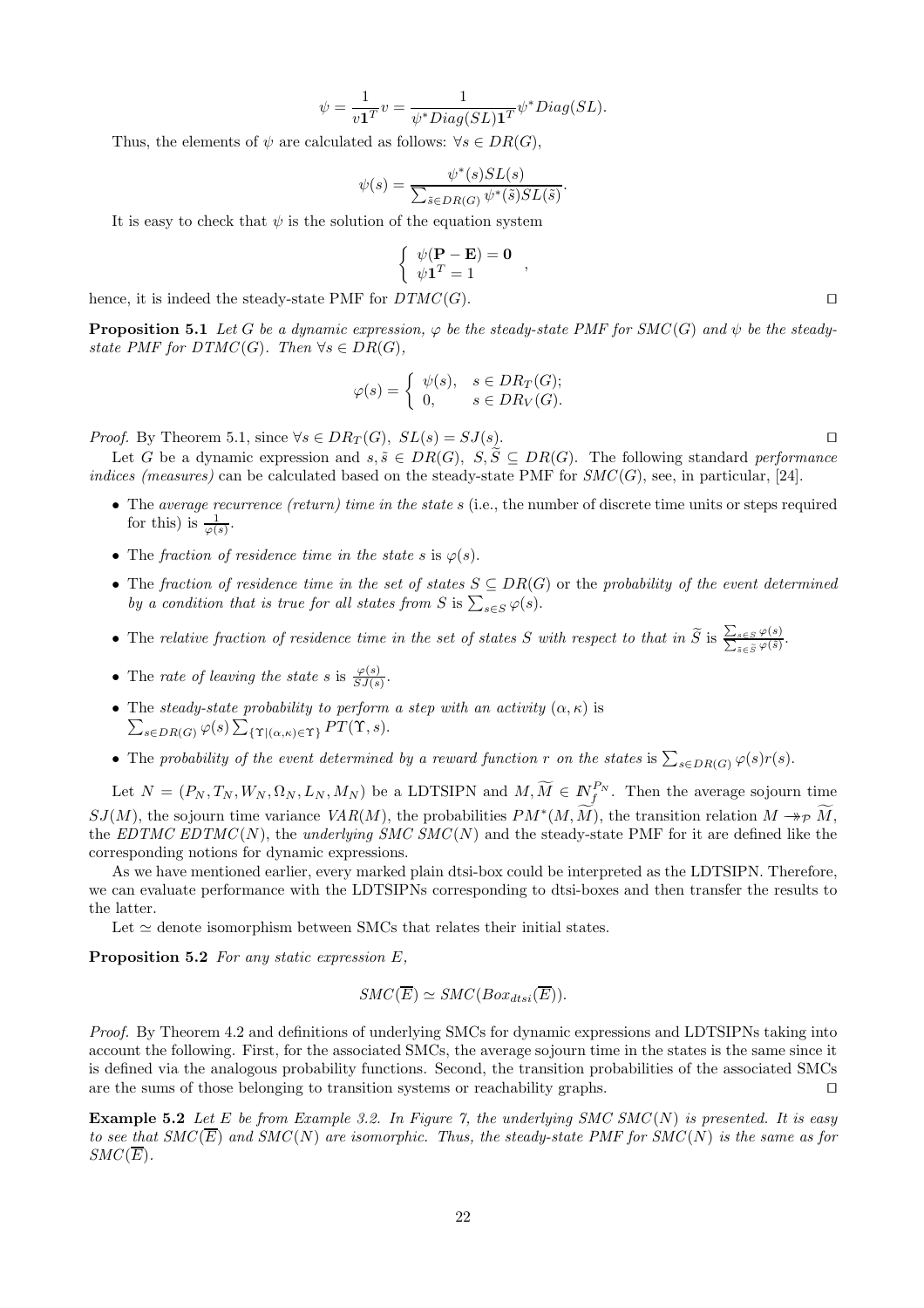

Figure 7: The underlying SMC of  $N = Box_{dtsi}(\overline{E})$  for  $E = [(\{a\}, \rho) * ((\{b\}, \chi) ; (((\{c\}, l) ; (\{d\}, \theta))]((\{e\}, m);$  $(\{f\}, \phi))))$  \* Stop]

# 6 Stochastic equivalences

Consider the expressions  $E = (\{a\}, \frac{1}{2})$  and  $E' = (\{a\}, \frac{1}{3})_1 [(\{a\}, \frac{1}{3})_2]$ , for which  $\overline{E} \neq_{ts} \overline{E'}$ , since  $TS(\overline{E})$  has only one transition from the initial to the final state (with probability  $\frac{1}{2}$ ) while  $TS(\overline{E'})$  has two such ones (with probabilities  $\frac{1}{4}$ ). On the other hand, all the mentioned transitions are labeled by activities with the same multiaction part  $\{a\}$ . Moreover, the overall probabilities of the mentioned transitions of  $TS(\overline{E})$  and  $TS(\overline{E'})$ coincide:  $\frac{1}{2} = \frac{1}{4} + \frac{1}{4}$ . Further,  $TS(\overline{E})$  (as well as  $TS(\overline{E'})$ ) has one empty loop transition from the initial state to itself with probability  $\frac{1}{2}$  and one empty loop transition from the final state to itself with probability 1. The empty loop transitions are labeled by the empty set of activities. Unlike  $=_{ts}$ , most of the probabilistic and stochastic equivalences proposed in the literature do not differentiate between the processes such as those specified by  $E$  and  $E'$ .

Since the semantic equivalence  $=_{ts}$  is too discriminating in many cases, we need weaker equivalence notions. These equivalences should possess the following necessary properties. First, any two equivalent processes must have the same sequences of multisets of multiactions, which are the multiaction parts of the activities executed in steps starting from the initial states of the processes. Second, for every such sequence, its execution probabilities within both processes must coincide. Third, the desired equivalence should preserve the branching structure of computations, i.e., the points of choice of an external observer between several extensions of a particular computation should be taken into account. In this section, we define one such notion: step stochastic bisimulation equivalence.

#### 6.1 Step stochastic bisimulation equivalence

Bisimulation equivalences respect the particular points of choice in the behavior of a system. To define stochastic bisimulation equivalences, we have to consider a bisimulation as an equivalence relation which partitions the states of the *union* of the transition systems  $TS^*(G)$  and  $TS^*(G')$  of two dynamic expressions G and G' to be compared. For G and G' to be bisimulation equivalent, the initial states of their transition systems,  $[G]_{\approx}$  and  $[G']_{\approx}$ , are to be related by a bisimulation having the following transfer property: two states are related if in each of them the same multisets of multiactions can occur, and the resulting states belong to the same equivalence class. In addition, the sums of probabilities for all such occurrences should be the same for both states. Thus, we follow the approaches of [19, 21, 6].

In the definition below, we consider  $\mathcal{L}(\Upsilon) \in \mathbb{N}_f^{\mathcal{L}}$  for  $\Upsilon \in \mathbb{N}_f^{ST\mathcal{L}}$ , i.e., (possibly empty) multisets of multiactions. The multiactions can be empty, then  $\mathcal{L}(\Upsilon)$  contains the elements  $\emptyset$ , and it is not empty itself.

Let G be a dynamic expression and  $\mathcal{H} \subseteq DR(G)$ . Then for any  $s \in DR(G)$  and  $A \in \mathbb{N}_f^{\mathcal{L}}$  we write  $s \stackrel{A}{\rightarrow} \mathcal{P}$  H, where  $\mathcal{P} = PM_A(s, \mathcal{H})$  is the overall probability to move from s into the set of states  $\mathcal{H}$  via steps with the multiaction part A defined as

$$
PM_A(s, \mathcal{H}) = \sum_{\{\Upsilon \mid \exists \tilde{s} \in \mathcal{H}, \ s \stackrel{\Upsilon}{\rightarrow} \tilde{s}, \ \mathcal{L}(\Upsilon) = A\}} PT(\Upsilon, s).
$$

We write  $s \stackrel{A}{\to} H$  if  $\exists \mathcal{P}, s \stackrel{A}{\to} p$  H. Further, we write  $s \to p$  H if  $\exists A, s \stackrel{A}{\to} H$ , where  $\mathcal{P} = PM(s, \mathcal{H})$  is the overall probability to move from s into the set of states  $\mathcal H$  via any steps defined as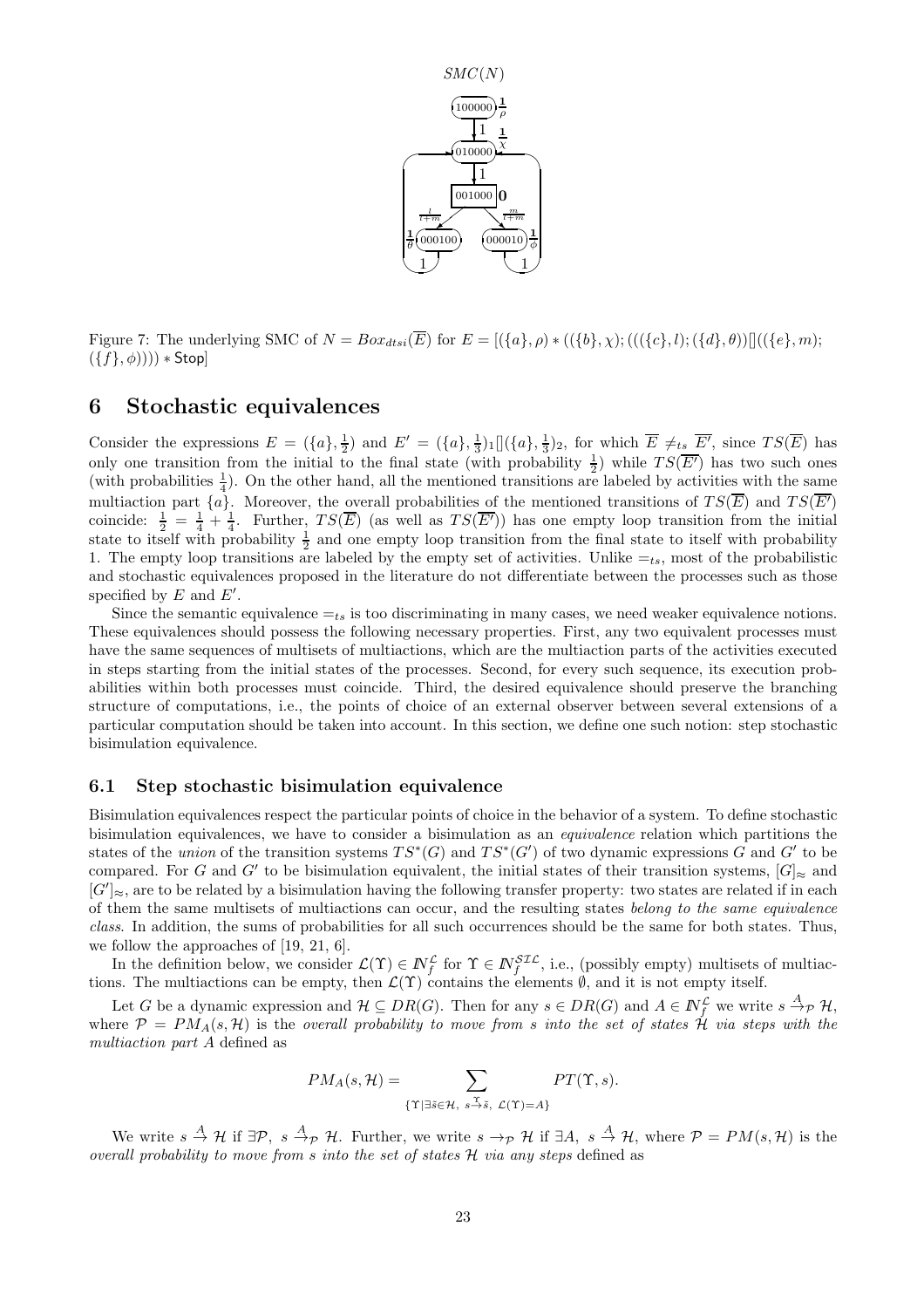$$
PM(s, \mathcal{H}) = \sum_{\{\Upsilon \mid \exists \tilde{s} \in \mathcal{H}, \ s \stackrel{\Upsilon}{\to} \tilde{s}\}} PT(\Upsilon, s).
$$

To introduce a stochastic bisimulation between dynamic expressions  $G$  and  $G'$ , we should consider the "composite" set of states  $DR(G) \cup DR(G')$ , since we have to identify the probabilities to come from any two equivalent states into the same "composite" equivalence class (with respect to the stochastic bisimulation). Note that, for  $G \neq G'$ , transitions starting from the states of  $DR(G)$  (or  $DR(G')$ ) always lead to those from the same set, since  $DR(G) \cap DR(G') = \emptyset$ , and this allows us to "mix" the sets of states in the definition of stochastic bisimulation.

**Definition 6.1** Let G and G' be dynamic expressions. An equivalence relation  $\mathcal{R} \subseteq (DR(G) \cup DR(G'))^2$  is a step stochastic bisimulation between G and G', denoted by  $\mathcal{R}: G \rightarrow S_{ss}G'$ , if:

- 1.  $([G]_{\approx}, [G']_{\approx}) \in \mathcal{R}$ .
- 2.  $(s_1, s_2) \in \mathcal{R} \Rightarrow \forall \mathcal{H} \in (DR(G) \cup DR(G'))/\mathcal{R}, \ \forall A \in \mathbb{N}^{\mathcal{L}}_f,$

$$
s_1 \stackrel{A}{\rightarrow} p \mathcal{H} \Leftrightarrow s_2 \stackrel{A}{\rightarrow} p \mathcal{H}.
$$

Two dynamic expressions G and G' are step stochastic bisimulation equivalent, denoted by  $G \leftrightarrow_{ss} G'$ , if  $\exists \mathcal{R}: G\underline{\leftrightarrow}_{ss} G'.$ 

The following proposition states that every step stochastic bisimulation relates tangible states only with tangible ones and the same is valid for vanishing states.

**Proposition 6.1** Let G and G' be dynamic expressions and  $\mathcal{R}: G \leftrightarrow_{ss} G'$ . Then  $\mathcal{R} \subseteq (DR_T(G) \cup DR_T(G'))^2$   $\uplus$  $(DR_V(G) \cup DR_V(G'))^2$ .

Proof. By definition of transition systems of expressions, for every tangible state, there is an empty loop from it, and no empty loop transitions are possible from vanishing states.

Further, R preserves empty loops. To verify this fact, first take  $A = \emptyset$  in its definition to get  $\forall (s_1, s_2) \in$  $\mathcal{R}, \ \forall \mathcal{H} \in (DR(G) \cup DR(G'))/\mathcal{R}, \ s_1 \stackrel{\emptyset}{\rightarrow} \mathcal{P} \ \mathcal{H} \ \Leftrightarrow \ s_2 \stackrel{\emptyset}{\rightarrow} \mathcal{P} \ \mathcal{H}, \text{ and then observe that the empty loop transition}$ from a state leads only to the same state.  $□$ 

Let  $\mathcal{R}_{ss}(G, G') = \bigcup \{ \mathcal{R} \mid \mathcal{R} : G \underline{\leftrightarrow}_{ss} G' \}$ , be the union of all step stochastic bisimulations between G and G'. The following proposition proves that  $\mathcal{R}_{ss}(G, G')$  is also an *equivalence* and  $\mathcal{R}_{ss}(G, G') : G \rightarrow_{ss} G'$ .

**Proposition 6.2** Let G and G' be dynamic expressions and  $G \rightarrow S_{ss}G'$ . Then  $\mathcal{R}_{ss}(G, G')$  is the largest step stochastic bisimulation between G and G′ .

*Proof.* See Appendix A.1. □

#### 6.2 Interrelations of the stochastic equivalences

Now we compare the discrimination power of the stochastic equivalences.

**Theorem 6.1** For dynamic expressions  $G$  and  $G'$  the following strict implications hold:

$$
G \approx G' \Rightarrow G =_{ts} G' \Rightarrow G \underline{\leftrightarrow}_{ss} G'.
$$

Proof. Let us check the validity of the implications.

- The implication  $=_{ts} \rightarrow \underline{\leftrightarrow}_{ss}$  is proved as follows. Let  $\beta : G =_{ts} G'$ . Then it is easy to see that  $\mathcal{R} : G \underline{\leftrightarrow}_{ss} G'$ , where  $\mathcal{R} = \{(s, \beta(s)) \mid s \in DR(G)\}.$
- The implication  $\approx \rightarrow =_{ts}$  is valid, since the transition system of a dynamic formula is defined based on its structural equivalence class.

Let us see that the reverse implications do not work, by the following counterexamples.

- (a) Let  $E = (\{a\}, \frac{1}{2})$  and  $E' = (\{a\}, \frac{1}{3})_1 \left[ \left( \{a\}, \frac{1}{3} \right)_2 \right]$ . Then  $\overline{E} \neq_{ss} \overline{E'}$ , but  $\overline{E} \neq_{ts} \overline{E'}$ , since  $TS(\overline{E})$  has only one transition from the initial to the final state while  $TS(\overline{E'})$  has two such ones.
- (b) Let  $E = (\{a\}, \frac{1}{2}); (\{\hat{a}\}, \frac{1}{2})$  and  $E' = ((\{a\}, \frac{1}{2}); (\{\hat{a}\}, \frac{1}{2}))$  sy a. Then  $\overline{E} =_{ts} \overline{E'}$ , but  $\overline{E} \not\approx \overline{E'}$ , since  $\overline{E}$  and  $\overline{E'}$ cannot be reached from each other by applying inaction rules. ⊓⊔

**Example 6.1** In Figure 8, the marked dtsi-boxes corresponding to the dynamic expressions from equivalence examples of Theorem 6.1 are presented, i.e.,  $N = Box_{dtsi}(\overline{E})$  and  $N' = Box_{dtsi}(\overline{E'})$  for each picture (a)–(b).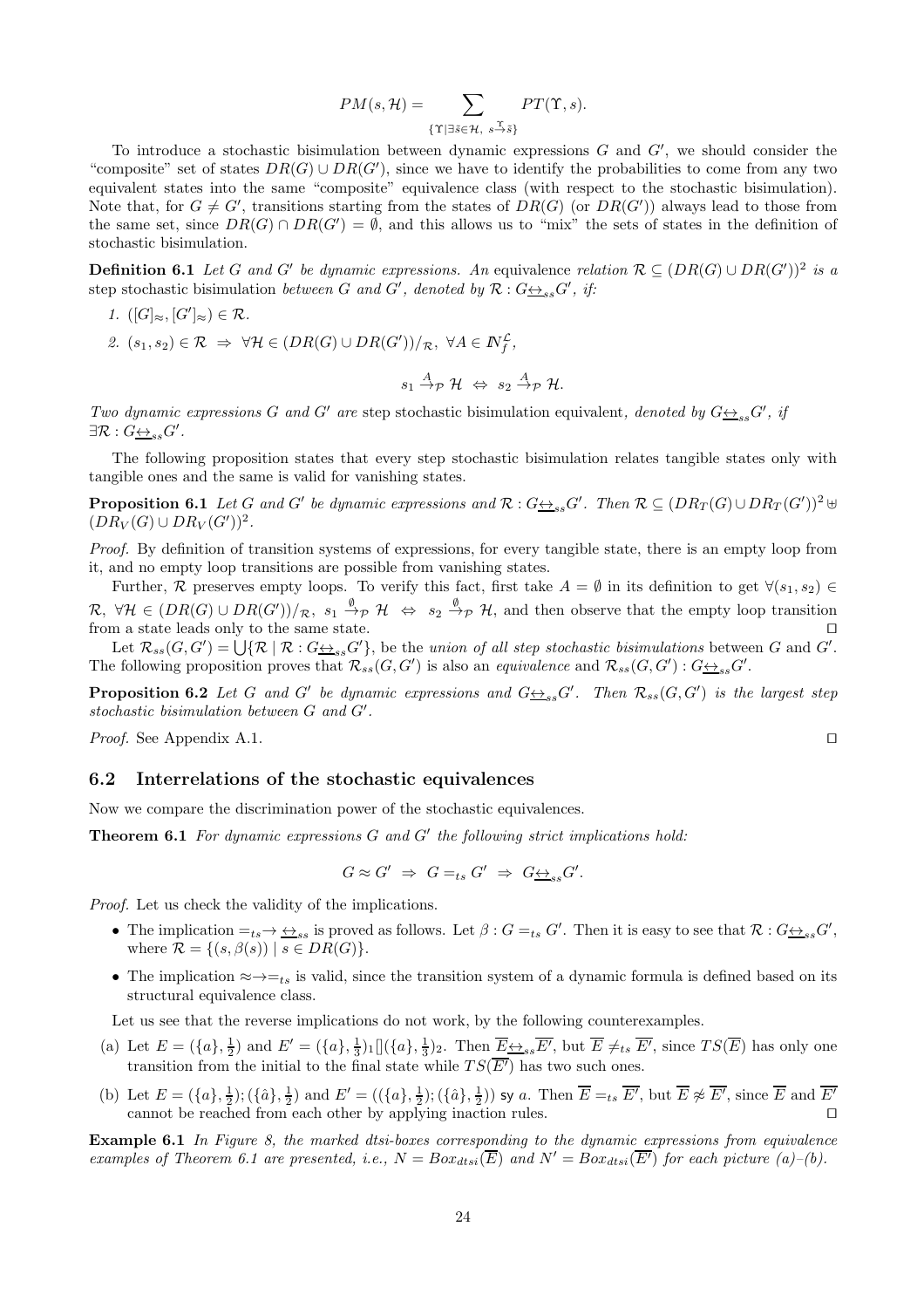

Figure 8: Dtsi-boxes of the dynamic expressions from equivalence examples of Theorem 6.1

### 7 Reduction modulo equivalences

The equivalences which we proposed can be used to reduce transition systems and SMCs of expressions (reachability graphs and SMCs of dtsi-boxes). Reductions of graph-based models like transition systems, reachability graphs and SMCs result to those with less states (the graph nodes). The goal of the reduction is to decrease the number of states in the semantic representation of the modeled system while preserving its important qualitative and quantitative properties. Thus, the reduction allows one to simplify behavioural and performance analysis of systems.

An autobisimulation is a bisimulation between an expression and itself. For a dynamic expression G and a step stochastic autobisimulation on it  $\mathcal{R}: G \rightarrow_{ss} G$  let  $\mathcal{K} \in DR(G)/\mathcal{R}$  and  $s_1, s_2 \in \mathcal{K}$ . We have  $\forall \mathcal{K} \in$  $DR(G)/_{\mathcal{R}}, \ \forall A \in \mathbb{N}_{f}^{\mathcal{L}}, \ s_1 \stackrel{A}{\to}_{\mathcal{P}} \widetilde{\mathcal{K}} \Leftrightarrow s_2 \stackrel{A}{\to}_{\mathcal{P}} \widetilde{\mathcal{K}}.$  The previous equality is valid for all  $s_1, s_2 \in \mathcal{K}$ , hence, we can rewrite it as  $K \stackrel{A}{\to} p \widetilde{K}$ , where  $P = PM_A(\mathcal{K}, \widetilde{\mathcal{K}}) = PM_A(s_1, \widetilde{\mathcal{K}}) = PM_A(s_2, \widetilde{\mathcal{K}})$ .

We write  $\mathcal{K} \stackrel{A}{\to} \widetilde{\mathcal{K}}$  if  $\exists \mathcal{P}, \ \mathcal{K} \stackrel{A}{\to} \widetilde{\mathcal{K}}$  and  $\mathcal{K} \to \widetilde{\mathcal{K}}$  if  $\exists A_{\widetilde{\mathcal{K}}} \mathcal{K} \stackrel{A}{\to} \widetilde{\mathcal{K}}$ . The similar arguments allow us to write  $\mathcal{K} \rightarrow_{\mathcal{P}} \widetilde{\mathcal{K}}$ , where  $\mathcal{P} = PM(\mathcal{K}, \widetilde{\mathcal{K}}) = PM(s_1, \widetilde{\mathcal{K}}) = PM(s_2, \widetilde{\mathcal{K}})$ .

By Proposition 6.1,  $\mathcal{R} \subseteq (DR_T(G))^2 \cup (DR_V(G))^2$ . Hence,  $\forall \mathcal{K} \in DR(G)/_{\mathcal{R}}$ , all states from  $\mathcal{K}$  are tangible, when  $\mathcal{K} \in DR_T(G)/_{\mathcal{R}}$ , or all of them are vanishing, when  $\mathcal{K} \in DR_V(G)/_{\mathcal{R}}$ .

The average sojourn time in the equivalence class (with respect to  $\mathcal{R}$ ) of states K is

$$
SJ_{\mathcal{R}}(\mathcal{K}) = \begin{cases} \frac{1}{1 - PM(\mathcal{K}, \mathcal{K})}, & \mathcal{K} \in DR_T(G)/_{\mathcal{R}}; \\ 0, & \mathcal{K} \in DR_V(G)/_{\mathcal{R}}. \end{cases}
$$

The average sojourn time vector for the equivalence classes (with respect to  $\mathcal{R}$ ) of states of  $G$ , denoted by  $SJ_{\mathcal{R}}$ , is that with the elements  $SJ_{\mathcal{R}}(\mathcal{K}), \ \mathcal{K} \in DR(G)/_{\mathcal{R}}$ .

The sojourn time variance in the equivalence class (with respect to  $\mathcal{R}$ ) of states  $\mathcal K$  is

$$
VAR_{\mathcal{R}}(\mathcal{K}) = \begin{cases} \frac{1}{(1 - PM(\mathcal{K}, \mathcal{K}))^2}, & \mathcal{K} \in DR_T(G)/_{\mathcal{R}}; \\ 0, & \mathcal{K} \in DR_V(G)/_{\mathcal{R}}. \end{cases}
$$

The sojourn time variance vector for the equivalence classes (with respect to  $\mathcal{R}$ ) of states of  $G$ , denoted by  $VAR_{\mathcal{R}}$ , is that with the elements  $VAR_{\mathcal{R}}(\mathcal{K})$ ,  $\mathcal{K} \in DR(G)/_{\mathcal{R}}$ .

Let  $\mathcal{R}_{ss}(G) = \bigcup \{ \mathcal{R} \mid \mathcal{R} : G \rightarrow_{ss} G \}$  be the union of all step stochastic autobisimulations on G. By Proposition 6.2,  $\mathcal{R}_{ss}(G)$  is the largest step stochastic autobisimulation on G. Based on the equivalence classes with respect to  $\mathcal{R}_{ss}(G)$ , the quotient (by  $\leftrightarrow_{ss}$ ) transition systems and the quotient (by  $\leftrightarrow_{ss}$ ) underlying SMCs of expressions can be defined. The mentioned equivalence classes become the quotient states. The average sojourn time in a quotient state is that in the corresponding equivalence class. Every quotient transition between two such composite states represents all steps (having the same multiaction part in case of the transition system quotient) from the first state to the second one.

**Definition 7.1** Let G be a dynamic expression. The quotient (by  $\leftrightarrow$ <sub>ss</sub>) (labeled probabilistic) transition system of G is a quadruple  $TS_{\underline{\leftrightarrow}_{ss}}(G) = (S_{\underline{\leftrightarrow}_{ss}}, L_{\underline{\leftrightarrow}_{ss}}, \mathcal{T}_{\underline{\leftrightarrow}_{ss}}, s_{\underline{\leftrightarrow}_{ss}})$ , where

• 
$$
S_{\underline{\leftrightarrow}_{ss}} = DR(G)/_{\mathcal{R}_{ss}(G)}
$$
;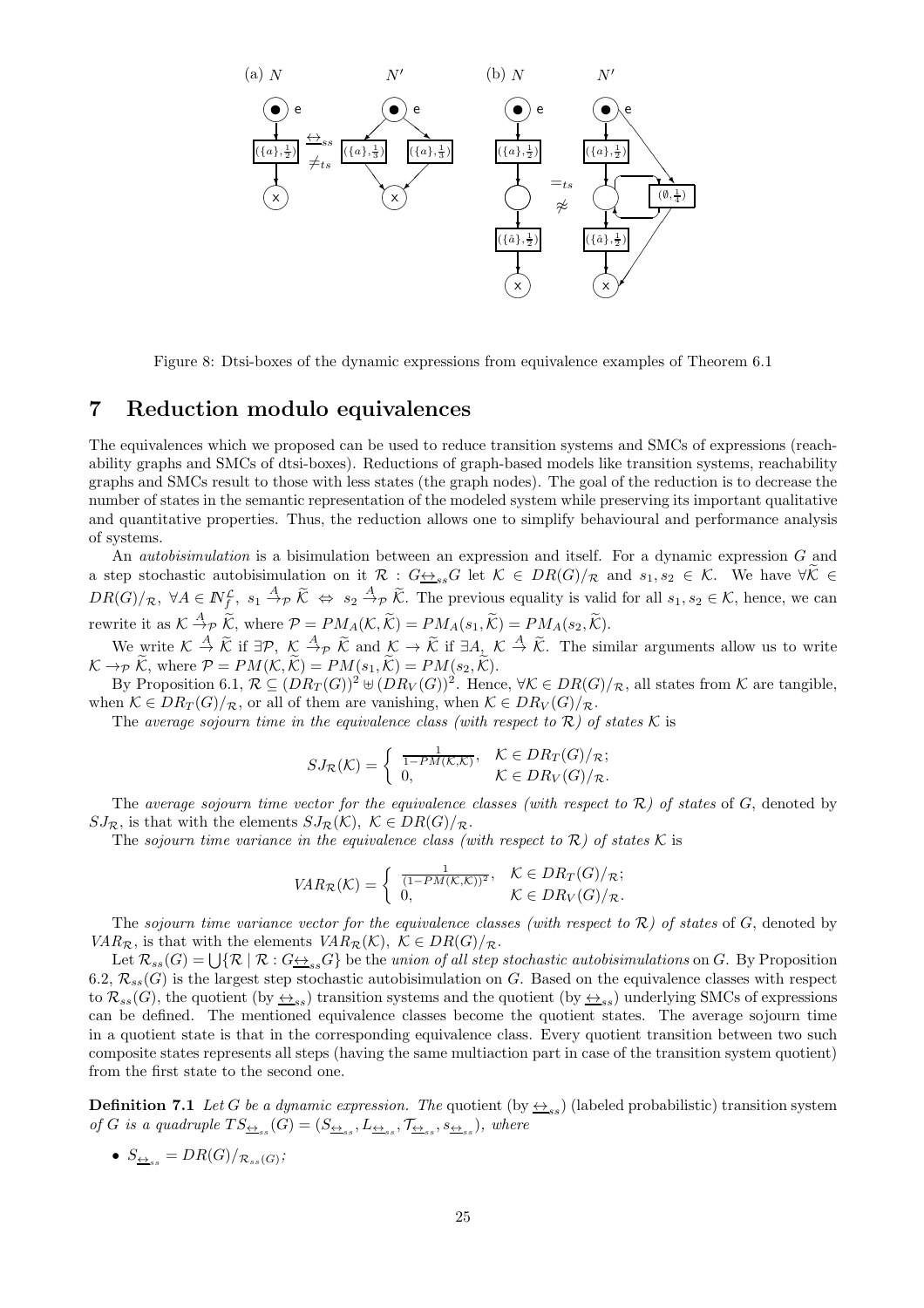- $L_{\underline{\leftrightarrow}_{ss}} \subseteq \mathbb{N}_{f}^{\mathcal{L}} \times (0,1];$
- $\mathcal{T}_{\underline{\leftrightarrow}_{ss}} = \{(\mathcal{K}, (A, PM_A(\mathcal{K}, \widetilde{\mathcal{K}})), \widetilde{\mathcal{K}}) \mid \mathcal{K} \in DR(G)/_{\mathcal{R}_{ss}(G)}, \ \mathcal{K} \stackrel{A}{\rightarrow} \widetilde{\mathcal{K}}\};$
- $s_{\leftrightarrow} = \{[G]_{\approx}\}.$

The transition  $(K, (A, \mathcal{P}), \widetilde{\mathcal{K}}) \in \mathcal{T}_{\underline{\leftrightarrow}_{ss}}$  will be written as  $K \stackrel{A}{\rightarrow} \mathcal{P} \widetilde{\mathcal{K}}$ .

The quotient (by  $\leftrightarrow_{ss}$ ) transition systems of static expressions can be defined as well. For  $E \in RegStatExpr$ , let  $TS_{\underline{\leftrightarrow}_{ss}}(E) = TS_{\underline{\leftrightarrow}_{ss}}(E)$ .

Let  $\widetilde{\mathcal{K}} \to \widetilde{\mathcal{K}}$  and  $\mathcal{K} \neq \widetilde{\mathcal{K}}$ . The probability to move from  $\mathcal{K}$  to  $\widetilde{\mathcal{K}}$  by executing any set of activities after possible self-loops is

$$
PM^*(\mathcal{K}, \widetilde{\mathcal{K}}) = \begin{cases} PM(\mathcal{K}, \widetilde{\mathcal{K}}) \sum_{k=0}^{\infty} (PM(\mathcal{K}, \mathcal{K}))^k = \frac{PM(\mathcal{K}, \widetilde{\mathcal{K}})}{1 - PM(\mathcal{K}, \mathcal{K})}, & \mathcal{K} \to \mathcal{K}; \\ PM(\mathcal{K}, \widetilde{\mathcal{K}}), & \text{otherwise.} \end{cases}
$$

The value  $k = 0$  in the summation above corresponds to the case when no self-loops occur. Note that  $\forall K \in DR_T(G)/_{\mathcal{R}_{ss}(G)}, PM^*(\mathcal{K},\tilde{\mathcal{K}}) = SJ(\mathcal{K})PM(\mathcal{K},\tilde{\mathcal{K}})$ , since we always have the empty loop (which is a selfloop)  $\mathcal{K} \stackrel{\emptyset}{\to} \mathcal{K}$  from every equivalence class of tangible states  $\mathcal{K}$ . Empty loops are not possible from equivalence classes of vanishing states, hence,  $\forall K \in DR_V(G)/_{\mathcal{R}_{ss}(G)}$ ,  $PM^*(K, \widetilde{K}) = \frac{PM(K, \mathcal{K})}{1 - PM(K, \mathcal{K})}$ , when there are non-empty self-loops (produced by iteration) from K, or  $PM^*(\mathcal{K}, \mathcal{K}) = PM(\mathcal{K}, \mathcal{K})$ , when there are no self-loops from K.

**Definition 7.2** Let G be a dynamic expression. The quotient (by  $\leftrightarrow$ <sub>ss</sub>) EDTMC of G, denoted by  $EDTMC_{\frac{\leftrightarrow}{\pm_{ss}}}(G)$ , has the state space  $DR(G)/_{\mathcal{R}_{ss}(G)}$  and the transitions  $\mathcal{K} \to_{\mathcal{P}} \mathcal{K}$ , if  $\mathcal{K} \to \mathcal{K}$  and  $\mathcal{K} \neq \mathcal{K}$ , where  $\mathcal{P} = PM^*(\mathcal{K}, \mathcal{K})$ . The quotient (by  $\leftrightarrow_{ss}$ ) underlying SMC of G, denoted by  $SMC_{\leftrightarrow_{ss}}(G)$ , has the EDTMC  $EDTMC_{\frac{\leftrightarrow}{\infty s}}(G)$  and the quotient (by  $\frac{\leftrightarrow}{\infty s}$ ) average sojourn time vector of G, defined as  $SJ_{\frac{\leftrightarrow}{\infty s}} = SJ_{\mathcal{R}_{ss}(G)}$ .

The quotient (by  $\leftrightarrow_{ss}$ ) underlying SMCs of static expressions can be defined as well. For  $E \in RegStatExpr$ , let  $SMC_{\underline{\leftrightarrow}_{ss}}(E) = SMC_{\underline{\leftrightarrow}_{ss}}(E)$ .

The quotient (by  $\leftrightarrow_{ss}$ ) sojourn time variance vector of G is defined as  $VAR_{\leftrightarrow_{ss}} = VAR_{\mathcal{R}_{ss}(G)}$ .

The quotients of both transition systems and underlying SMCs are the minimal reductions of the mentioned objects modulo step stochastic bisimulations. The quotients can be used to simplify analysis of system properties which are preserved by  $\leq_{ss}$ , since less states should be examined for it. Such reduction method resembles that from [1] based on place bisimulation equivalence for PNs. Moreover, the algorithms which can be adapted for our framework exist for constructing the quotients of transition systems by bisimulation [35] and those of (discrete or continuous time) Markov chains by ordinary lumping [13]. The algorithms have time complexity  $O(m \lg n)$  and space complexity  $O(m + n)$  (the case of Markov chains), where n is the number of states and m is the number of transitions. The comprehensive reduction example will be presented in Section 9.

# 8 Stationary behaviour

Let us examine how the proposed equivalences can be used to compare the behaviour of stochastic processes in their steady states. We shall consider only formulas specifying stochastic processes with infinite behavior, i.e., expressions with the iteration operator. Note that the iteration operator does not guarantee infiniteness of behaviour, since there can exist a deadlock within the body (the second argument) of iteration when the corresponding subprocess does not reach its final state by some reasons.

Like in the framework of SMCs, in LDTSIPNs the most common systems for performance analysis are ergodic (recurrent non-null, aperiodic and irreducible) ones. For ergodic LDTSIPNs, the steady-state marking probabilities exist and can be determined. In [29], the following sufficient (but not necessary) conditions for ergodicity of DTSPNs are stated: *liveness* (for each transition and any reachable marking there exist a sequence of markings from it leading to the marking enabling that transition), boundedness (the number of tokens in every place is not greater than some fixed number for any reachable marking) and nondeterminism (the transition probabilities are strictly less than 1). For the dtsi-box of a dynamic expression with no deadlocks in at least one of the bodies of the iteration operators it contains these three conditions are satisfied: the subnet corresponding to the deadlock-free iteration body is live, safe (1-bounded) and nondeterministic (since all markings of the live subnet are non-terminal, the probabilities of transitions from them are strictly less than 1). Hence, its SMC restricted to the states between the initial and final states of the deadlock-free iteration body is ergodic. The isomorphism between SMCs of expressions and those of the corresponding dtsi-boxes which is stated by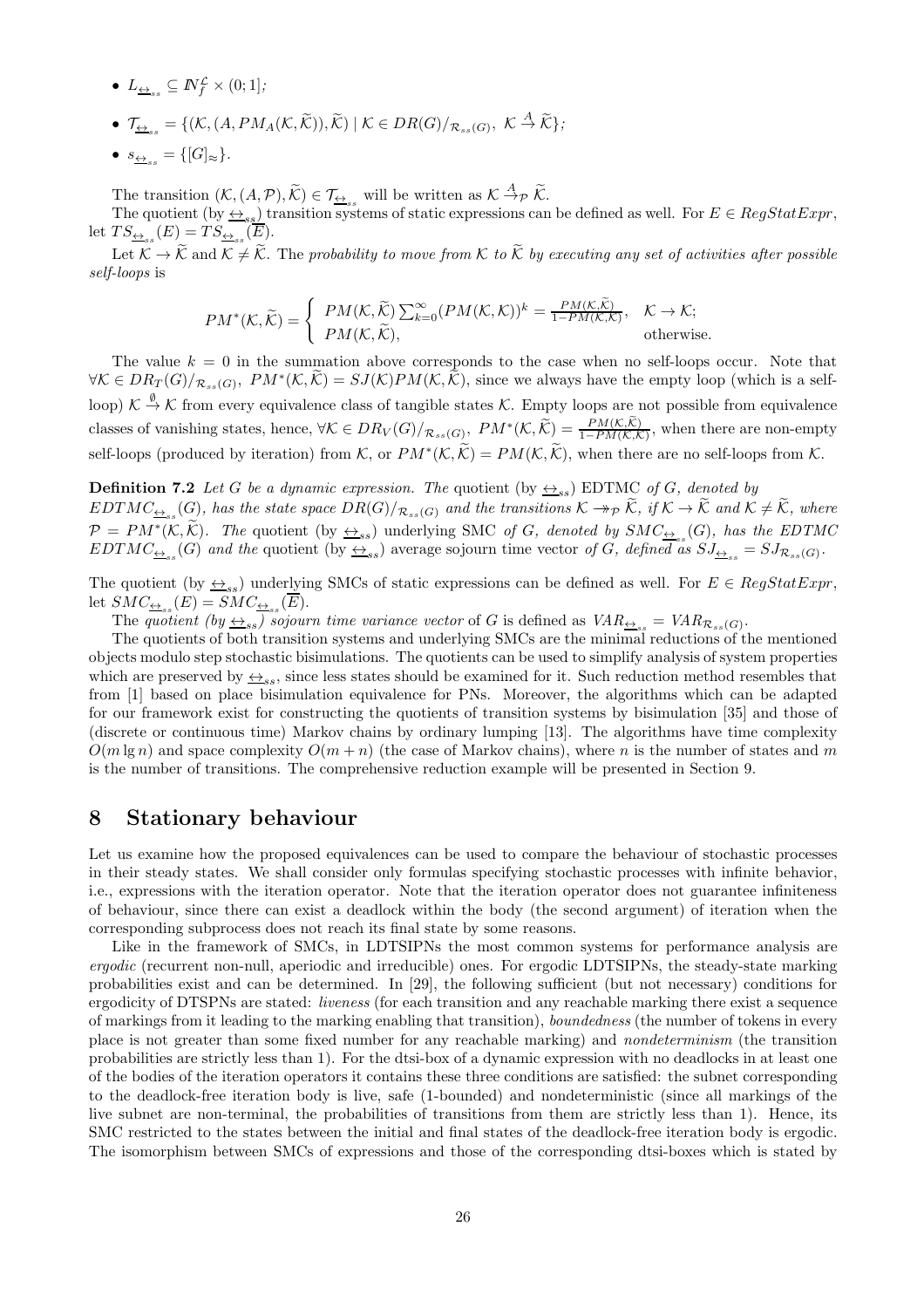Proposition 5.2 guarantees that the underlying SMC of an expression with infinite behaviour is ergodic if restricted to the states in which a deadlock-free iteration body is executed.

In this section, we consider the expressions such that their underlined SMCs contain one ergodic subset of states to guarantee that the single steady state exists.

#### 8.1 Steady state and equivalences

The following proposition demonstrates that for two dynamic expressions related by  $\leftrightarrow_{ss}$  the steady-state probabilities to come in an equivalence class coincide. One can also interpret the result stating that the mean recurrence time for an equivalence class is the same for both expressions.

**Proposition 8.1** Let  $G, G'$  be dynamic expressions with  $\mathcal{R}: G \rightarrow S_{ss}G'$ . Then  $\forall \mathcal{H} \in (DR(G) \cup DR(G'))/\mathcal{R}$ ,

$$
\sum_{s \in \mathcal{H} \cap DR(G)} \varphi(s) = \sum_{s' \in \mathcal{H} \cap DR(G')} \varphi'(s').
$$

*Proof.* See Appendix A.2. □

In the proof of Proposition 8.1 a limit construction was used to go from transient to stationary case. Thus, the result of the proposition is valid if we replace steady-state probabilities with transient ones.

By Proposition 8.1,  $\leftrightarrow_{ss}$  preserves the quantitative properties of the stationary behaviour (the level of SMCs). Now we intend to demonstrate that the qualitative properties of the stationary behaviour based of the multiaction labels are preserved as well (the level of transition systems).

**Definition 8.1** A derived step trace of a dynamic expression G is a chain  $\Sigma = A_1 \cdots A_n \in (N_f^{\mathcal{L}})^*$  where  $\exists s \in DR(G), s \stackrel{\Upsilon_1}{\rightarrow} s_1 \stackrel{\Upsilon_2}{\rightarrow} \cdots \stackrel{\Upsilon_n}{\rightarrow} s_n, \mathcal{L}(\Upsilon_i) = A_i \ (1 \leq i \leq n)$ . Then the probability to execute the derived step trace  $\Sigma$  in s is

$$
PT(\Sigma,s)=\sum_{\{\Upsilon_1,\ldots,\Upsilon_n|s=s_0\stackrel{\Upsilon_1}{\to}s_1\stackrel{\Upsilon_2}{\to}\ldots\stackrel{\Upsilon_n}{\to}s_n,\ \mathcal{L}(\Upsilon_i)=A_i}\prod_{(1\leq i\leq n)\}}^n PT(\Upsilon_i,s_{i-1}).
$$

The following theorem demonstrates that for two dynamic expressions related by  $\leftrightarrow_{ss}$  the steady-state probabilities to come in an equivalence class and start a derived step trace from it coincide.

**Theorem 8.1** Let  $G, G'$  be dynamic expressions with  $\mathcal{R}: G \rightarrow_{ss} G'$  and  $\Sigma$  be a derived step trace of G and  $G'$ . Then  $\forall \mathcal{H} \in (DR(G) \cup DR(G'))/R$ ,

$$
\sum_{s \in \mathcal{H} \cap DR(G)} \varphi(s)PT(\Sigma,s) = \sum_{s' \in \mathcal{H} \cap DR(G')} \varphi'(s')PT(\Sigma,s').
$$

*Proof.* See Appendix A.3. □

In the proof of Theorem 8.1 a limit construction was used to go from transient to stationary case. Thus, the result of the theorem is valid if we replace steady-state probabilities with transient ones.

**Example 8.1** The expression  $\text{Stop} = (\{c\}, \frac{1}{2})$  is c specifies the non-terminating process that performs only empty loops with probability 1. Let

$$
E = [(\{a\}, \frac{1}{2}) * ((\{b\}, \frac{1}{2}); ((\{c\}, \frac{1}{3})_1 || (\{c\}, \frac{1}{3})_2)) * \text{Stop}],
$$
  

$$
E' = [(\{a\}, \frac{1}{2}) * (((\{b\}, \frac{1}{3})_1; (\{c\}, \frac{1}{2})_1) || ((\{b\}, \frac{1}{3})_2; (\{c\}, \frac{1}{2})_2)) * \text{Stop}].
$$

We have  $\overline{E} \underline{\leftrightarrow}_{ss} \overline{E'}$ .  $DR(E)$  consists of the equivalence classes

$$
s_1 = [[\overline{\{a\}, \frac{1}{2}\} * ((\overline{\{b\}, \frac{1}{2}\} ; ((\{c\}, \frac{1}{3})_1 [[\{c\}, \frac{1}{3})_2)) * Stop]]_{\approx},
$$
  
\n
$$
s_2 = [[(\{a\}, \frac{1}{2}) * ((\overline{\{b\}, \frac{1}{2}\} ; ((\{c\}, \frac{1}{3})_1 [[\{c\}, \frac{1}{3})_2)) * Stop]]_{\approx},
$$
  
\n
$$
s_3 = [[(\{a\}, \frac{1}{2}) * ((\{b\}, \frac{1}{2})_i \overline{((\{c\}, \frac{1}{3})_1 [[\{c\}, \frac{1}{3})_2))} * Stop]]_{\approx}.
$$

 $DR(\overline{E'})$  consists of the equivalence classes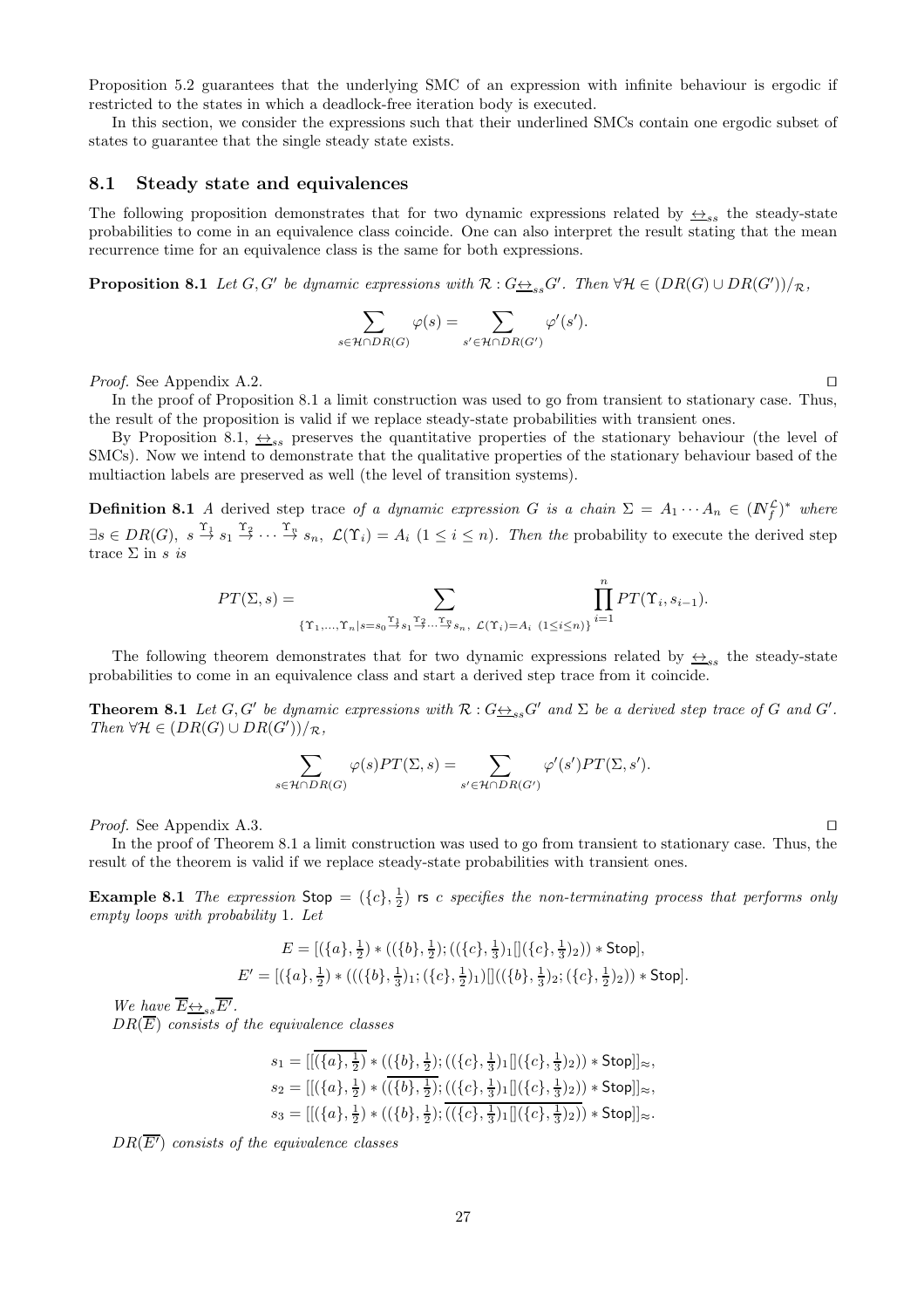

Figure 9:  $\leftrightarrow$ <sub>ss</sub> implies a coincidence of the steady-state probabilities to come in an equivalence class and start a trace from it

$$
\begin{array}{l} s_1' = [[(\overline{\{a\},\frac{1}{2}\}\ast (((\{b\},\frac{1}{3})_1;(\{c\},\frac{1}{2})_1)][((\{b\},\frac{1}{3})_2;(\{c\},\frac{1}{2})_2)) * \text{Stop}]]_{\approx},\\ s_2' = [[(\{a\},\frac{1}{2})\ast \overline{(((\{b\},\frac{1}{3})_1;(\{c\},\frac{1}{2})_1)][((\{b\},\frac{1}{3})_2;(\{c\},\frac{1}{2})_2))}\ast \text{Stop}]]_{\approx},\\ s_3' = [[(\{a\},\frac{1}{2})\ast (((\{b\},\frac{1}{3})_1;(\{c\},\frac{1}{2})_1)][((\{b\},\frac{1}{3})_2;(\{c\},\frac{1}{2})_2))\ast \text{Stop}]]_{\approx},\\ s_4' = [[(\{a\},\frac{1}{2})\ast (((\{b\},\frac{1}{3})_1;(\{c\},\frac{1}{2})_1)][((\{b\},\frac{1}{3})_2;(\overline{\{c\},\frac{1}{2})_2))\ast \text{Stop}]]_{\approx}. \end{array}
$$

The steady-state PMFs  $\varphi$  for SMC(E) and  $\varphi'$  for SMC(E') are

$$
\varphi = \left(0, \frac{1}{2}, \frac{1}{2}\right), \varphi' = \left(0, \frac{1}{2}, \frac{1}{4}, \frac{1}{4}\right).
$$

Consider the equivalence class (with respect to  $\mathcal{R}_{ss}(\overline{E}, \overline{E'})$ )  $\mathcal{H} = \{s_3, s'_3, s'_4\}$ . One can see that the steady-state probabilities for H coincide:  $\sum_{s \in \mathcal{H} \cap DR(\overline{E})} \varphi(s) = \varphi(s_3) = \frac{1}{2} = \frac{1}{4} + \frac{1}{4} = \varphi'(s_3') + \varphi'(s_4') = \sum_{s' \in \mathcal{H} \cap DR(\overline{E'})} \varphi'(s')$ . Let  $\Sigma = \{\{c\}\}\.$  The steady-state probabilities to come in the equivalence class H and start the step trace  $\Sigma$ from it coincide as well:  $\varphi(s_3)(PT(\{(a), \frac{1}{3})_1\}, s_3) + PT(\{(\{c\}, \frac{1}{3})_2\}, s_3)) = \frac{1}{2}(\frac{1}{4} + \frac{1}{4}) = \frac{1}{4} = \frac{1}{4} \cdot \frac{1}{2} + \frac{1}{4} \cdot \frac{1}{2} =$  $\varphi'(s'_3)PT(\{(\{c\},\frac{1}{2})_1\},s'_3)+\varphi'(s'_4)PT(\{(\{c\},\frac{1}{2})_2\},s'_4).$ 

In Figure 9, the marked dtsi-boxes corresponding to the dynamic expressions above are presented, i.e.,  $N =$  $Box_{dtsi}(\overline{E})$  and  $N' = Box_{dtsi}(\overline{E'}).$ 

### 8.2 Preservation of performance and simplification of its analysis

Many performance indices are based on the steady-state probabilities to come in a set of similar states or, after coming in it, to start a step trace from this set. The similarity of states is usually captured by an equivalence relation, hence, the sets are often the equivalence classes. Proposition 8.1 and Theorem 8.1 guarantee a coincidence of the mentioned indices for the expressions related by  $\leftrightarrow_{ss}$ . Thus,  $\leftrightarrow_{ss}$  (hence, all the stronger equivalences we have considered) preserves the performance of stochastic systems modeled by expressions of dtsiPBC.

In addition, it is easier to evaluate performance using an SMC with less states, since in this case the dimension of the transition probability matrix will be smaller, and we shall solve systems of less equations to calculate steady-state probabilities. The reasoning above validates the following method of performance analysis simplification.

- 1. The investigated system is specified by a static expression of dtsiPBC.
- 2. The transition system of the expression is constructed.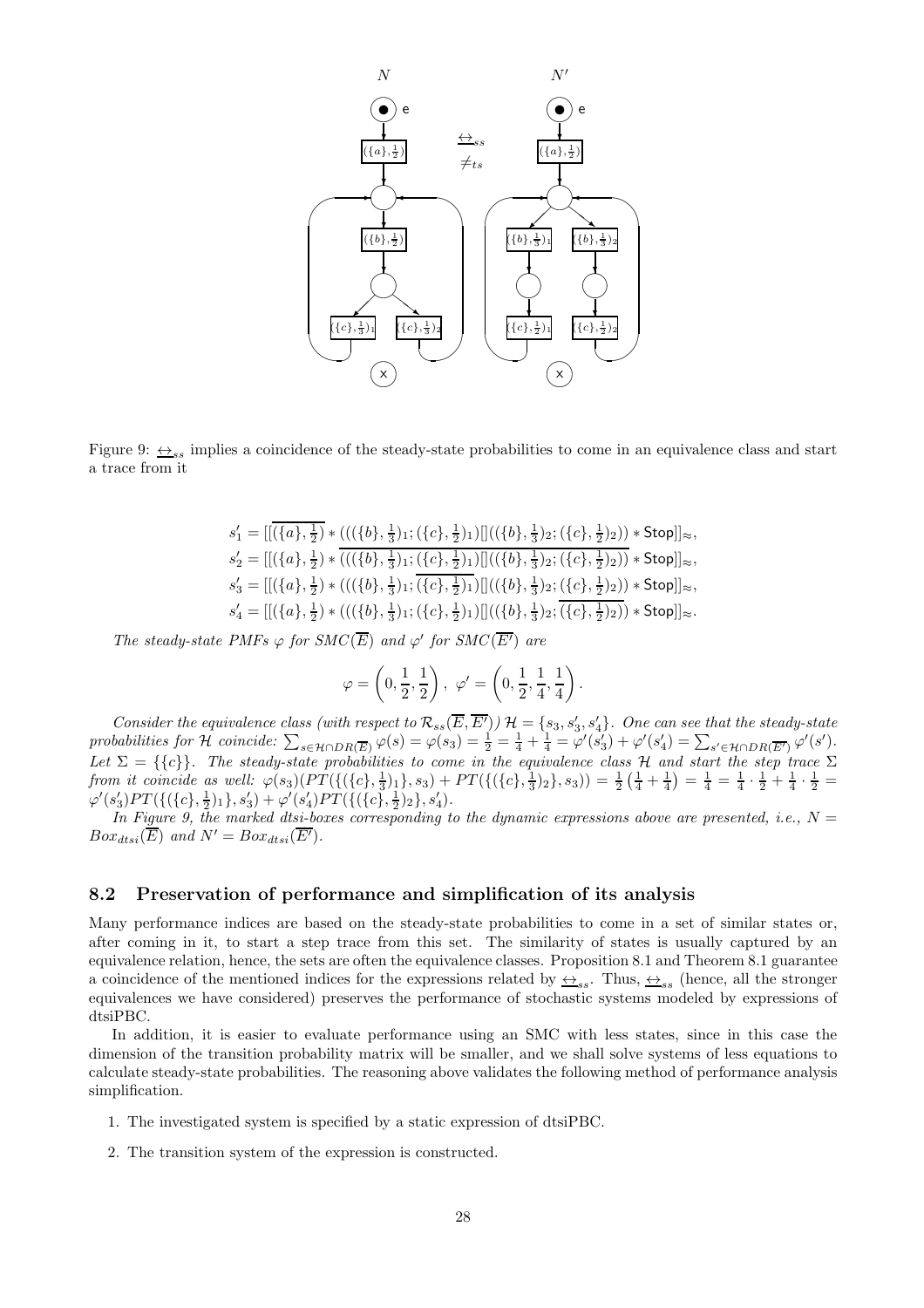

Figure 10: The diagram of the shared memory system

- 3. After treating the transition system for self-similarity, a step stochastic autobisimulation equivalence for the expression is determined.
- 4. The quotient underlying SMC is constructed.
- 5. Stationary probabilities and performance indices are calculated using the SMC.

The limitation of the method above is its applicability only to the expressions such that their corresponding SMCs contain one irreducible subset of states, i.e., the existence of exactly one stationary state is required. If a SMC contains several irreducible subsets of states then several steady states can exist which depend on the initial PMF. There is an analytical method to determine the stable states for SMCs of this kind as well. Note that, for every expression, the underlying SMC has by definition only one initial PMF (that at the time moment 0), hence, the stationary state will be only one in this case too. In addition, it is worth to apply the method only to the systems with similar subprocesses.

# 9 Shared memory system

In this section with a case study of the shared memory system we demonstrate how steady-state distribution can be used for performance evaluation. The example also illustrates the method of performance analysis simplification described above.

#### 9.1 The standard system

Consider a model of two processors accessing a common shared memory described in [25, 2, 3] in the continuous time setting on GSPNs. We shall analyze this shared memory system in the discrete time stochastic setting of dtsiPBC where concurrent execution of activities is possible. The model performs as follows. After activation of the system (turning the computer on), two processors are active, and the common memory is available. Each processor can request an access to the memory after which the instantaneous decision is made. When the decision is made in favour of a processor, it starts an acquisition of the memory and another processor should wait until the former one ends its memory operations, and the system returns to the state with both active processors and the available common memory. The diagram of the system is depicted in Figure 10.

Let us explain the meaning of actions from syntax of the dtsiPBC expressions which will specify the system modules. The action a corresponds to the system activation. The actions  $r_i$  ( $1 \le i \le 2$ ) represent the common memory request of processor i. The instantaneous actions  $d_i$  correspond to the decision on the memory allocation in favour of the processor i. The actions  $m_i$  represent the common memory access of processor i. The other actions are used for communication purposes only via synchronization, and we abstract from them later using restriction.

The static expression of the first processor is

$$
E_1 = [(\{x_1\}, \frac{1}{2}) * ((\{r_1\}, \frac{1}{2}); (\{d_1, y_1\}, 1); (\{m_1, z_1\}, \frac{1}{2})) * \text{Stop}].
$$

The static expression of the second processor is

$$
E_2 = [(\{x_2\}, \frac{1}{2}) * ((\{r_2\}, \frac{1}{2}); (\{d_2, y_2\}, 1); (\{m_2, z_2\}, \frac{1}{2})) * \text{Stop}].
$$

The static expression of the shared memory is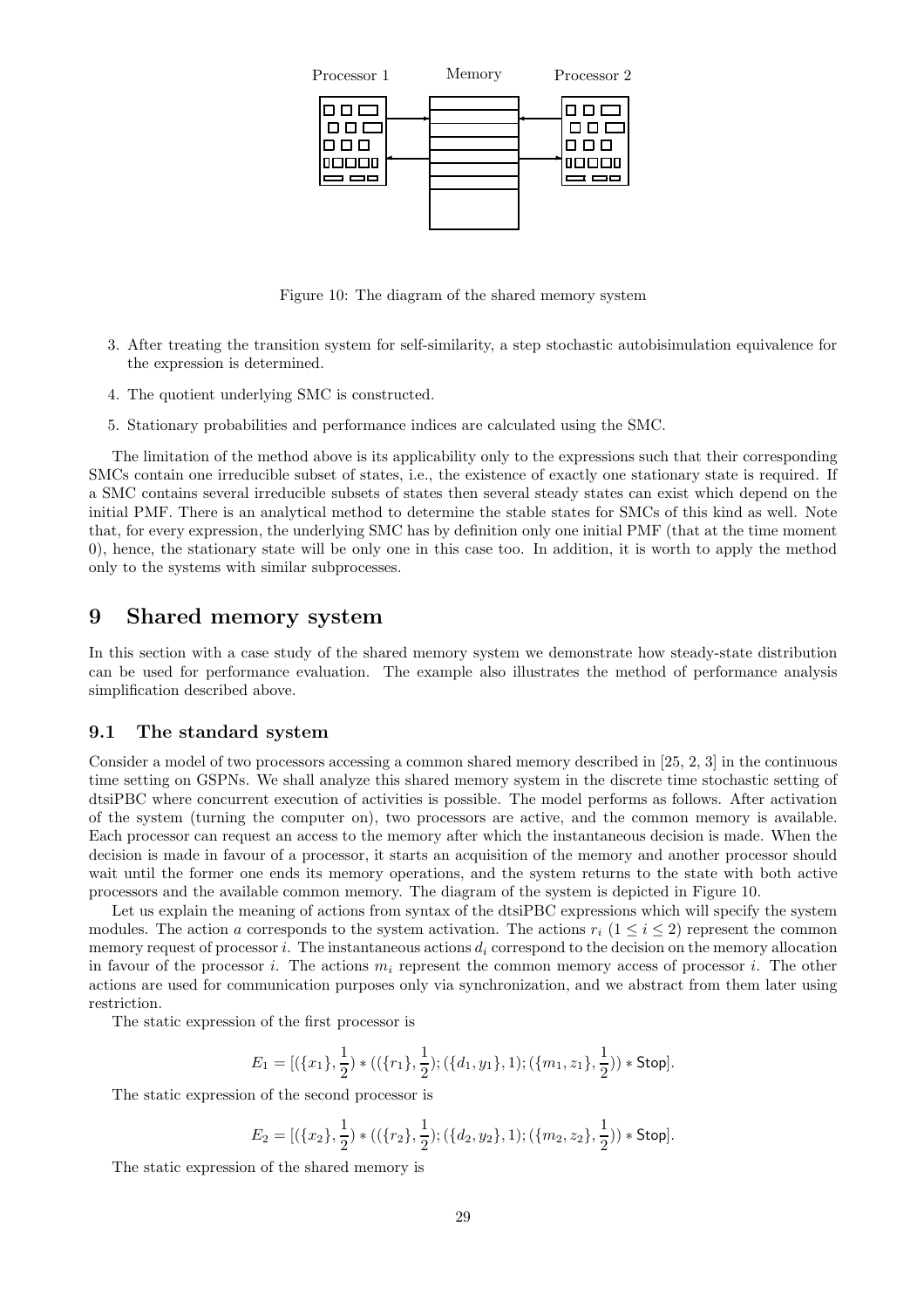$$
E_3 = [(\{a, \widehat{x_1}, \widehat{x_2}\}, \frac{1}{2}) * (((\{\widehat{y_1}\}, 1); (\{\widehat{z_1}\}, \frac{1}{2}))]]((\{\widehat{y_2}\}, 1); (\{\widehat{z_2}\}, \frac{1}{2}))) * Stop].
$$

The static expression of the shared memory system with two processors is

 $E = (E_1||E_2||E_3)$  sy  $x_1$  sy  $x_2$  sy  $y_1$  sy  $y_2$  sy  $z_1$  sy  $z_2$  rs  $x_1$  rs  $x_2$  rs  $y_1$  rs  $y_2$  rs  $z_1$  rs  $z_2$ .

Let us illustrate an effect of synchronization. As result of the synchronization of immediate multiactions  $(\{d_i, y_i\}, 1)$  and  $(\{\hat{y}_i\}, 1)$  we obtain  $(\{d_i\}, 2)$   $(1 \leq i \leq 2)$ . The synchronization of stochastic multiactions  $(\{m_i, z_i\}, \frac{1}{2})$  and  $(\{\hat{z}_i\}, \frac{1}{2})$  produces  $(\{m_i\}, \frac{1}{4})$   $(1 \leq i \leq 2)$ . The result of synchronization of  $(\{a, \hat{x}_1, \hat{x}_2\}, \frac{1}{2})$ with  $(\lbrace x_1 \rbrace, \frac{1}{2})$  is  $(\lbrace a, \widehat{x_2} \rbrace, \frac{1}{4})$ , and that of synchronization of  $(\lbrace a, \widehat{x_1}, \widehat{x_2} \rbrace, \frac{1}{2})$  with  $(\lbrace x_2 \rbrace, \frac{1}{2})$  is  $(\lbrace a, \widehat{x_1} \rbrace, \frac{1}{4})$ . After applying synchronization to  $(\lbrace a,\widehat{x_2}\rbrace,\frac{1}{4})$  and  $(\lbrace x_2\rbrace,\frac{1}{2})$ , as well as to  $(\lbrace a,\widehat{x_1}\rbrace,\frac{1}{4})$  and  $(\lbrace x_1\rbrace,\frac{1}{2})$  we obtain the same activity  $({a}, \frac{1}{8})$ .

 $DR(\overline{E})$  consists of the equivalence classes

 $s_1 = \frac{(([(\{x_1\},\frac{1}{2}) * ((\{r_1\},\frac{1}{2});(\{d_1,y_1\},1);(\{m_1,z_1\},\frac{1}{2})) * \mathsf{Stop}]]|$  $\left[\left(\{x_2\},\frac{1}{2}\right)*}\left(\left(\{r_2\},\frac{1}{2}\right);\left(\{d_2,y_2\},1\right);\left(\{m_2,z_2\},\frac{1}{2}\right)\right)*\mathsf{Stop} \right]\right\|$  $[((\{a,\widehat{x_1},\widehat{x_2}\},\frac{1}{2})\ast (((\{\widehat{y_1}\},1);(\{\widehat{z_1}\},\frac{1}{2}))]]((\{\widehat{y_2}\},1);(\{\widehat{z_2}\},\frac{1}{2})))\ast \mathsf{Stop}])$ sy  $x_1$  sy  $x_2$  sy  $y_1$  sy  $y_2$  sy  $z_1$  sy  $z_2$  rs  $x_1$  rs  $x_2$  rs  $y_1$  rs  $y_2$  rs  $z_1$  rs  $z_2]_{\approx}$ ,  $s_2 = [ ( [ (\{x_1\}, \frac{1}{2}) * ( (\{r_1\}, \frac{1}{2}) ; (\{d_1, y_1\}, 1) ; (\{m_1, z_1\}, \frac{1}{2}) ) * \text{Stop} ] \|$  $\left[\left(\{x_2\},\frac{1}{2}\right)*\left(\left(\{r_2\},\frac{1}{2}\right);\left(\{d_2,y_2\},1\right);\left(\{m_2,z_2\},\frac{1}{2}\right)\right)*\text{Stop} \right]\right]$  $[(\{a,\widehat{x_1},\widehat{x_2}\},\frac{1}{2})\ast(((\{\widehat{y_1}\},1);(\{\widehat{z_1}\},\frac{1}{2}))]]((\{\widehat{y_2}\},1);(\{\widehat{z_2}\},\frac{1}{2})))\ast \mathsf{Stop}])$ sy  $x_1$  sy  $x_2$  sy  $y_1$  sy  $y_2$  sy  $z_1$  sy  $z_2$  rs  $x_1$  rs  $x_2$  rs  $y_1$  rs  $y_2$  rs  $z_1$  rs  $z_2|_{\approx}$ ,  $s_3 = [([({x_1}, \frac{1}{2}) * (({r_1}, \frac{1}{2}) ; (x_1, y_1), 1); (x_1, z_1), \frac{1}{2})) * Stop]]$  $[(\{x_2\},\frac{1}{2})*((\{\underline{r_2}\},\frac{1}{2});(\{d_2,y_2\},1);(\{m_2,z_2\},\frac{1}{2})) * \mathsf{Stop}]]$  $[(\{a,\widehat{x_1},\widehat{x_2}\},\frac{1}{2})\ast ((\overline{(\{\widehat{y_1}\},1)};(\{\widehat{z_1}\},\frac{1}{2}))|]((\{\widehat{y_2}\},1);(\{\widehat{z_2}\},\frac{1}{2})))\ast \mathsf{Stop}])$ sy  $x_1$  sy  $x_2$  sy  $y_1$  sy  $y_2$  sy  $z_1$  sy  $z_2$  rs  $x_1$  rs  $x_2$  rs  $y_1$  rs  $y_2$  rs  $z_1$  rs  $z_2|_{\approx}$ ,  $s_4 = [ ( [ ( \{ x_1 \}, \tfrac{1}{2} ) * ( ( \{ r_1 \}, \tfrac{1}{2} ); ( \{ d_1, y_1 \}, 1 ) ; ( \{ m_1, z_1 \}, \tfrac{1}{2} ) ) * \mathsf{Stop} ] \|$  $[(\{x_2\},\frac{1}{2})*((\{r_2\},\frac{1}{2});\overline{(\{d_2,y_2\},1)};(\{m_2,z_2\},\frac{1}{2})) * \mathsf{Stop}]]$  $[((\{a,\widehat{x_1},\widehat{x_2}\},\frac{1}{2})\ast (((\{\widehat{y_1}\},1);(\{\widehat{z_1}\},\frac{1}{2}))][(\overline{(\{\widehat{y_2}\},1)};(\{\widehat{z_2}\},\frac{1}{2})))\ast \mathsf{Stop}])$ sy  $x_1$  sy  $x_2$  sy  $y_1$  sy  $y_2$  sy  $z_1$  sy  $z_2$  rs  $x_1$  rs  $x_2$  rs  $y_1$  rs  $y_2$  rs  $z_1$  rs  $z_2$ ] $\approx$ ,  $s_5 = [([({x_1}, \frac{1}{2}) * (({r_1}, \frac{1}{2}) ; ({d_1}, y_1), 1); ({m_1}, z_1), \frac{1}{2})) * Stop]]$  $[(\{x_2\},\frac{1}{2})*((\{r_2\},\frac{1}{2});(\{\{d_2,y_2\},1);(\{m_2,z_2\},\frac{1}{2})) * \mathsf{Stop}]]$  $[((a,\widehat{x_1},\widehat{x_2}\},\frac{1}{2})\ast(((\{\widehat{y_1}\},1);(\{\widehat{z_1}\},\frac{1}{2}))|]((\{\widehat{y_2}\},1);(\{\widehat{z_2}\},\frac{1}{2})))\ast \mathsf{Stop}])$ sy  $x_1$  sy  $x_2$  sy  $y_1$  sy  $y_2$  sy  $z_1$  sy  $z_2$  rs  $x_1$  rs  $x_2$  rs  $y_1$  rs  $y_2$  rs  $z_1$  rs  $z_2]_{\approx}$ ,  $s_6 = [([({x_1}, \frac{1}{2})*((\{r_1\}, \frac{1}{2}); \overline{(\{d_1,y_1\},1)}; (\{m_1,z_1\}, \frac{1}{2})) * \text{Stop}]]$  $[(\{x_2\}, \frac{1}{2}) * ((\{r_2\}, \frac{1}{2}); ((\{a_2, y_2\}, 1); ((\{m_2, z_2\}, \frac{1}{2})) * Stop]]$  $[(\{a,\widehat{x_1},\widehat{x_2}\},\frac{1}{2})\ast ((\overline{(\{\widehat{y_1}\},1)};(\{\widehat{z_1}\},\frac{1}{2}))|](\overline{(\{\widehat{y_2}\},1)};(\{\widehat{z_2}\},\frac{1}{2})))\ast {\sf Stop}]$ sy  $x_1$  sy  $x_2$  sy  $y_1$  sy  $y_2$  sy  $z_1$  sy  $z_2$  rs  $x_1$  rs  $x_2$  rs  $y_1$  rs  $y_2$  rs  $z_1$  rs  $z_2|_{\approx}$ ,  $s_7 = [ ([(\{x_1\}, \frac{1}{2}) * ((\{r_1\}, \frac{1}{2}) ; (\{d_1, y_1\}, \frac{1}{2}) ; (\{m_1, z_1\}, \frac{1}{2})) * Stop]]|$  $[(\{x_2\}, \frac{1}{2}) * ((\{r_2\}, \frac{1}{2}); (\{d_2, y_2\}, 1); (\{m_2, z_2\}, \frac{1}{2})) * \text{Stop}]]$  $[((\{a,\widehat{x_1},\widehat{x_2}\},\frac{1}{2})\ast (((\{\widehat{y_1}\},1);(\{\widehat{z_1}\},\frac{1}{2}))]]((\{\widehat{y_2}\},1);(\{\widehat{z_2}\},\frac{1}{2})))\ast \mathsf{Stop}])$ sy  $x_1$  sy  $x_2$  sy  $y_1$  sy  $y_2$  sy  $z_1$  sy  $z_2$  rs  $x_1$  rs  $x_2$  rs  $y_1$  rs  $y_2$  rs  $z_1$  rs  $z_2|_{\approx}$ ,  $s_8 = [([(\{x_1\},\frac{1}{2})*((\{r_1\},\frac{1}{2});(\{d_1,y_1\},1);(\{m_1,z_1\},\frac{1}{2})) * \mathsf{Stop}]]|$  $[(\{x_2\},\frac{1}{2})\ast\left((\{r_2\},\frac{1}{2});\overline{\left(\{d_2,y_2\},1\right)};(\{m_2,z_2\},\frac{1}{2})\right)\ast$  Stop]||  $[(\{a,\widehat{x_1},\widehat{x_2}\},\frac{1}{2})\ast(((\{\widehat{y_1}\},1);(\{\widehat{z_1}\},\frac{1}{2}))]]((\{\widehat{y_2}\},1);(\{\widehat{z_2}\},\frac{1}{2})))\ast \mathsf{Stop}])$ sy  $x_1$  sy  $x_2$  sy  $y_1$  sy  $y_2$  sy  $z_1$  sy  $z_2$  rs  $x_1$  rs  $x_2$  rs  $y_1$  rs  $y_2$  rs  $z_1$  rs  $z_2|_{\approx}$ ,  $s_9 = [([({x_1}, \frac{1}{2})*((\{r_1\}, \frac{1}{2});(\{d_1,y_1\}, \frac{1}{2});\allowbreak(\{m_1,z_1\}, \frac{1}{2})) * Stop]]|$  $[(\{x_2\}, \frac{1}{2}) * ((\{r_2\}, \frac{1}{2}); (\{d_2, y_2\}, 1); (\{m_2, z_2\}, \frac{1}{2})) * \text{Stop}]]$  $[((a,\widehat{x_1},\widehat{x_2},\frac{1}{2})\ast(((\{\widehat{y_1}\},1);(\{\widehat{z_1}\},\frac{1}{2}))]]((\{\widehat{y_2}\},1);(\{\widehat{z_2}\},\frac{1}{2})))\ast \mathsf{Stop}])$ sy  $x_1$  sy  $x_2$  sy  $y_1$  sy  $y_2$  sy  $z_1$  sy  $z_2$  rs  $x_1$  rs  $x_2$  rs  $y_1$  rs  $y_2$  rs  $z_1$  rs  $z_2|_{\approx}$ .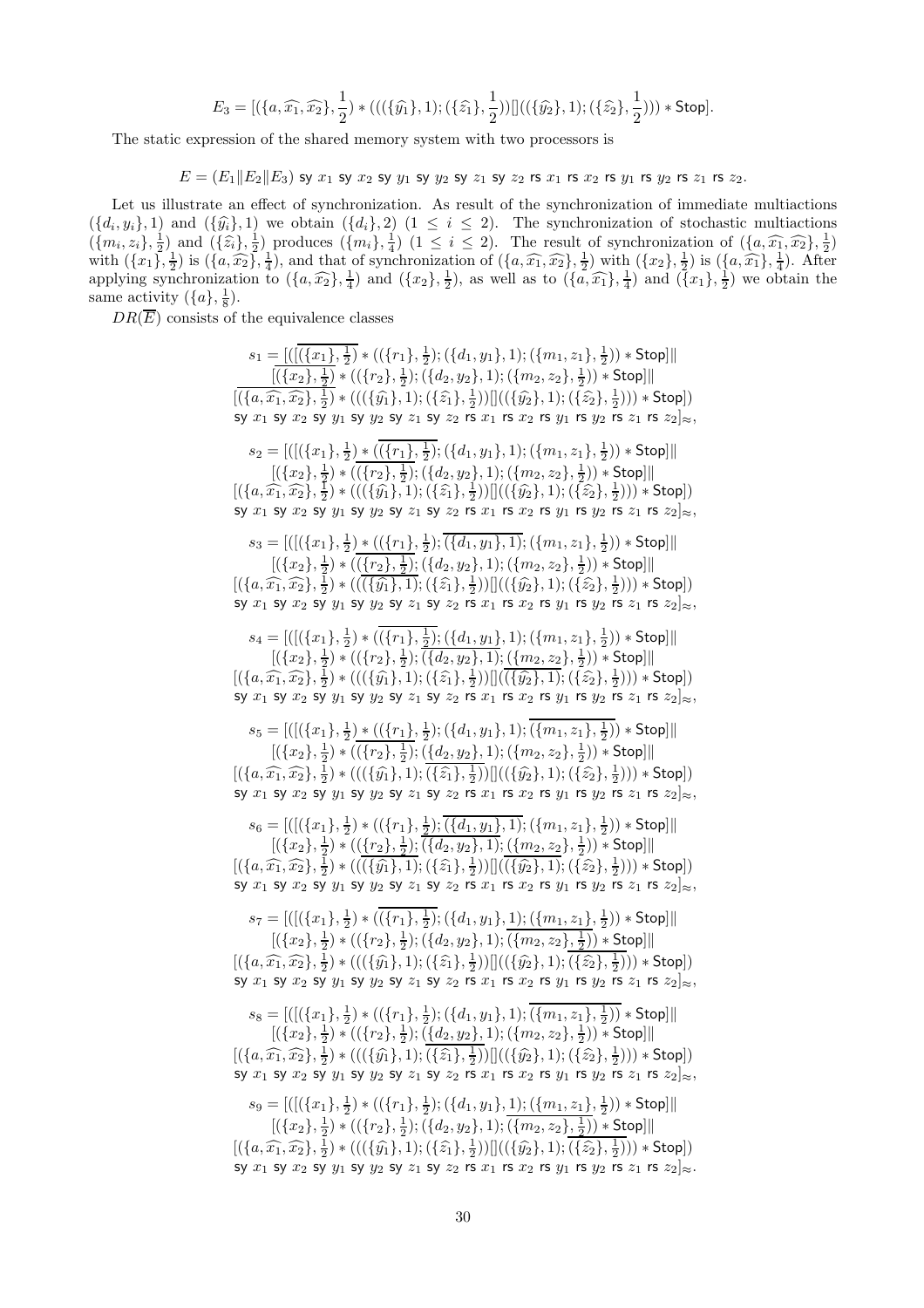

Figure 11: The transition system of the shared memory system

We have  $DR_T(\overline{E}) = \{s_1, s_2, s_5, s_5, s_8, s_9\}$  and  $DR_V(\overline{E}) = \{s_3, s_4, s_6\}.$ 

The states are interpreted as follows:  $s_1$  is the initial state,  $s_2$ : the system is activated and the memory is not requested,  $s_3$ : the memory is requested by the first processor,  $s_4$ : the memory is requested by the second processor,  $s_5$ : the memory is allocated to the first processor,  $s_6$ : the memory is requested by two processors,  $s_7$ : the memory is allocated to the second processor,  $s_8$ : the memory is allocated to the first processor and the memory is requested by the second processor, s9: the memory is allocated to the second processor and the memory is requested by the first processor.

In Figure 11, the transition system  $TS(\overline{E})$  is presented. In Figure 12, the underlying SMC  $SMC(\overline{E})$  is depicted.

The average sojourn time vector of  $\overline{E}$  is

$$
SJ = \left(8, \frac{4}{3}, 0, 0, \frac{8}{5}, 0, \frac{8}{5}, 4, 4\right).
$$

The sojourn time variance vector of  $\overline{E}$  is

$$
VAR = \left(64, \frac{16}{9}, 0, 0, \frac{64}{25}, 0, \frac{64}{25}, 16, 16\right).
$$

The TPM for  $EDTMC(\overline{E})$  is

$$
\mathbf{P}^* = \left[ \begin{array}{ccccccc} 0 & 1 & 0 & 0 & 0 & 0 & 0 & 0 & 0 \\ 0 & 0 & \frac{1}{3} & \frac{1}{3} & 0 & \frac{1}{3} & 0 & 0 & 0 \\ 0 & 0 & 0 & 0 & 1 & 0 & 0 & 0 & 0 \\ 0 & 0 & 0 & 0 & 0 & 0 & 1 & 0 & 0 \\ 0 & \frac{1}{5} & 0 & \frac{1}{5} & 0 & 0 & 0 & \frac{3}{5} & 0 \\ 0 & 0 & 0 & 0 & 0 & 0 & 0 & \frac{1}{2} & \frac{1}{2} \\ 0 & \frac{1}{5} & \frac{1}{5} & 0 & 0 & 0 & 0 & 0 & \frac{3}{5} \\ 0 & 0 & 0 & 1 & 0 & 0 & 0 & 0 & 0 \\ 0 & 0 & 1 & 0 & 0 & 0 & 0 & 0 & 0 \end{array} \right]
$$

.

In Table 4, the transient and the steady-state probabilities  $\psi_i^*[k]$   $(i \in \{1, 2, 3, 5, 6, 8\})$  for the EDTMC of the shared memory system at the time moments k  $(0 \le k \le 10)$  and  $k = \infty$  are presented, and in Figure 13, the alteration diagram (evolution in time) for the transient probabilities is depicted. It is sufficient to consider the probabilities for the states  $s_1, s_2, s_3, s_5, s_6, s_8$  only, since the corresponding values coincide for  $s_3, s_4$  as well as for  $s_5, s_7$  as well as for  $s_8, s_9$ .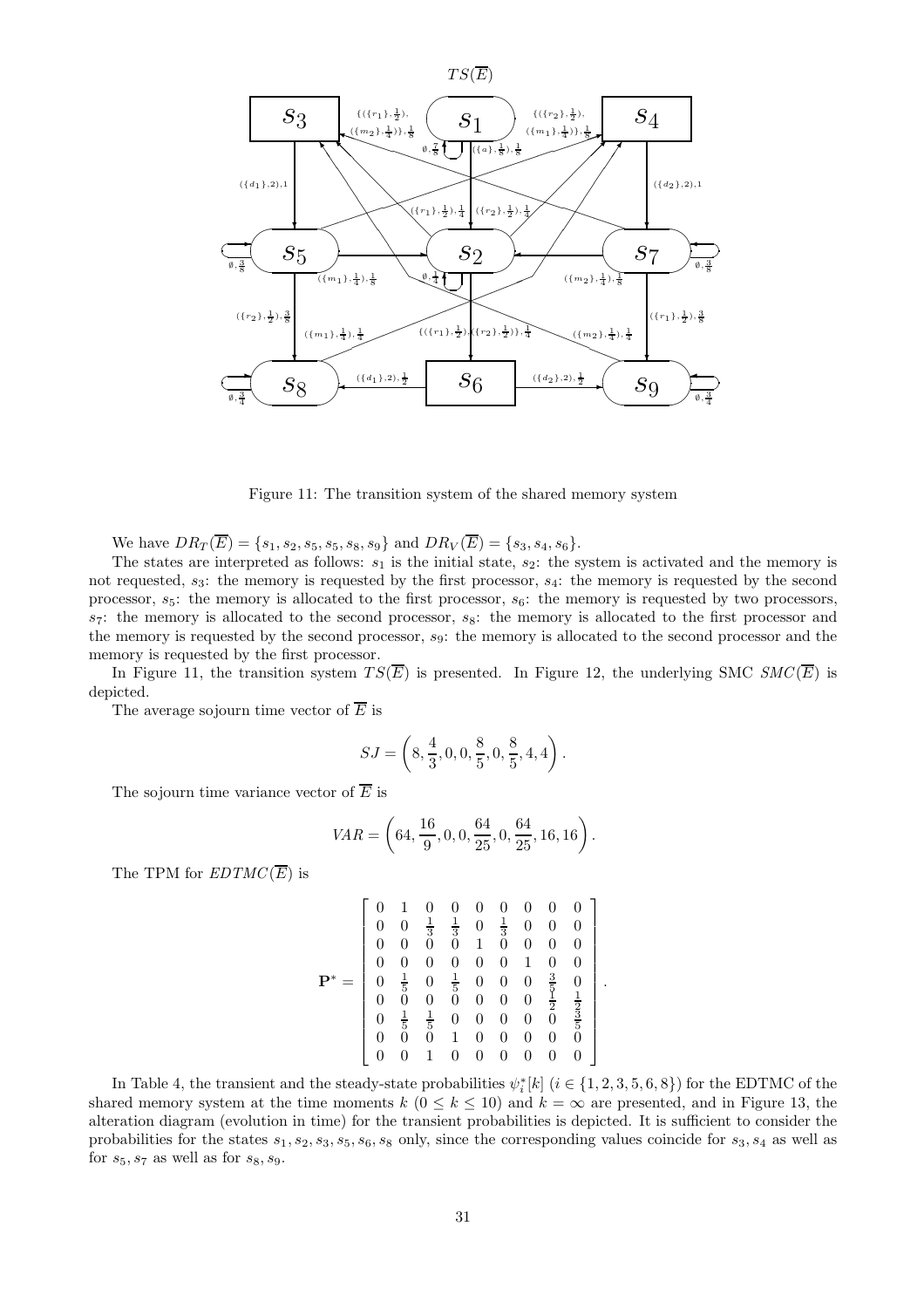

Figure 12: The underlying SMC of the shared memory system

| $\kappa$                        |  |        | υ      |        | Ð      |        |        |        |        | 10     | $\infty$ |
|---------------------------------|--|--------|--------|--------|--------|--------|--------|--------|--------|--------|----------|
| $\psi_1^*$<br>$\lceil k \rceil$ |  |        |        |        |        |        |        |        |        |        |          |
| $\overline{\psi_2^*}[k]$        |  |        |        | 0.1333 |        | 0.0933 | 0.0978 | 0.0187 | 0.0969 | 0.0754 | 0.0682   |
| $\psi_3^*[k]$                   |  | 0.3333 | 0      | 0.2333 | 0.2444 | 0.0467 | 0.2422 | 0.1886 | 0.0982 | 0.2316 | 0.1705   |
| $\psi_5^*[k]$                   |  |        | 0.3333 |        | 0.2333 | 0.2444 | 0.0467 | 0.2422 | 0.1886 | 0.0982 | 0.1705   |
| $\psi_6^*[k]$                   |  | 0.3333 | 0      |        | 0.0444 |        | 0.0311 | 0.0326 | 0.0062 | 0.0323 | 0.0227   |
| $\psi_8^*[k]$                   |  | 0      | 0.1667 | 0.2000 |        | 0.1622 | 0.1467 | 0.0436 | 0.1616 | 0.1163 | 0.1136   |

Table 4: Transient and steady-state probabilities for the EDTMC of the shared memory system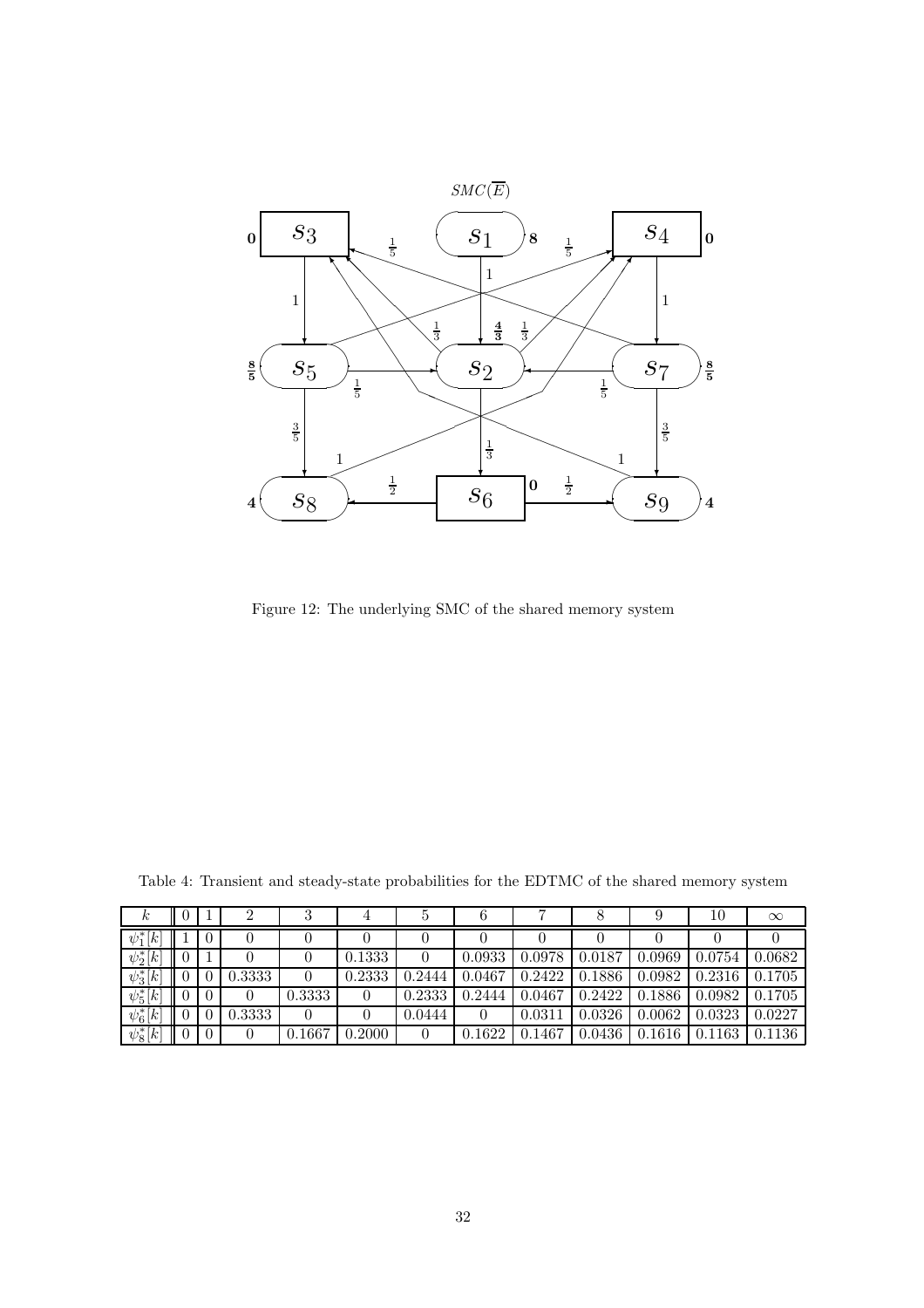

Figure 13: Transient probabilities alteration diagram for the EDTMC of the shared memory system

The steady-state PMF for  $EDTMC(\overline{E})$  is

$$
\psi^*=\left(0,\frac{3}{44},\frac{15}{88},\frac{15}{88},\frac{15}{88},\frac{1}{44},\frac{15}{88},\frac{5}{44},\frac{5}{44}\right).
$$

The steady-state PMF  $\psi^*$  weighted by  $SJ$  is

$$
\left(0,\frac{1}{11},0,0,\frac{3}{11},0,\frac{3}{11},\frac{5}{11},\frac{5}{11}\right).
$$

It remains to normalize the steady-state weighted PMF dividing it by the sum of its components

$$
\psi^* S J^T = \frac{17}{11}.
$$

Thus, the steady-state PMF for  $SMC(\overline{E})$  is

$$
\varphi = \left(0, \frac{1}{17}, 0, 0, \frac{3}{17}, 0, \frac{3}{17}, \frac{5}{17}, \frac{5}{17}\right).
$$

We can now calculate the main performance indices.

- The average recurrence time in the state  $s_2$ , where no processor requests the memory, called the *average* system run-through, is  $\frac{1}{\varphi_2} = 17$ .
- The common memory is available only in the states  $s_2, s_3, s_4, s_6$ . The the steady-state probability that the memory is available is  $\varphi_2 + \varphi_3 + \varphi_4 + \varphi_6 = \frac{1}{17} + 0 + 0 + 0 = \frac{1}{17}$ . Then steady-state probability that the memory is used (i.e., not available), called the *shared memory utilization*, is  $1 - \frac{1}{17} = \frac{16}{17}$ .
- After activation of the system, we leave the state  $s_1$  for ever, and the common memory is either requested or allocated in every remaining state, with exception of  $s_2$ . Thus, the rate with which the shared memory necessity emerges coincides with the rate of leaving  $s_2$ , calculated as  $\frac{\varphi_2}{SJ_2} = \frac{1}{17} \cdot \frac{3}{4} = \frac{3}{68}$ .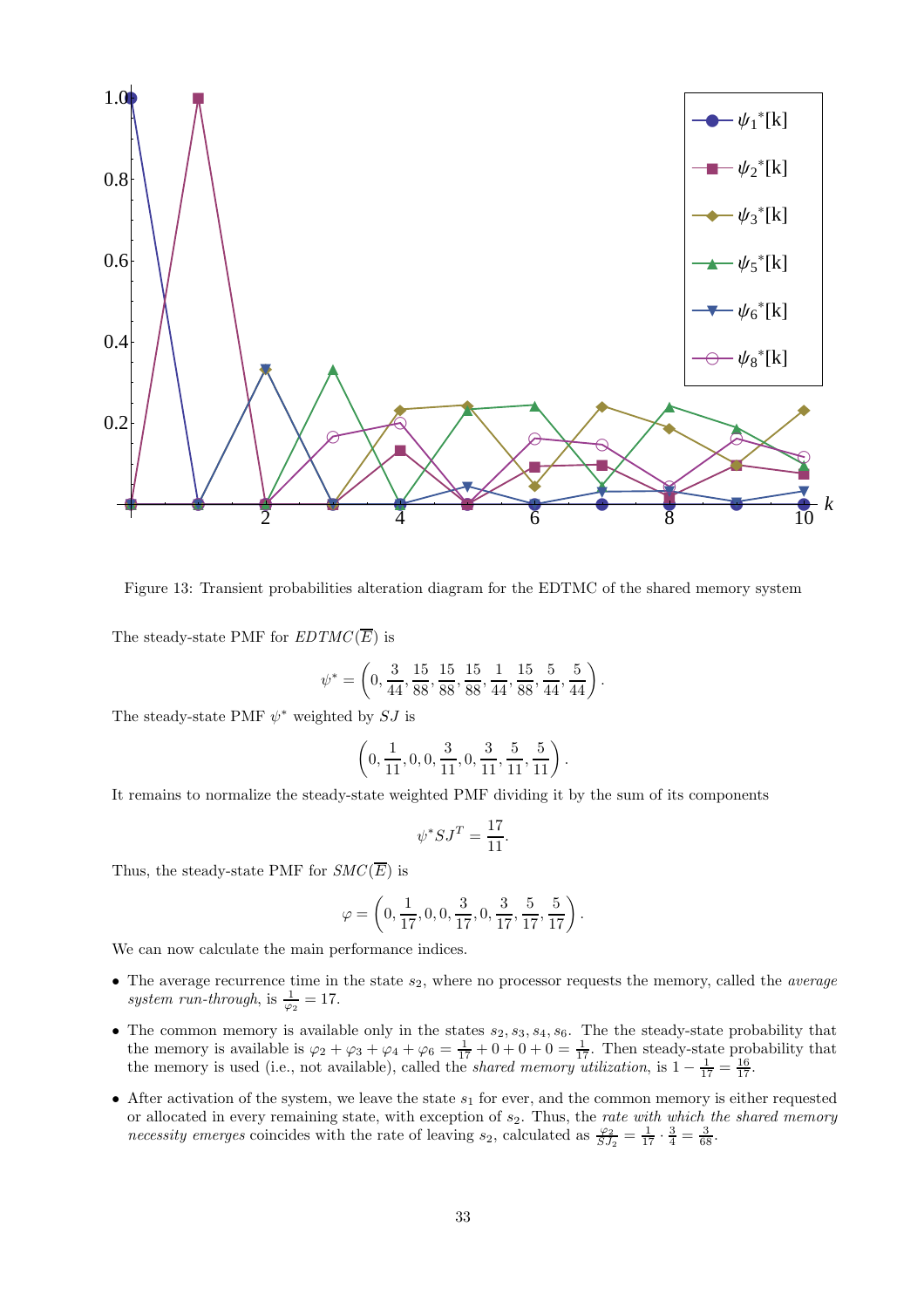

Figure 14: The marked dtsi-boxes of two processors and shared memory

• The common memory request of the first processor  $(\lbrace r_1 \rbrace, \frac{1}{2})$  is only possible from the states  $s_2, s_7$ . In each of the states the request probability is the sum of the execution probabilities for all sets of activities containing  $(\{r_1\},\frac{1}{2})$ . The steady-state probability of the shared memory request from the first processor is  $\varphi_2 \sum_{\{\Upsilon | \{(r_1),\frac{1}{2}\}\in\Upsilon\}} PT(\Upsilon,s_2) + \varphi_7 \sum_{\{\Upsilon | \{(r_1),\frac{1}{2}\}\in\Upsilon\}} PT(\Upsilon,s_7) = \frac{1}{17} \left(\frac{1}{4} + \frac{1}{4}\right) + \frac{3}{17} \left(\frac{3}{8} + \frac{1}{8}\right) = \frac{2}{17}.$ 

In Figure 14, the marked dtsi-boxes corresponding to the dynamic expressions of two processors and shared memory are presented, i.e.,  $N_i = Box_{dtsi}(\overline{E_i})$  ( $1 \leq i \leq 3$ ). In Figure 15, the marked dtsi-box corresponding to the dynamic expression of the shared memory system is depicted, i.e.,  $N = Box_{dtsi}(\overline{E})$ .

#### 9.2 The abstract system and its reduction

Let us consider a modification of the shared memory system with abstraction from identifiers of the processors, i.e., such that the processors are indistinguishable. For example, we can just see that a processor requires memory or the memory is allocated to it but cannot observe which processor is it. We call this system the abstract shared memory one.

The static expression of the first processor is

$$
F_1 = [(\{x_1\}, \frac{1}{2}) * ((\{r\}, \frac{1}{2}); (\{d, y_1\}, 1); (\{m, z_1\}, \frac{1}{2})) * \text{Stop}].
$$

The static expression of the second processor is

$$
F_2 = [(\{x_2\},\frac{1}{2}) * ((\{r\},\frac{1}{2});(\{d,y_2\},1);(\{m,z_2\},\frac{1}{2})) * \mathsf{Stop}].
$$

The static expression of the shared memory is

$$
F_3 = [(\{a,\widehat{x_1},\widehat{x_2}\},\frac{1}{2}) * (((\{\widehat{y_1}\},1);(\{\widehat{z_1}\},\frac{1}{2}))]]((\{\widehat{y_2}\},1);(\{\widehat{z_2}\},\frac{1}{2}))) * Stop].
$$

The static expression of the abstract shared memory system with two processors is

 $F = (F_1 \| F_2 \| F_3)$  sy  $x_1$  sy  $x_2$  sy  $y_1$  sy  $y_2$  sy  $z_1$  sy  $z_2$  rs  $x_1$  rs  $x_2$  rs  $y_1$  rs  $y_2$  rs  $z_1$  rs  $z_2$ .

 $DR(\overline{F})$  resembles  $DR(\overline{E})$ , and  $TS(\overline{F})$  is similar to  $TS(\overline{E})$ . We have  $SMC(\overline{F}) = SMC(\overline{E})$ . Thus, the average sojourn time vectors of  $\overline{F}$  and  $\overline{E}$ , as well as the TPMs and the steady-state PMFs for  $EDTMC(\overline{F})$  and  $EDTMC(\overline{E})$ , coincide.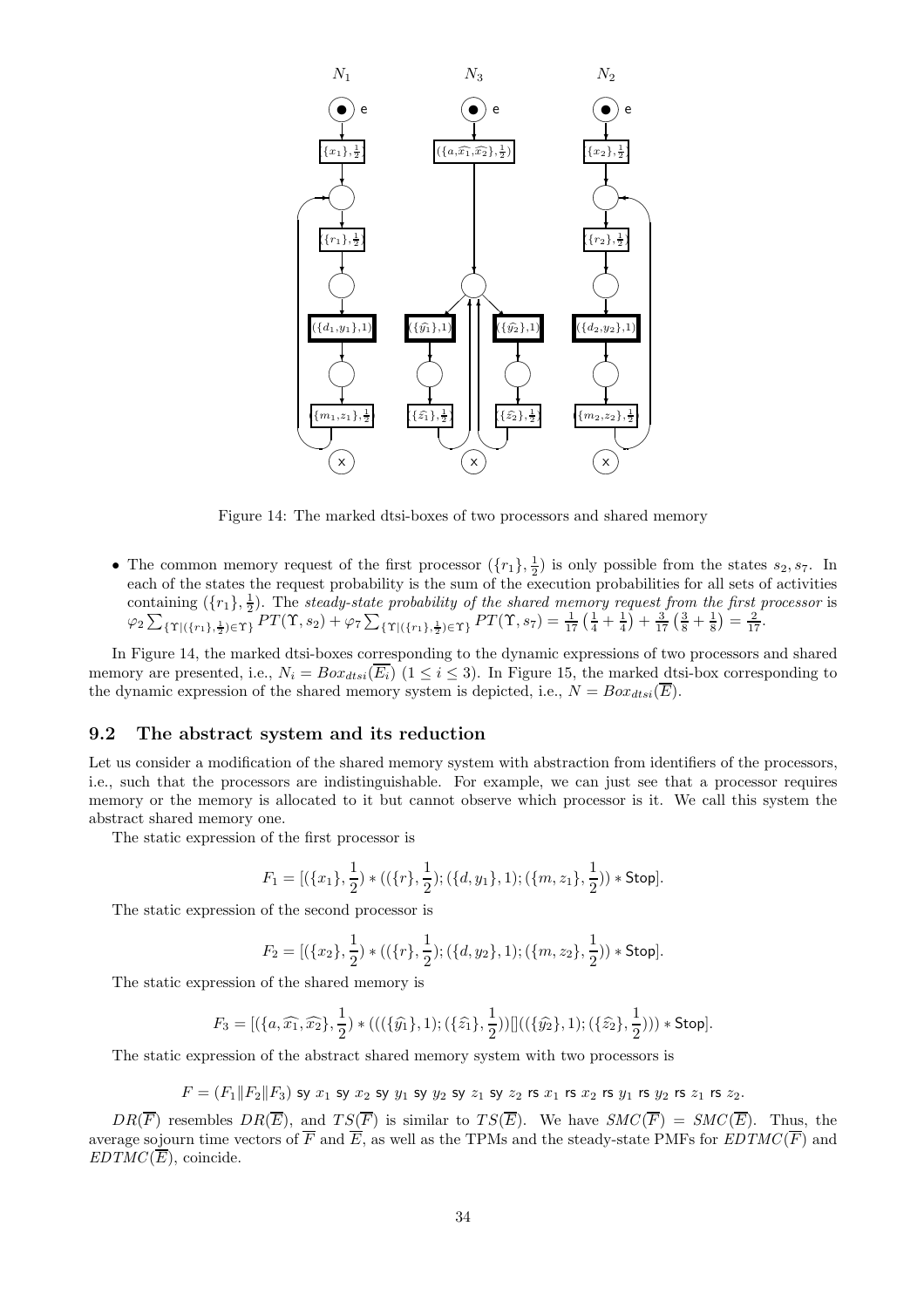

Figure 15: The marked dtsi-box of the shared memory system

The first and second performance indices are the same for the standard and the abstract systems. Let us consider the following performance index which is a specific to the abstract system.

• The common memory request of a processor  $({r}, \frac{1}{2})$  is only possible from the states  $s_2, s_5, s_7$ . In each of the states the request probability is the sum of the execution probabilities for all sets of activities containing  $({r}, \frac{1}{2})$ . The steady-state probability of the shared memory request from a processor is  $\varphi_2 \sum_{\{\Upsilon | (\{r\},\frac{1}{2}) \in \Upsilon\}} P\tilde{T}(\Upsilon,s_2) + \varphi_5 \sum_{\{\Upsilon | (\{r\},\frac{1}{2}) \in \Upsilon\}} P\tilde{T}(\Upsilon,s_5) + \varphi_7 \sum_{\{\Upsilon | (\{r\},\frac{1}{2}) \in \Upsilon\}} P\tilde{T}(\Upsilon,s_7) = \frac{1}{17} \left(\frac{1}{4} + \frac{1}{4} + \frac{1}{4}\right) + \frac{3}{17} \left(\frac{3}{8} + \frac{1}{8}\right) + \frac{3}{17} \left(\frac{3}{8} +$ 

The marked dtsi-boxes corresponding to the dynamic expressions of the standard and the abstract two processors and shared memory are similar as well as the marked dtsi-boxes corresponding to the dynamic expression of the standard and the abstract shared memory systems.

We have  $DR(F)/_{\mathcal{R}_{ss}(\overline{F})} = \{\mathcal{K}_1, \mathcal{K}_2, \mathcal{K}_3, \mathcal{K}_4, \mathcal{K}_5, \mathcal{K}_6\}$ , where  $\mathcal{K}_1 = \{s_1\}$  (the initial state),  $\mathcal{K}_2 = \{s_2\}$  (the system is activated and the memory is not requested),  $\mathcal{K}_3 = \{s_3, s_4\}$  (the memory is requested by one processor),  $\mathcal{K}_4 = \{s_5, s_7\}$  (the memory is allocated to a processor),  $\mathcal{K}_5 = \{s_6\}$  (the memory is requested by two processors),  $\mathcal{K}_6 = \{s_8, s_9\}$  (the memory is allocated to a processor and the memory is requested by another processor).

In Figure 16, the quotient transition system  $TS_{\triangleq_{ss}}(F)$  is presented. In Figure 17, the quotient underlying SMC  $SMC_{\underleftrightarrow{S}_{ss}}(F)$  is depicted.

The quotient average sojourn time vector of  $\overline{F}$  is

$$
SJ'=\left(8,\frac{4}{3},0,\frac{8}{5},0,4\right).
$$

The quotient sojourn time variance vector of  $\overline{F}$  is

$$
VAR' = \left(64, \frac{16}{9}, 0, \frac{64}{25}, 0, 16\right).
$$

The TPM for  $EDTMC_{\underline{\leftrightarrow}_{ss}}(F)$  is

$$
\mathbf{P}^{\prime*} = \left[ \begin{array}{cccccc} 0 & 1 & 0 & 0 & 0 & 0 \\ 0 & 0 & \frac{2}{3} & 0 & \frac{1}{3} & 0 \\ 0 & 0 & 0 & 1 & 0 & 0 \\ 0 & \frac{1}{5} & \frac{1}{5} & 0 & 0 & \frac{3}{5} \\ 0 & 0 & 0 & 0 & 0 & 1 \\ 0 & 0 & 1 & 0 & 0 & 0 \end{array} \right].
$$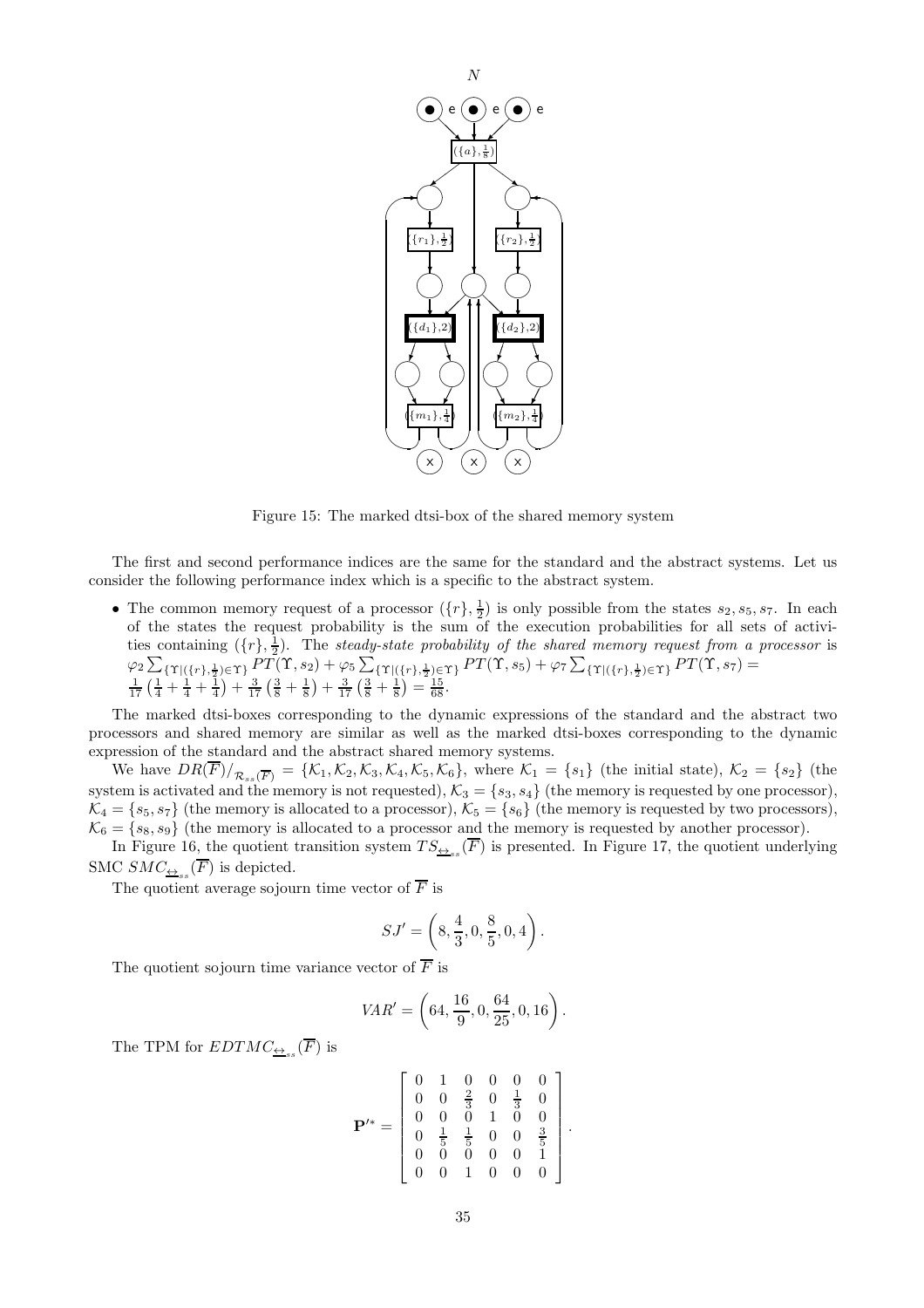

Figure 16: The quotient transition system of the abstract shared memory system



Figure 17: The quotient underlying SMC of the abstract shared memory system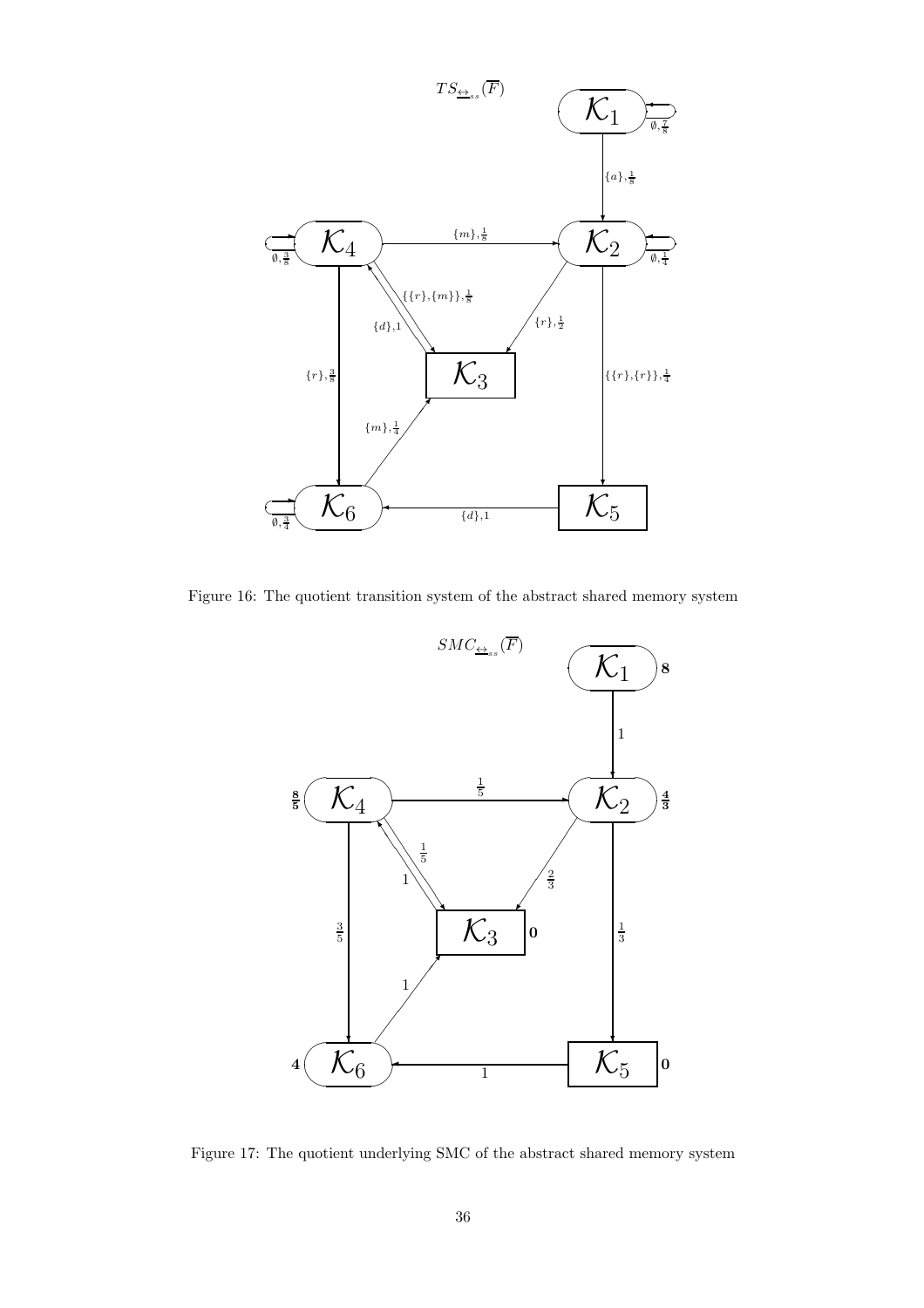Table 5: Transient and steady-state probabilities for the quotient EDTMC of the abstract shared memory system

| r                                                                                                                                                                                                                                                                                                                                                    |          |        |        |        |        |        |        |        |        | $10\,$ | $\infty$ |
|------------------------------------------------------------------------------------------------------------------------------------------------------------------------------------------------------------------------------------------------------------------------------------------------------------------------------------------------------|----------|--------|--------|--------|--------|--------|--------|--------|--------|--------|----------|
| ∗<br>$[k]% \centering \includegraphics[width=0.47\textwidth]{images/TrDiM-Architecture.png} \caption{The 3D (black) method is used to calculate the three different values of the parameter $\lambda$. The three different values of $k$-axis is shown in Fig. \ref{fig:10}. } \label{fig:TrDiM-Architecture}$<br>$\psi_1'$                          | $\theta$ |        |        |        |        |        |        |        |        |        |          |
| ${\psi'_2}^*[k]$                                                                                                                                                                                                                                                                                                                                     |          |        |        | 0.1333 |        | 0.0933 | 0.0978 | 0.0187 | 0.0969 | 0.0754 | 0.0682   |
| $\psi_3^{\prime\,*}$<br>$[k]% \centering \includegraphics[width=0.9\columnwidth]{figures/2011111111.pdf} \caption{The 3D (black) and the 4D (black) are shown in Fig. \ref{fig:10}.}% \label{fig:20}%$                                                                                                                                               | $\theta$ | 0.6667 |        | 0.4667 | 0.4889 | 0.0933 | 0.4844 | 0.3772 | 0.1964 | 0.4633 | 0.3409   |
| $\ast$<br>$[k]% \centering \includegraphics[width=0.9\columnwidth]{figures/2011111111.pdf} \caption{The 3D (black) and the 4D (black) are shown in Fig. \ref{fig:10}.}% \label{fig:20}%$<br>$\psi'_4$                                                                                                                                                | $\theta$ |        | 0.6667 |        | 0.4667 | 0.4889 | 0.0933 | 0.4844 | 0.3772 | 0.1964 | 0.3409   |
| ॱ∗<br>$[k]% \centering \includegraphics[width=0.9\columnwidth]{figures/201111111.pdf} \caption{The 3D (black) and the 4D (black) are shown in Fig. \ref{fig:10}.}% \label{fig:20}%$<br>$\psi'_5$                                                                                                                                                     | $\theta$ | 0.3333 |        |        | 0.0444 |        | 0.0311 | 0.0326 | 0.0062 | 0.0323 | 0.0227   |
| 7 *<br>$[k]% \centering \includegraphics[width=0.47\textwidth]{images/TrDiM-Architecture.png} \caption{The 3D (black) method is used for the case of the estimators. The three different values are indicated with the same parameters. The three different values are indicated with the same parameters.} \label{TrDiM-Architecture}$<br>$\psi'_6$ | $\theta$ | 0      | 0.3333 | 0.4000 | 0      | 0.3244 | 0.2933 | 0.0871 | 0.3233 | 0.2325 | 0.2273   |

In Table 5, the transient and the steady-state probabilities  $\psi_i^{*}[k]$  ( $1 \leq i \leq 6$ ) for the quotient EDTMC of the abstract shared memory system at the time moments  $k$  ( $0 \leq k \leq 10$ ) and  $k = \infty$  are presented, and in Figure 18, the alteration diagram (evolution in time) for the transient probabilities is depicted.

The steady-state PMF for  $EDTMC_{\underline{\leftrightarrow}_{ss}}(F)$  is

$$
{\psi'}^*=\left(0,\frac{3}{44},\frac{15}{44},\frac{15}{44},\frac{1}{44},\frac{5}{22}\right).
$$

The steady-state PMF  $\psi'^*$  weighted by  $SJ'$  is

$$
\left(0,\frac{1}{11},0,\frac{6}{11},0,\frac{10}{11}\right).
$$

It remains to normalize the steady-state weighted PMF dividing it by the sum of its components

$$
{\psi'}^* S J'^T = \frac{17}{11}.
$$

Thus, the steady-state PMF for  $SMC_{\underline{\leftrightarrow}_{ss}}(F)$  is

$$
\varphi'=\left(0,\frac{1}{17},0,\frac{6}{17},0,\frac{10}{17}\right).
$$

We can now calculate the main performance indices.

- The average recurrence time in the state  $\mathcal{K}_2$ , where no processor requests the memory, called the *average* system run-through, is  $\frac{1}{\varphi'_2} = \frac{17}{1} = 17$ .
- The common memory is available only in the states  $\mathcal{K}_2, \mathcal{K}_3, \mathcal{K}_5$ . The the steady-state probability that the memory is available is  $\varphi'_2 + \varphi'_3 + \varphi'_5 = \frac{1}{17} + 0 + 0 = \frac{1}{17}$ . Then steady-state probability that the memory is used (i.e., not available), called the *shared memory utilization*, is  $1 - \frac{1}{17} = \frac{16}{17}$ .
- After activation of the system, we leave the state  $\mathcal{K}_1$  for ever, and the common memory is either requested or allocated in every remaining state, with exception of  $K_2$ . Thus, the rate with which the shared memory necessity emerges coincides with the rate of leaving  $\mathcal{K}_2$ , calculated as  $\frac{\varphi'_2}{SJ'_2} = \frac{1}{17} \cdot \frac{3}{4} = \frac{3}{68}$ .
- The common memory request of a processor  $\{r\}$  is only possible from the states  $\mathcal{K}_2, \mathcal{K}_4$ . In each of the states the request probability is the sum of the execution probabilities for all multisets of multiactions containing  $\{r\}$ . Thus, the steady-state probability of the shared memory request from a processor is  $\varphi_2' \sum_{\{A, \widetilde{\mathcal{K}}\mid \{r\} \in A, \ K_2 \stackrel{A}{\to} \widetilde{\mathcal{K}}} P M_A(\mathcal{K}_2, \widetilde{\mathcal{K}}) + \varphi_4' \sum_{\{A, \widetilde{\mathcal{K}}\mid \{r\} \in A, \ K_4 \stackrel{A}{\to} \widetilde{\mathcal{K}}\}} P M_A(\mathcal{K}_4, \widetilde{\mathcal{K}}) = \frac{1}{17} \left(\frac{1}{2} + \frac{1}{4}\right) + \frac{6}{17} \left(\frac{3}{8} + \frac{1}{8}\right) =$  $\frac{15}{68}$ .

One can see that the performance indices are the same for the complete and the quotient abstract shared memory systems. The coincidence of the first and second performance indices obviously illustrates the result of Proposition 8.1. The coincidence of the third performance index is due to Theorem 8.1: one should just apply its result to the step traces  $\{\{r\}\}\$ ,  $\{\{r\}\$ ,  $\{\{r\}\}$ ,  $\{\{r\}\}$  of the expression  $\overline{F}$  and itself, and then sum the left and right parts of the three resulting equalities.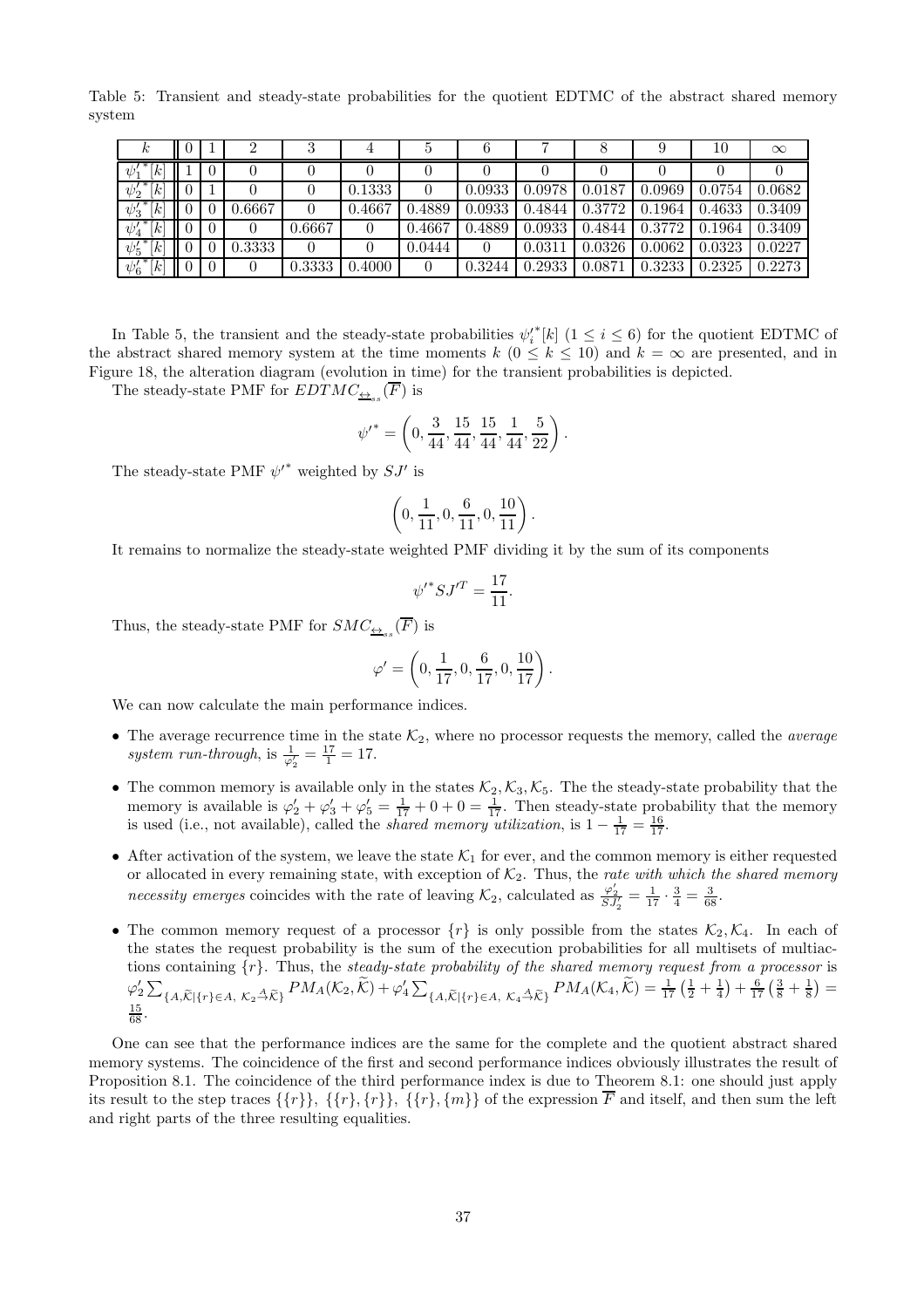

Figure 18: Transient probabilities alteration diagram for the quotient EDTMC of the abstract shared memory system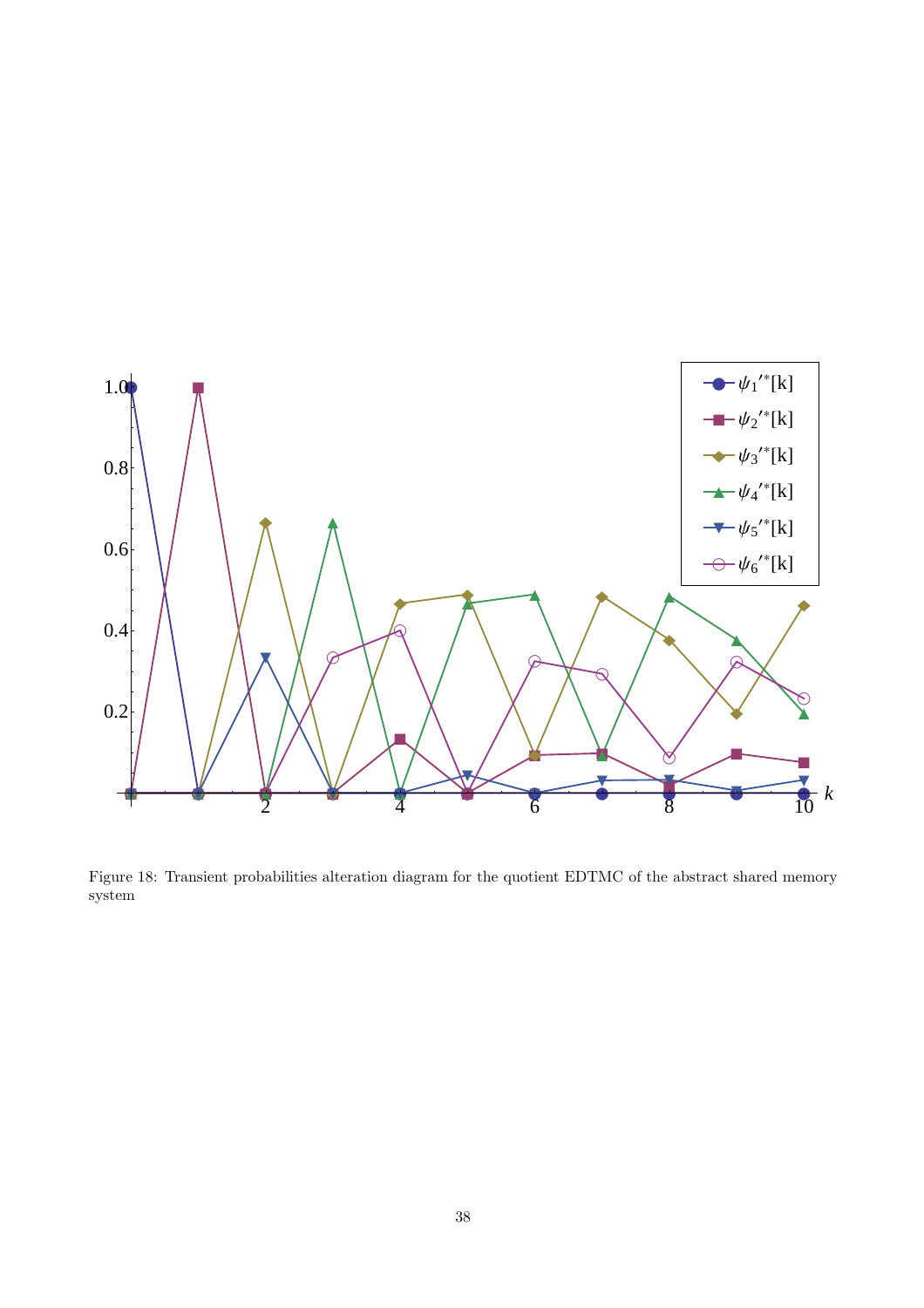

Figure 19: The transition system of the generalized shared memory system

#### 9.3 The generalized system

Now we obtain the performance indices taking general values for all multiaction probabilities and weights. Let us suppose that all the mentioned multiactions have the same generalized probability  $\rho$ , and generalized weight  $l$ . The resulting specification  $K$  of the generalized shared memory system is defined as follows.

The static expression of the first processor is

$$
K_1 = [(\{x_1\}, \rho) * ((\{r_1\}, \rho); (\{d_1, y_1\}, l); (\{m_1, z_1\}, \rho)) * Stop].
$$

The static expression of the second processor is

$$
K_2 = [(\{x_2\}, \rho) * ((\{r_2\}, \rho); (\{d_2, y_2\}, l); (\{m_2, z_2\}, \rho)) * Stop].
$$

The static expression of the shared memory is

$$
K_3 = [(\{a,\widehat{x_1},\widehat{x_2}\},\rho) * (((\{\widehat{y_1}\},l);(\{\widehat{z_1}\},\rho))]]((\{\widehat{y_2}\},l);(\{\widehat{z_2}\},\rho))) * Stop].
$$

The static expression of the generalized shared memory system with two processors is

$$
K=(K_1\|K_2\|K_3) \text{ sy } x_1 \text{ sy } x_2 \text{ sy } y_1 \text{ sy } y_2 \text{ sy } z_1 \text{ sy } z_2 \text{ rs } x_1 \text{ rs } x_2 \text{ rs } y_1 \text{ rs } y_2 \text{ rs } z_1 \text{ rs } z_2.
$$

In Figure 19, the transition system  $TS(\overline{K})$  is presented. In Figure 20, the underlying SMC  $SMC(\overline{K})$  is depicted.

The average sojourn time vector of  $\overline{K}$  is

$$
\widetilde{SJ} = \left(\frac{1}{\rho^3}, \frac{1}{\rho(2-\rho)}, 0, 0, \frac{1}{\rho(1+\rho-\rho^2)}, 0, \frac{1}{\rho(1+\rho-\rho^2)}, \frac{1}{\rho^2}, \frac{1}{\rho^2}\right).
$$

The sojourn time variance vector of  $\overline{K}$  is

$$
\widetilde{VAR} = \left(\frac{1}{\rho^6}, \frac{1}{\rho^2 (2-\rho)^2}, 0, 0, \frac{1}{\rho^2 (1+\rho-\rho^2)^2}, 0, \frac{1}{\rho^2 (1+\rho-\rho^2)^2}, \frac{1}{\rho^4}, \frac{1}{\rho^4}\right).
$$

The TPM for  $EDTMC(\overline{K})$  is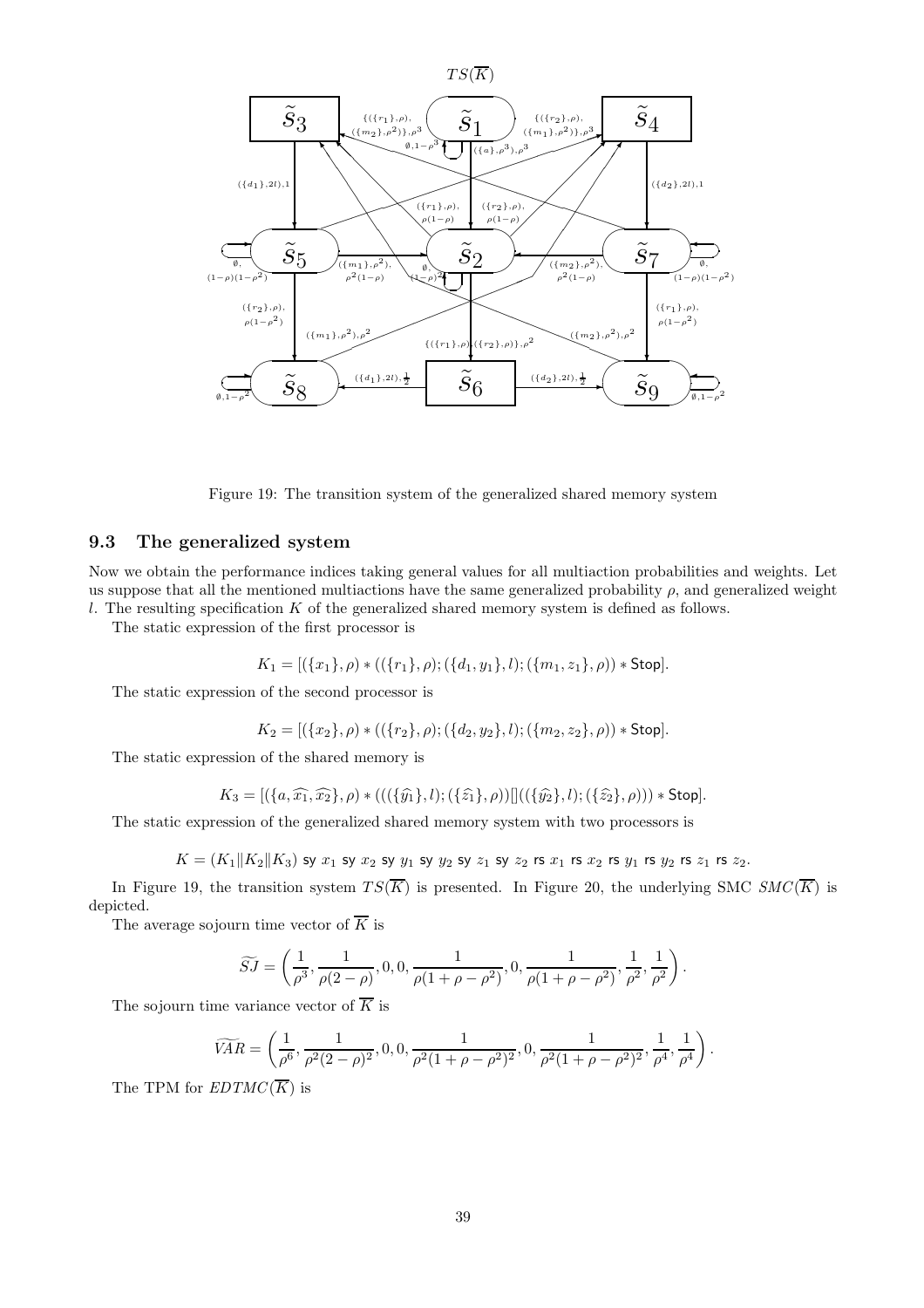

Figure 20: The underlying SMC of the generalized shared memory system

$$
\tilde{\mathbf{P}}^* = \begin{bmatrix} 0 & 1 & 0 & 0 & 0 & 0 & 0 & 0 & 0 \\ 0 & 0 & \frac{1-\rho}{2-\rho} & \frac{1-\rho}{2-\rho} & 0 & \frac{\rho}{2-\rho} & 0 & 0 & 0 \\ 0 & 0 & 0 & 0 & 1 & 0 & 0 & 0 & 0 \\ 0 & 0 & 0 & 0 & 0 & 0 & 1 & 0 & 0 \\ 0 & \frac{\rho(1-\rho)}{1+\rho-\rho^2} & 0 & \frac{\rho^2}{1+\rho-\rho^2} & 0 & 0 & 0 & \frac{1-\rho^2}{1+\rho-\rho^2} & 0 \\ 0 & 0 & 0 & 0 & 0 & 0 & 0 & \frac{1}{2} & \frac{1}{2} \\ 0 & \frac{\rho(1-\rho)}{1+\rho-\rho^2} & \frac{\rho^2}{1+\rho-\rho^2} & 0 & 0 & 0 & 0 & 0 & \frac{1-\rho^2}{1+\rho-\rho^2} \\ 0 & 0 & 0 & 1 & 0 & 0 & 0 & 0 & 0 \\ 0 & 0 & 0 & 1 & 0 & 0 & 0 & 0 & 0 \end{bmatrix}
$$

.

The steady-state PMF for  $EDTMC(\overline{K})$  is

$$
\tilde{\psi}^* = \frac{1}{2(6+3\rho-9\rho^2+2\rho^3)}(0, 2\rho(2-3\rho-\rho^2), 2+\rho-3\rho^2+\rho^3, 2+\rho-3\rho^2+\rho^3, 2+\rho-3\rho^2+\rho^3, 2\rho^2(1-\rho),
$$
  

$$
2+\rho-3\rho^2+\rho^3, 2-\rho-\rho^2, 2-\rho-\rho^2).
$$

The steady-state PMF  $\tilde{\psi}^*$  weighted by  $\widetilde{SJ}$  is

$$
\frac{1}{2\rho^2(6+3\rho-9\rho^2+2\rho^3)}(0, 2\rho^2(1-\rho), 0, 0, \rho(2-\rho), 0, \rho(2-\rho), 2-\rho-\rho^2, 2-\rho-\rho^2).
$$

It remains to normalize the steady-state weighted PMF dividing it by the sum of its components

$$
\tilde{\psi}^* \widetilde{S} \widetilde{J}^T = \frac{2 + \rho - \rho^2 - \rho^3}{\rho^2 (6 + 3\rho - 9\rho^2 + 2\rho^3)}.
$$

Thus, the steady-state PMF for  $SMC(\overline{K})$  is

$$
\tilde{\varphi} = \frac{1}{2(2+\rho-\rho^2-\rho^3)}(0, 2\rho^2(1-\rho), 0, 0, \rho(2-\rho), 0, \rho(2-\rho), 2-\rho-\rho^2, 2-\rho-\rho^2).
$$

We can now calculate the main performance indices.

• The average recurrence time in the state  $\tilde{s}_2$ , where no processor requests the memory, called the *average* system run-through, is  $\frac{1}{\tilde{\varphi}_2} = \frac{2+\rho-\rho^2-\rho^3}{\rho^2(1-\rho)}$  $\frac{\rho-\rho^{-}-\rho^{-}}{\rho^{2}(1-\rho)}$ .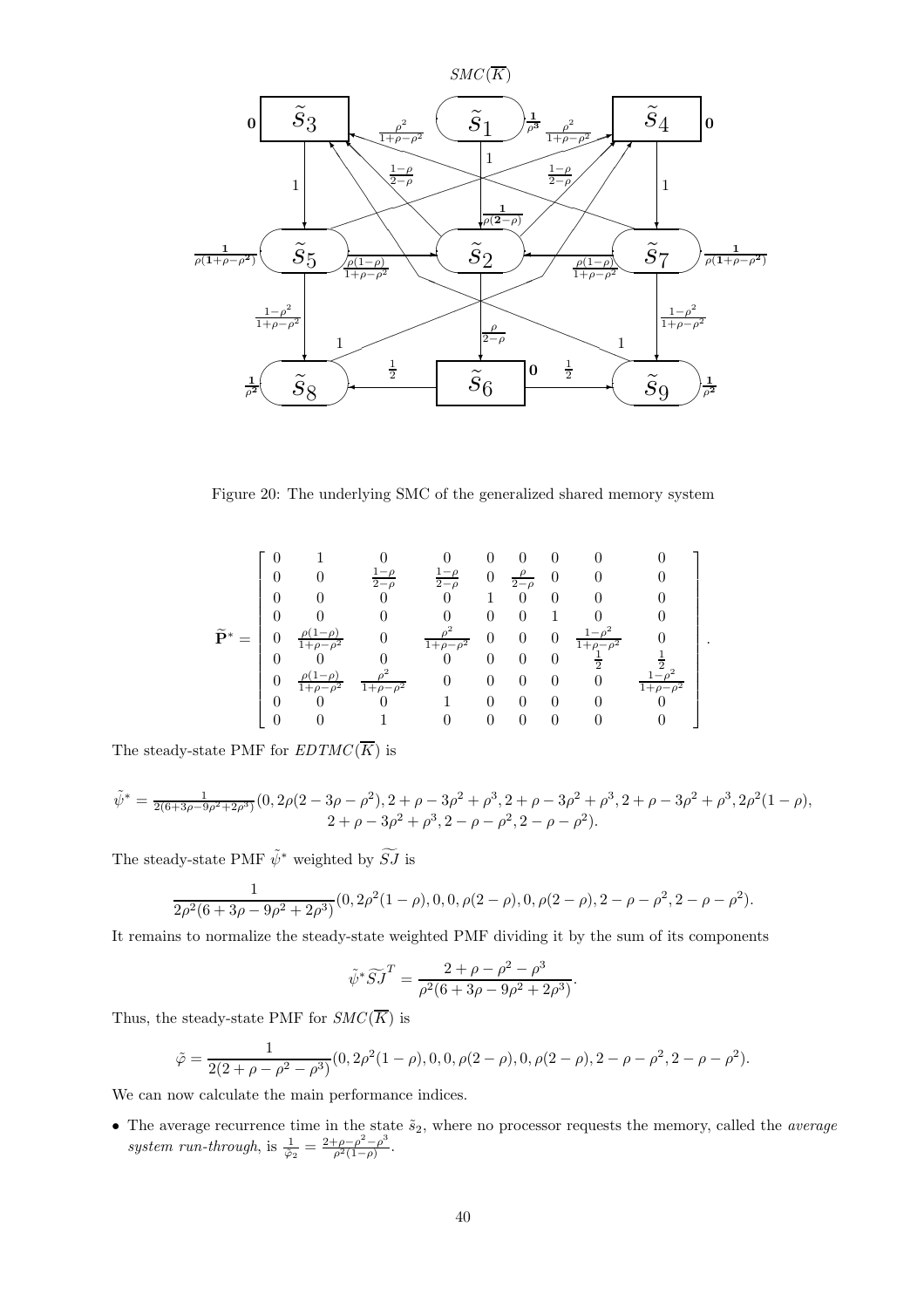- The common memory is available only in the states  $\tilde{s}_2, \tilde{s}_3, \tilde{s}_4, \tilde{s}_6$ . The the steady-state probability that the memory is available is  $\tilde{\varphi}_2 + \tilde{\varphi}_3 + \tilde{\varphi}_4 + \tilde{\varphi}_6 = \frac{\rho^2(1-\rho)}{2+\rho-\rho^2-\rho^3} + 0 + 0 + 0 = \frac{\rho^2(1-\rho)}{2+\rho-\rho^2-\rho^3}$ . Then the steadystate probability that the memory is used (i.e., not available), called the *shared memory utilization*, is  $1 - \frac{\rho^2 (1-\rho)}{2+\rho-\rho^2-\rho^3} = \frac{2+\rho-2\rho^2}{2+\rho-\rho^2-\rho^3}.$
- After activation of the system, we leave the state  $\tilde{s}_1$  for ever, and the common memory is either requested or allocated in every remaining state, with exception of  $\tilde{s}_2$ . Thus, the rate with which the shared memory necessity emerges coincides with the rate of leaving  $\tilde{s}_2$ , calculated as  $\frac{\tilde{\varphi}_2}{\tilde{S}J_2} = \frac{\rho^2(1-\rho)}{2+\rho-\rho^2-\rho^3} \cdot \frac{\rho(2-\rho)}{1} = \frac{\rho^3(1-\rho)(2-\rho)}{2+\rho-\rho^2-\rho^3}$ .
- The common memory request of the first processor  $({r_1}, \rho)$  is only possible from the states  $\tilde{s}_2, \tilde{s}_7$ . In each of the states the request probability is the sum of the execution probabilities for all sets of activities containing  $({r_1}, \rho)$ . Thus, the steady-state probability of the shared memory request from the first processor is  $\tilde{\varphi}_2 \sum_{\{\Upsilon | (\{r_1\},\frac{1}{2}) \in \Upsilon\}} PT(\Upsilon, \tilde{s}_2) + \tilde{\varphi}_7 \sum_{\{\Upsilon | (\{r_1\},\frac{1}{2}) \in \Upsilon\}} PT(\Upsilon, \tilde{s}_7) = \frac{\rho^2 (1-\rho)}{2+\rho-\rho^2-\rho^3} (\rho(1-\rho)+\rho(1-\rho)) +$  $\frac{\rho(2-\rho)}{2(2+\rho-\rho^2-\rho^3)}(\rho(1-\rho^2)+\rho^3)=\frac{\rho^2(2+3\rho-8\rho^2+4\rho^3)}{2(2+\rho-\rho^2-\rho^3)}.$

### 9.4 The abstract generalized system and its reduction

Let us consider a modification of the generalized shared memory system with abstraction from identifiers of the processors. We call this system the abstract generalized shared memory one.

The static expression of the first processor is

 $L_1 = \left[ (\{x_1\}, \rho) * ((\{r\}, \rho); (\{d, y_1\}, l); (\{m, z_1\}, \rho)) * \text{Stop} \right].$ 

The static expression of the second processor is

$$
L_2 = [(\{x_2\}, \rho) * ((\{r\}, \rho); (\{d, y_2\}, l); (\{m, z_2\}, \rho)) * \text{Stop}].
$$

The static expression of the shared memory is

$$
L_3 = [(\{a,\widehat{x_1},\widehat{x_2}\},\rho) * (((\{\widehat{y_1}\},l);(\{\widehat{z_1}\},\rho))]]((\{\widehat{y_2}\},l);(\{\widehat{z_2}\},\rho))) * Stop].
$$

The static expression of the abstract generalized shared memory system with two processors is

$$
L=(L_1\|L_2\|L_3) \text{ sy }x_1\text{ sy }x_2\text{ sy }y_1\text{ sy }y_2\text{ sy }z_1\text{ sy }z_2\text{ rs }x_1\text{ rs }x_2\text{ rs }y_1\text{ rs }y_2\text{ rs }z_1\text{ rs }z_2.
$$

 $DR(\overline{L})$  resembles  $DR(\overline{K})$ , and  $TS(\overline{L})$  is similar to  $TS(\overline{K})$ . We have  $SMC(\overline{L}) = SMC(\overline{K})$ . Thus, the average sojourn time vectors of  $\overline{L}$  and  $\overline{K}$ , as well as the TPMs and the steady-state PMFs for  $EDTMC(\overline{L})$  and  $EDTMC(K)$ , coincide.

The first and second performance indices are the same for the generalized system and its abstract modification. Let us consider the following performance index which is again specific to the abstract system.

• The common memory request of a processor  $({r}, \rho)$  is only possible from the states  $\tilde{s}_2, \tilde{s}_5, \tilde{s}_7$ . In each of the states the request probability is the sum of the execution probabilities for all sets of activities containing  $({r}, \rho)$ . Thus, the steady-state probability of the shared memory request from a processor is  $\tilde{\varphi}_2 \sum_{\{\Upsilon | (\{r\}, \rho) \in \Upsilon\}} PT(\Upsilon, \tilde{s}_2) + \tilde{\varphi}_5 \sum_{\{\Upsilon | (\{r\}, \rho) \in \Upsilon\}} PT(\Upsilon, \tilde{s}_5) + \tilde{\varphi}_7 \sum_{\{\Upsilon | (\{r\}, \rho) \in \Upsilon\}} PT(\Upsilon, \tilde{s}_7) =$  $\frac{\rho^2(1-\rho)}{2+\rho-\rho^2-\rho^3}(\rho(1-\rho)+\rho(1-\rho)+\rho^2)+\frac{\rho(2-\rho)}{2(2+\rho-\rho^2-\rho^3)}(\rho(1-\rho^2)+\rho^3)+\frac{\rho(2-\rho)}{2(2+\rho-\rho^2-\rho^3)}(\rho(1-\rho^2)+\rho^3)=$  $\frac{\rho^2(2-\rho)(1+\rho-\rho^2)}{2+\rho-\rho^2-\rho^3}.$ 

We have  $DR(\overline{L})/_{\mathcal{R}_{ss}(\overline{L})} = {\{\widetilde{\mathcal{K}}_1,\widetilde{\mathcal{K}}_2,\widetilde{\mathcal{K}}_3,\widetilde{\mathcal{K}}_4,\widetilde{\mathcal{K}}_5,\widetilde{\mathcal{K}}_6\}},$  where  $\widetilde{\mathcal{K}}_1 = {\{\widetilde{s}_1\}}$  (the initial state),  $\widetilde{\mathcal{K}}_2 = {\{\widetilde{s}_2\}}$  (the system is activated and the memory is not requested),  $\tilde{\mathcal{K}}_3 = \{\tilde{s}_3, \tilde{s}_4\}$  (the memory is requested by one processor),  $\tilde{\mathcal{K}}_4 = \{\tilde{s}_5, \tilde{s}_7\}$  (the memory is allocated to a processor),  $\tilde{\mathcal{K}}_5 = \{\tilde{s}_6\}$  (the memory is requested by two processors),  $\mathcal{K}_6 = {\tilde{s}_8, \tilde{s}_9}$  (the memory is allocated to a processor and the memory is requested by another processor).

In Figure 21, the quotient transition system  $TS_{\underleftrightarrow{s}}(L)$  is presented. In Figure 22, the quotient underlying SMC  $SMC_{\underbrace{\leftrightarrow}_{ss}}(L)$  is depicted.

The quotient average sojourn time vector of  $\overline{F}$  is

$$
\widetilde{SJ}' = \left(\frac{1}{\rho^3}, \frac{1}{\rho(2-\rho)}, 0, \frac{1}{\rho(1+\rho-\rho^2)}, 0, \frac{1}{\rho^2}\right).
$$

The quotient sojourn time variance vector of  $\overline{F}$  is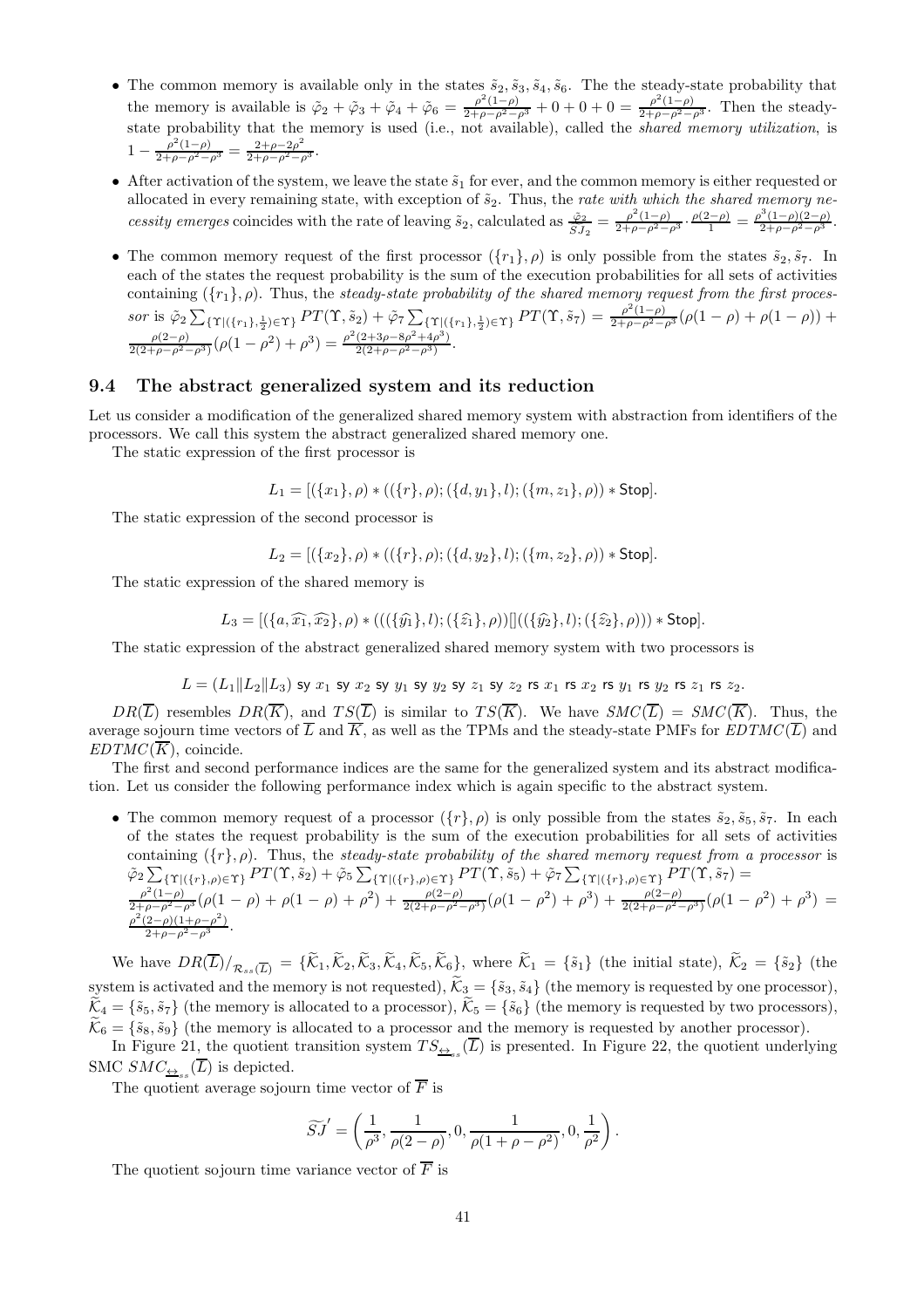

Figure 21: The quotient transition system of the abstract generalized shared memory system



Figure 22: The quotient underlying SMC of the abstract generalized shared memory system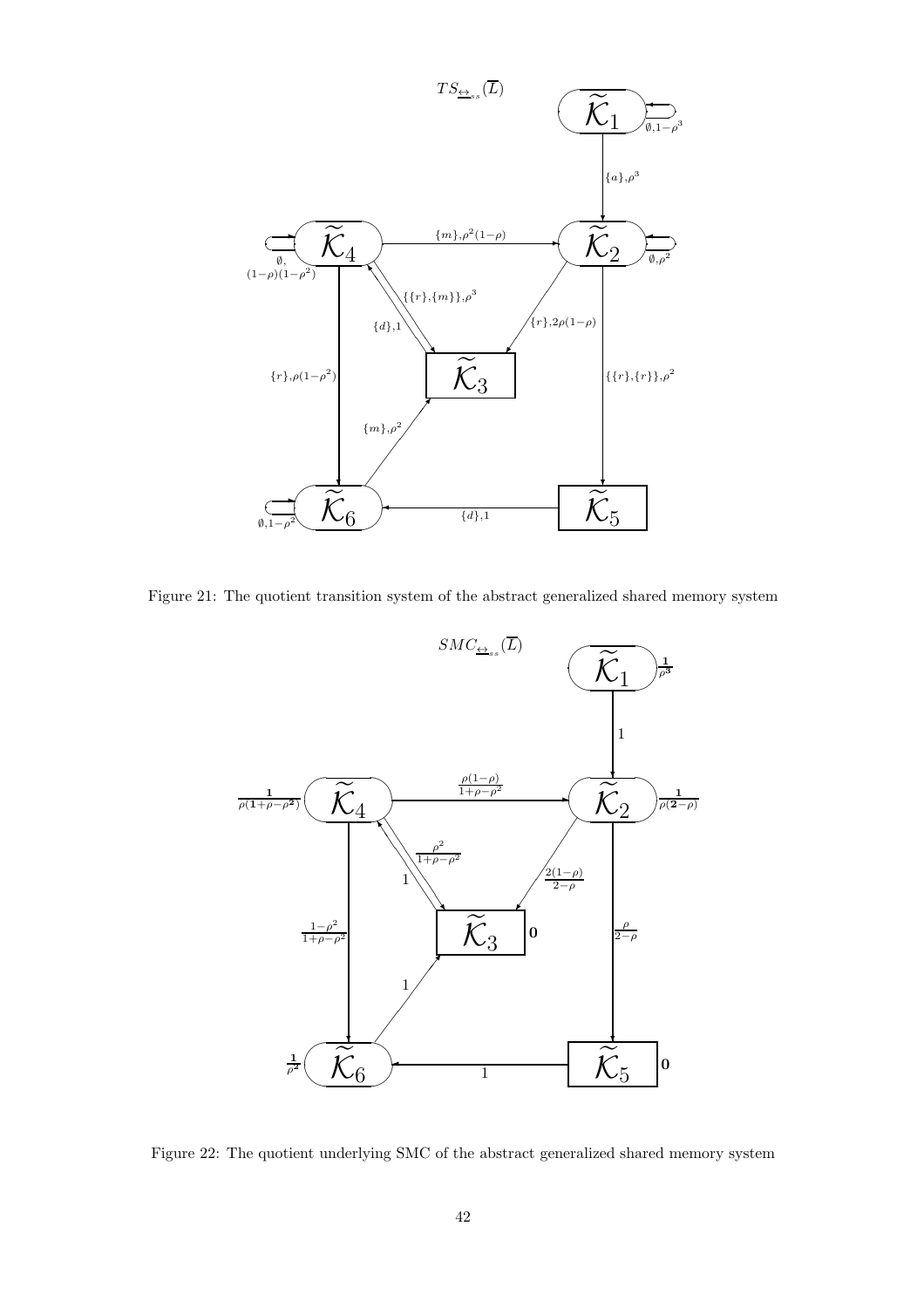$$
\widetilde{VAR}' = \left(\frac{1}{\rho^6}, \frac{1}{\rho^2 (2-\rho)^2}, 0, \frac{1}{\rho^2 (1+\rho-\rho^2)^2}, 0, \frac{1}{\rho^4}\right).
$$

The TPM for  $EDTMC_{\underline{\leftrightarrow}_{ss}}(L)$  is

$$
\widetilde{\mathbf{P}}'^{*} = \begin{bmatrix} 0 & 1 & 0 & 0 & 0 & 0 \\ 0 & 0 & \frac{2(1-\rho)}{2-\rho} & 0 & \frac{\rho}{2-\rho} & 0 \\ 0 & 0 & 0 & 1 & 0 & 0 \\ 0 & \frac{\rho(1-\rho)}{1+\rho-\rho^{2}} & \frac{\rho^{2}}{1+\rho-\rho^{2}} & 0 & 0 & \frac{1-\rho^{2}}{1+\rho-\rho^{2}} \\ 0 & 0 & 0 & 0 & 0 & 1 \\ 0 & 0 & 1 & 0 & 0 & 0 \end{bmatrix}
$$

.

The steady-state PMF for  $EDTMC_{\underline{\leftrightarrow}_{ss}}(L)$  is

$$
\tilde{\psi}'^* = \frac{1}{6 + 3\rho - 9\rho^2 + 2\rho^3} (0, \rho(2 - 3\rho + \rho^2), 2 + \rho - 3\rho^2 + \rho^3, 2 + \rho - 3\rho^2 + \rho^3, \rho^2(1 - \rho), 2 - \rho - \rho^2).
$$

The steady-state PMF  $\tilde{\psi}'^*$  weighted by  $\widetilde{SJ}'$  is

$$
\frac{1}{\rho^2(6+3\rho-9\rho^2+2\rho^3)}(0,\rho^2(1-\rho),0,\rho(2-\rho),0,2-\rho-\rho^2).
$$

It remains to normalize the steady-state weighted PMF dividing it by the sum of its components

$$
\tilde{\psi}'^* \widetilde{S} J^{'T} = \frac{2 + \rho - \rho^2 - \rho^3}{\rho^2 (6 + 3\rho - 9\rho^2 + 2\rho^3)}.
$$

Thus, the steady-state PMF for  $SMC_{\underline{\leftrightarrow}_{ss}}(L)$  is

$$
\tilde{\varphi}' = \frac{1}{2 + \rho - \rho^2 - \rho^3} (0, \rho^2 (1 - \rho), 0, \rho (2 - \rho), 0, 2 - \rho - \rho^2).
$$

We can now calculate the main performance indices.

- The average recurrence time in the state  $\mathcal{K}_2$ , where no processor requests the memory, called the *average* system run-through, is  $\frac{1}{\tilde{\varphi}_2} = \frac{2+\rho-\rho^2-\rho^3}{\rho^2(1-\rho)}$  $\frac{\rho-\rho-\rho}{\rho^2(1-\rho)}$ .
- The common memory is available only in the states  $\mathcal{K}_2, \mathcal{K}_3, \mathcal{K}_5$ . The the steady-state probability that the memory is available is  $\tilde{\varphi}'_2 + \tilde{\varphi}'_3 + \tilde{\varphi}'_5 = \frac{\rho^2(1-\rho)}{2+\rho-\rho^2-\rho^3} + 0 + 0 = \frac{\rho^2(1-\rho)}{2+\rho-\rho^2-\rho^3}$ . Then steady-state probability that the memory is used (i.e., not available), called the *shared memory utilization*, is  $1-\frac{\rho^2(1-\rho)}{2+\rho-\rho^2-\rho^3}=\frac{2+\rho-2\rho^2}{2+\rho-\rho^2-\rho^3}$ .
- After activation of the system, we leave the state  $\tilde{\mathcal{K}}_1$  for ever, and the common memory is either requested or allocated in every remaining state, with exception of  $\mathcal{K}_2$ . Thus, the rate with which the shared memory necessity emerges coincides with the rate of leaving  $\widetilde{\mathcal{K}}_2$ , calculated as  $\frac{\widetilde{\varphi}_2'}{\widetilde{SI}_2'} = \frac{\rho^2(1-\rho)}{2+\rho-\rho^2-\rho^3} \cdot \frac{\rho(2-\rho)}{1}$  $\frac{\rho^3(1-\rho)(2-\rho)}{2+\rho-\rho^2-\rho^3}.$
- The common memory request of a processor  $\{r\}$  is only possible from the states  $\widetilde{\mathcal{K}}_2, \widetilde{\mathcal{K}}_4$ . In each of the states the request probability is the sum of the execution probabilities for all multisets of multiactions containing  $\{r\}$ . Thus, the steady-state probability of the shared memory request from a processor is  $\tilde{\varphi}_2' \sum_{\{A, \tilde{\mathcal{K}} \mid \{r\} \in A, \ \tilde{\mathcal{K}}_2 \stackrel{\mathcal{A}}{\rightarrow} \tilde{\mathcal{K}}\}} PM_A(\tilde{\mathcal{K}}_2, \tilde{\mathcal{K}}) + \tilde{\varphi}_4' \sum_{\{A, \tilde{\mathcal{K}} \mid \{r\} \in A, \ \tilde{\mathcal{K}}_4 \stackrel{\mathcal{A}}{\rightarrow} \tilde{\mathcal{K}}\}} PM_A(\tilde{\mathcal{K}}_4, \tilde{\mathcal{K}}) = \frac{\rho^2(1-\rho)}{2+\rho-\rho^2-\rho^3}(2$  $\rho^2$ ) +  $\frac{\rho(2-\rho)}{2+\rho-\rho^2-\rho^3}(\rho(1-\rho^2)+\rho^3) = \frac{\rho^2(2-\rho)(1+\rho-\rho^2)}{2+\rho-\rho^2-\rho^3}.$

One can see that the performance indices are the same for the complete and the quotient abstract generalized shared memory systems. The coincidence of the first and second performance indices obviously illustrates the result of Proposition 8.1. The coincidence of the third performance index is due to Theorem 8.1: one should just apply its result to the step traces  $\{\{r\}\}, \{\{r\}, \{r\}\}, \{\{r\}, \{m\}\}\$  of the expression  $\overline{L}$  and itself, and then sum the left and right parts of the three resulting equalities.

Let us consider which effect have quantitative changes of the parameter  $\rho$  upon performance of the quotient abstract generalized shared memory system in its steady state. Remember that  $\rho \in (0, 1)$  is the probability of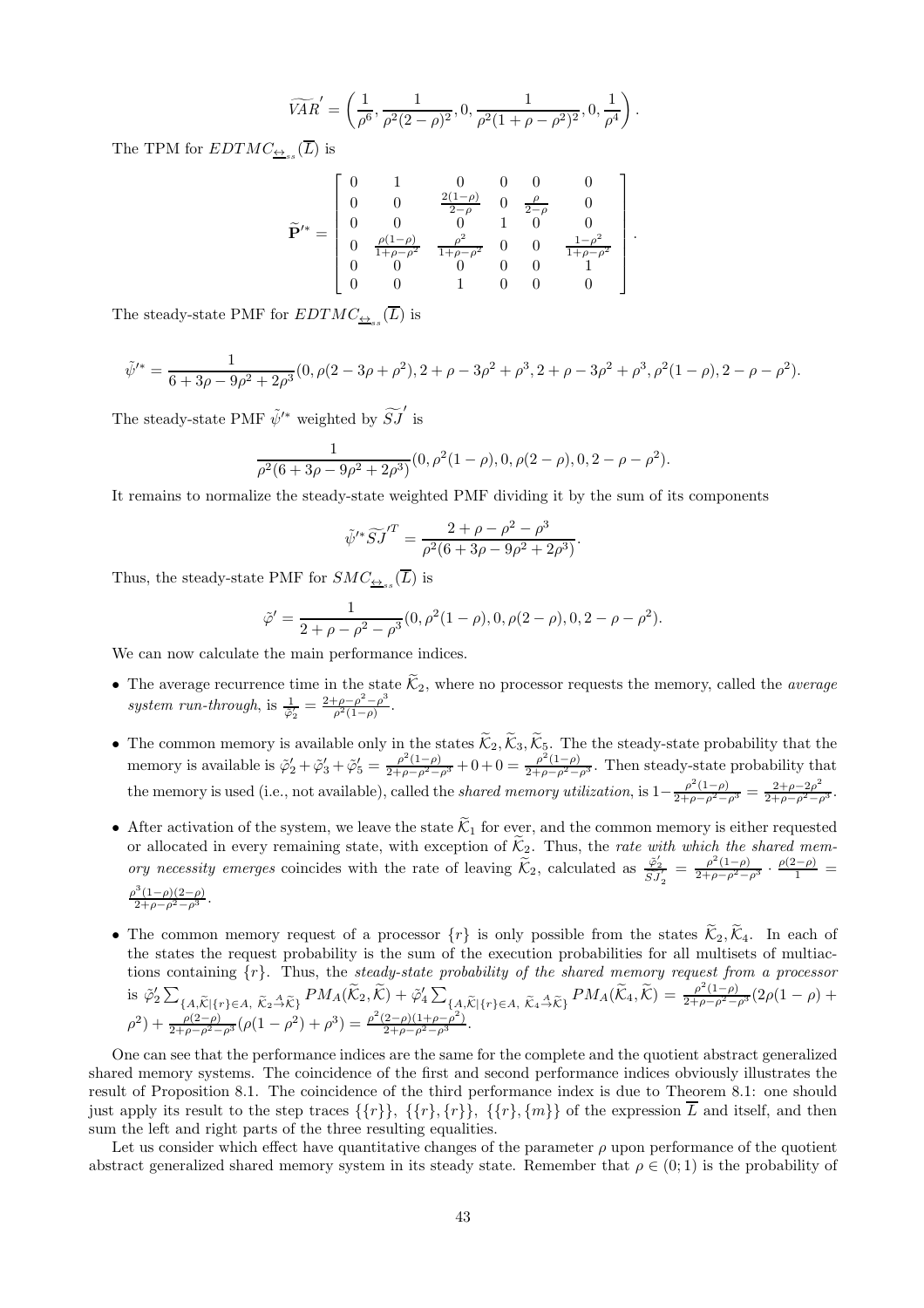

Figure 23: Alteration diagrams for the steady-state probabilities  $\tilde{\varphi}'_2$ ,  $\tilde{\varphi}'_4$ ,  $\tilde{\varphi}'_6$  depending on the parameter  $\rho$ 

every multiaction of the system. The closer is  $\rho$  to 0, the less is the probability to execute some activities at every discrete time step, hence, the system will most probably *stand idle*. The closer is  $\rho$  to 1, the greater is the probability to execute some activities at every discrete time step, hence, the system will most probably operate.

Since  $\tilde{\varphi}'_1 = \tilde{\varphi}'_3 = \tilde{\varphi}'_5 = 0$ , only  $\tilde{\varphi}'_2 = \frac{\rho^2(1-\rho)}{2+\rho-\rho^2-\rho^3}$ ,  $\tilde{\varphi}'_4 = \frac{\rho(2-\rho)}{2+\rho-\rho^2-\rho^3}$ ,  $\tilde{\varphi}'_6 = \frac{2-\rho-\rho^2}{2+\rho-\rho^2-\rho^3}$  depend on  $\rho$ . In Figure 23, the alteration diagrams are depicted for  $\tilde{\varphi}'_2$ ,  $\tilde{\varphi}'_4$ ,  $\tilde{\varphi}'_6$  considered as the functions depending on  $\rho$ . Notice that, however, we do not allow  $\rho = 0$  or  $\rho = 1$ .

One can see that  $\tilde{\varphi}'_2$ ,  $\tilde{\varphi}'_4$  tend to 0 and  $\tilde{\varphi}'_6$  tends to 1 when  $\rho$  approaches 0. Thus, when  $\rho$  is closer to 0, the probability that the memory is allocated to a processor and the memory is requested by another processor increases, hence, we have more unsatisfied memory requests.

Further,  $\tilde{\varphi}'_2$ ,  $\tilde{\varphi}'_6$  tend to 0 and  $\tilde{\varphi}'_4$  tends to 1 when  $\rho$  approaches 1. Thus, when  $\rho$  is closer to 1, the probability that the memory is allocated to a processor (and not requested by another one) increases, hence, we have less unsatisfied memory requests.

The maximal value 0.0797 of  $\tilde{\varphi}'_2$  is reached when  $\rho = 0.7433$ . In this case, the probability that the system is activated and the memory is not requested is maximal, i.e., the maximal shared memory availability is about 8%.

In Figure 24, the alteration diagram are depicted for the shared memory utilization calculated as  $1 - \tilde{\varphi}_2'$  $\tilde{\varphi}'_3-\tilde{\varphi}'_5$  and considered as the function depending on  $\rho$ . One can see that the utilization tends to 1 both when  $\rho$ approaches 0 and when  $\rho$  approaches 1. The minimal value 0.9203 of the utilization is reached when  $\rho = 0.7433$ . Thus, the minimal shared memory utilization is about 92%. To increase the utilization, one should take the parameter  $\rho$  closer to 0 or 1.

The influence of value  $\rho$  to the remaining performance indices presented before is investigated according to the same pattern as above.

# 10 Conclusion

In this paper, we have proposed a discrete time stochastic extension dtsiPBC of a finite part of PBC enriched with iteration and immediate multiactions. The calculus has the concurrent step operational semantics based on labeled probabilistic transition systems and the denotational semantics in terms of a subclass of LDTSIPNs. A method of performance evaluation in the framework of the calculus has been presented. Step stochastic bisimulation equivalence of process expressions has been defined and its interrelations with other equivalences of the calculus have been investigated. We have explained how to reduce transition systems and underlying SMCs of expressions with respect to the introduced equivalence. We have proved that the mentioned equivalence guarantees identity of the stationary behaviour and thus preserves performance measures. A case study of the shared memory system has been presented as an example of modeling, performance evaluation and performance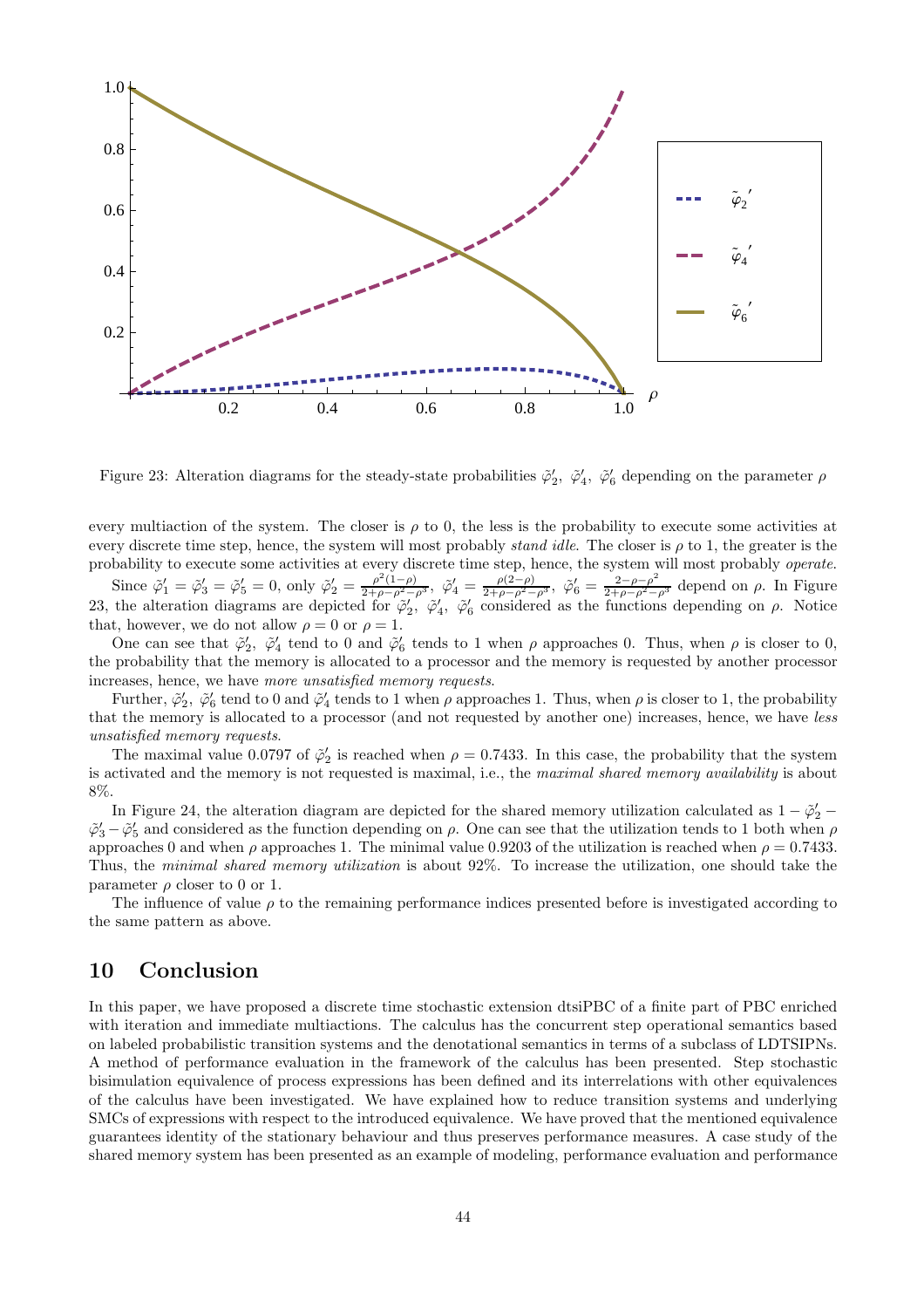

Figure 24: Alteration diagram for the shared memory utilization  $1-\tilde{\varphi}_2'-\tilde{\varphi}_3'-\tilde{\varphi}_5'$  depending on the parameter ρ

preserving reduction in the framework of the calculus.

Future work will consist in constructing a congruence relation for dtsiPBC, i.e., the equivalence that withstands application of all operations of the algebra. The first possible candidate is a stronger version of  $\leftrightarrow_{ss}$ defined via transition systems equipped with two extra transitions skip and redo like those from [31]. We also plan to extend the calculus with deterministically timed multiactions having a fixed time delay (including the zero one which is the case of immediate multiactions) to enhance expressiveness of the calculus and to extend application area of the associated analysis techniques. Moreover, recursion operation could be added to dtsiPBC to increase further specification power of the algebra.

### References

- [1] Autant C., Schnoebelen Ph. Place bisimulations in Petri nets. Lecture Notes in Computer Science 616, p. 45–61, June 1992.
- [2] Balbo G. Introduction to stochastic Petri nets. Lecture Notes in Computer Science 2090, p. 84–155, 2001.
- [3] BALBO G. Introduction to generalized stochastic Petri nets. Lecture Notes in Computer Science 4486, p. 83–131, 2007.
- [4] BEST E., DEVILLERS R., HALL J.G. The box calculus: a new causal algebra with multi-label communication. Lecture Notes in Computer Science 609, p. 21–69, 1992.
- [5] BEST E., DEVILLERS R., KOUTNY M. Petri net algebra. EATCS Monographs on Theoretical Computer Science, 378 p., Springer Verlag, 2001.
- [6] Bernardo M. A survey of Markovian behavioral equivalences. Lecture Notes in Computer Science 4486, p. 180–219, 2007.
- [7] BERNARDO M., GORRIERI R. A tutorial on EMPA: a theory of concurrent processes with nondeterminism, priorities, probabilities and time. Theoretical Computer Science 202, p. 1–54, July 1998, http://www.sti.uniurb.it/bernardo/documents/tcs202.pdf.
- [8] BERGSTRA J.A., KLOP J.W. Algebra of communicating processes with abstraction. Theoretical Computer Science 37, p. 77–121, 1985.
- [9] Buchholz P. Markovian process algebra: composition and equivalence. In: Herzog U. and Rettelbach M., editors, Proceedings of 2<sup>nd</sup> Workshop on Process Algebras and Performance Modelling, Arbeitsberichte des IMMD 27, p. 11–30, University of Erlangen, Germany, 1994.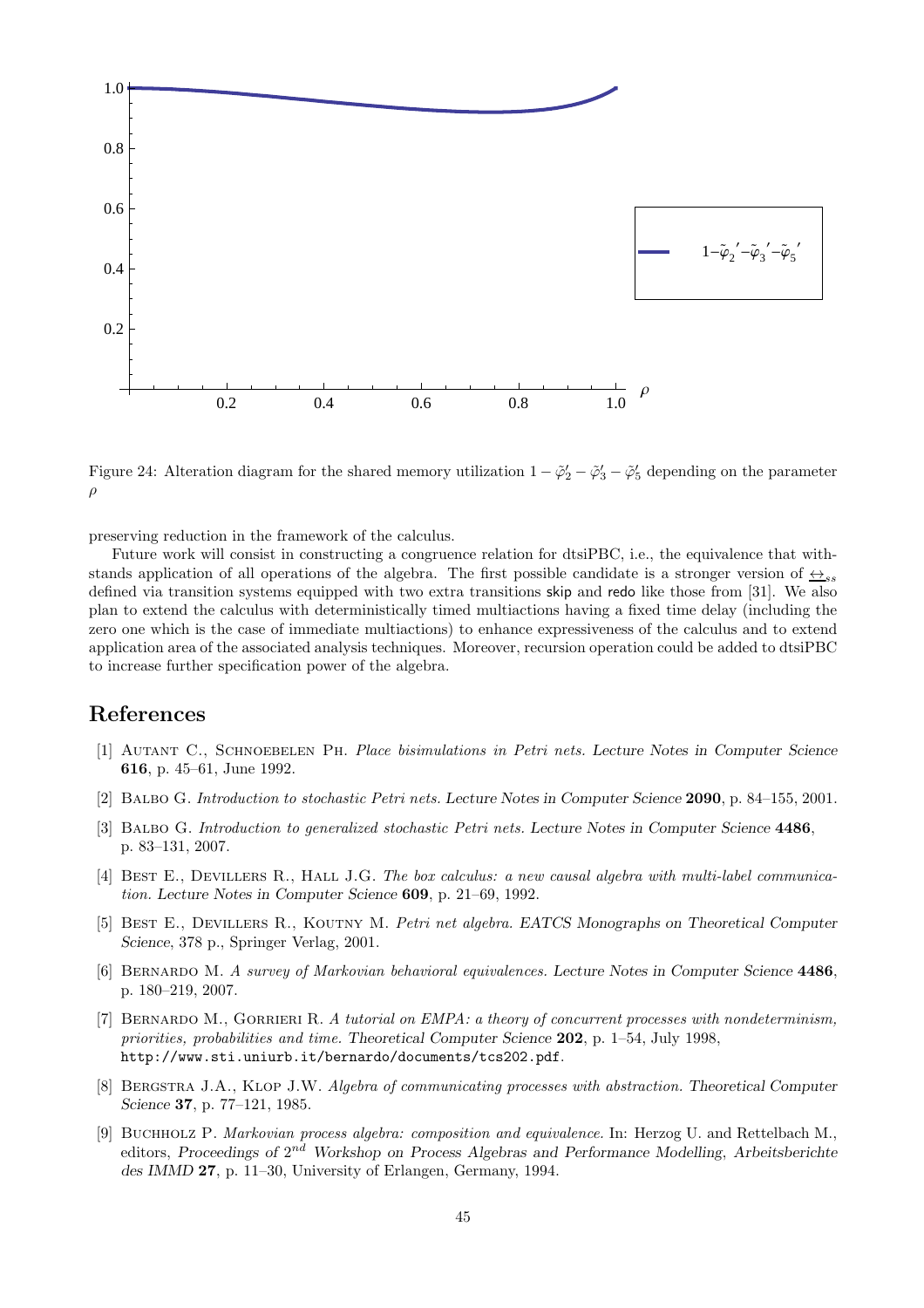- [10] Buchholz P. A notion of equivalence for stochastic Petri nets. Lecture Notes in Computer Science 935, p. 161–180, 1995.
- [11] Buchholz P. Iterative decomposition and aggregation of labeled GSPNs. Lecture Notes in Computer Science 1420, p. 226–245, 1998.
- [12] Christoff I. Testing equivalence and fully abstract models of probabilistic processes. Lecture Notes in Computer Science 458, p. 126–140, 1990.
- [13] DERISAVI S., HERMANNS H., SANDERS W.H. *Optimal state-space lumping of Markov chains.* Information Processing Letters 87(6), p. 309–315, 2003.
- [14] van Glabbeek R.J. The linear time branching time spectrum II: the semantics of sequential systems with silent moves. Extended abstract. Lecture Notes in Computer Science 715, p. 66–81, 1993.
- [15] VAN GLABBEEK R.J., SMOLKA S.A., STEFFEN B. Reactive, generative, and stratified models of probabilistic processes. Information and Computation  $121(1)$ , p. 59–80, 1995, http://boole.stanford.edu/pub/ prob.ps.gz.
- [16] Hillston J. A compositional approach to performance modelling. 158 p., Cambridge University Press, Great Britain, 1996, http://www.dcs.ed.ac.uk/pepa/book.pdf.
- [17] Hoare C.A.R. Communicating sequential processes. Prentice-Hall, London, 1985.
- [18] HERMANNS H., RETTELBACH M. Syntax, semantics, equivalences and axioms for MTIPP. Proceedings of  $2^{nd}$  Workshop on Process Algebras and Performance Modelling, Regensberg / Erlangen (Herzog U., Rettelbach M., eds.), Arbeitsberichte des IMMD 27, p. 71–88, University of Erlangen, Germany, 1994, http://ftp.informatik.uni-erlangen.de/local/inf7/papers/Hermanns/syntax semantics equivalences axioms for MTIPP.ps.gz.
- [19] JOU C.-C., SMOLKA S.A. Equivalences, congruences and complete axiomatizations for probabilistic processes. Lecture Notes in Computer Science 458, p. 367–383, 1990.
- [20] KOUTNY M. A compositional model of time Petri nets. Lecture Notes in Computer Science 1825, p. 303–322, 2000.
- [21] LARSEN K.G., SKOU A. Bisimulation through probabilistic testing. Information and Computation  $94(1)$ , p. 1–28, 1991.
- [22] MACIÀ H. sPBC: Una extensión Markoviana del Petri box calculus. Ph.D. thesis, 249 p., Departamento de Inform´atica, Universidad de Castilla-La Mancha, Albacete, Spain, December 2003 (in Spanish), http://www.info-ab.uclm.es/retics/publications/2003/sPBCthesis03.pdf.
- [23] MARSAN M.A. Stochastic Petri nets: an elementary introduction. Lecture Notes in Computer Science 424, p. 1–29, 1990.
- [24] Mudge T.N., Al-Sadoun H.B. A semi-Markov model for the performance of multiple-bus systems. IEEE Transactions on Computers C-34(10), p. 934–942, October 1985, http://www.eecs.umich.edu/~tnm/ papers/SemiMarkov.pdf.
- [25] MARSAN M.A., BALBO G., CONTE G., DONATELLI S., FRANCESCHINIS G. Modelling with generalized stochastic Petri nets. Wiley Series in Parallel Computing, John Wiley and Sons, 316 p., 1995, http://www.di.unito.it/~greatspn/GSPN-Wiley.
- [26] MARROQUÍN O., DE-FRUTOS D. Extending the Petri box calculus with time. Lecture Notes in Computer Science 2075, p. 303–322, 2001.
- [27] Merlin P., Farber D.J. Recoverability of communication protocols: implications of a theoretical study. IEEE Transactions on Communications 24(9), p. 1036–1043, 1976.
- [28] Milner R.A.J. Communication and concurrency. Prentice-Hall, 260 p., Upper Saddle River, NJ, USA, 1989.
- [29] Molloy M. Discrete time stochastic Petri nets. IEEE Transactions on Software Engineering 11(4), p. 417–423, 1985.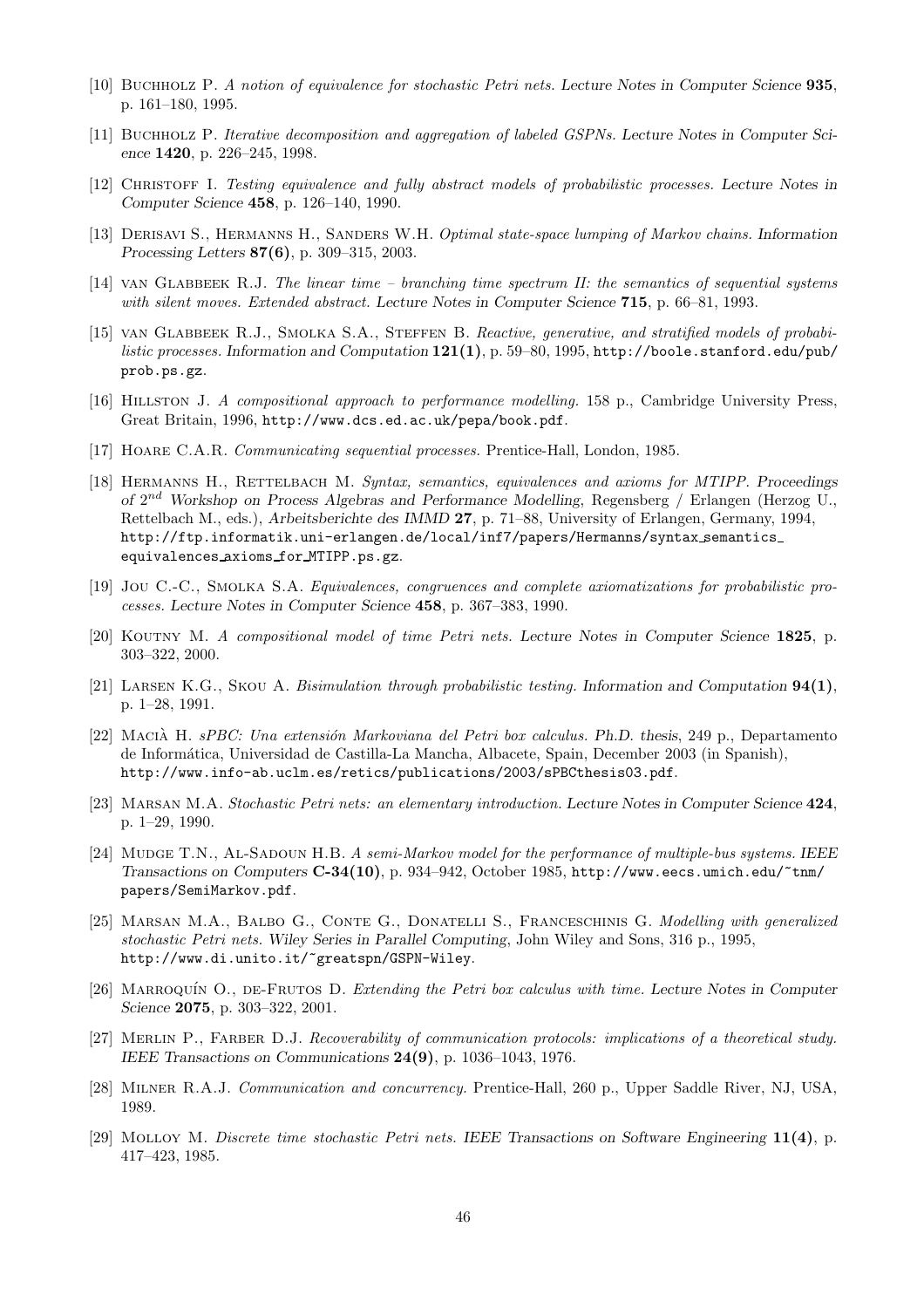- [30] MACIÀ H., VALERO V., CAZORLA D., CUARTERO F. Introducing the iteration in sPBC. Proceedings of the 24th International Conference on Formal Techniques for Networked and Distributed Systems - 04 (FORTE'04), Madrid, Spain, Lecture Notes in Computer Science 3235, p. 292–308, October 2004, http://www.info-ab.uclm.es/retics/publications/2004/forte04.pdf.
- [31] MACIÀ H., VALERO V., CUARTERO F., DE-FRUTOS D. A congruence relation for sPBC. Formal Methods in System Design 32(2), p. 85–128, Springer, The Netherlands, April 2008.
- [32] MACIÀ H., VALERO V., CUARTERO F., RUIZ M.C. sPBC: a Markovian extension of Petri box calculus with immediate multiactions. Fundamenta Informaticae  $87(3-4)$ , p. 367-406, IOS Press, Amsterdam, The Netherlands, 2008.
- [33] MACIÀ H., VALERO V., DE-FRUTOS D. sPBC: a Markovian extension of finite Petri box calculus. Proceedings of 9<sup>th</sup> IEEE International Workshop PNPM'01, p. 207-216, Aachen, Germany, IEEE Computer Society Press, 2001, http://www.info-ab.uclm.es/retics/publications/2001/pnpm01.ps.
- [34] NIAOURIS A. An algebra of Petri nets with arc-based time restrictions. Lecture Notes in Computer Science 3407, p. 447–462, 2005.
- [35] PAIGE R., TARJAN R.E. Three partition refinement algorithms. SIAM Journal of Computing  $16(6)$ , p. 973–989, 1987.
- [36] RAMCHANDANI C. Perfomance evaluation of asynchronous concurrent systems by timed Petri nets. Ph. D. thesis, Massachusetts Institute of Technology, Cambridge, USA, 1973.
- [37] Ross S.M. Stochastic processes.  $2^{nd}$  edition, John Wiley and Sons, 528 p., New York, USA, April 1996.
- [38] Tarasyuk I.V. Iteration in discrete time stochastic Petri box calculus. Bulletin of the Novosibirsk Computing Center, Series Computer Science, IIS Special Issue 24, p. 129–148, NCC Publisher, Novosibirsk, 2006, http://db.iis.nsk.su/persons/itar/dtsitncc.pdf.
- [39] TARASYUK I.V. Stochastic Petri box calculus with discrete time. Fundamenta Informaticae  $76(1-2)$ , p. 189–218, IOS Press, Amsterdam, The Netherlands, February 2007.
- [40] TARASYUK I.V. Investigating equivalence relations in dtsPBC. Berichte aus dem Department für Informatik 5/08, 57 p., Carl von Ossietzky Universität Oldenburg, Germany, October 2008, http://db.iis.nsk.su/persons/itar/dtspbcit\_cov.pdf.
- [41] TARASYUK I.V., MACIÀ H., VALERO V. Discrete time stochastic Petri box calculus with immediate multiactions. Technical Report DIAB-10-03-1, 25 p., Department of Computer Systems, High School of Computer Science Engineering, University of Castilla-La Mancha, Albacete, Spain, March 2010, http://www.dsi.uclm.es/descargas/thecnicalreports/DIAB-10-03-1/dtsipbc.pdf.
- [42] ZIMMERMANN A., FREIHEIT J., HOMMEL G. Discrete time stochastic Petri nets for modeling and evaluation of real-time systems. Proceedings of Workshop on Parallel and Distributed Real Time Systems, San Francisco, USA, 6 p., 2001, http://pdv.cs.tu-berlin.de/~azi/texte/WPDRTS01.pdf.

# A Proofs

#### A.1 Proof of Proposition 6.2

Like it has been done for strong equivalence in Proposition 8.2.1 from [16], we shall prove the following fact about step stochastic bisimulation. Let for some index set  $\mathcal J$  we have  $\forall j \in \mathcal J$ ,  $\mathcal R_j$ :  $G \underline{\leftrightarrow}_{ss} G'$ . Then the transitive closure of the union of all the relations  $\mathcal{R} = (\cup_{j \in \mathcal{J}} \mathcal{R}_j)^*$  is also an equivalence and  $\mathcal{R} : G \rightarrow S} G'$ .

Since  $\forall j \in \mathcal{J}, \mathcal{R}_j$  is an equivalence, by definition of R we get that R is also an equivalence.

Let  $j \in \mathcal{J}$ , then by definition of  $\mathcal{R}$ ,  $(s_1, s_2) \in \mathcal{R}_j$  implies  $(s_1, s_2) \in \mathcal{R}$ . Hence,  $\forall \mathcal{H}_{jk} \in (DR(G) \cup$  $DR(G'))/_{\mathcal{R}_j}$ ,  $\exists \mathcal{H} \in (DR(G) \cup DR(G'))/_{\mathcal{R}}$ ,  $\mathcal{H}_{jk} \subseteq \mathcal{H}$ . Moreover,  $\exists \mathcal{J}', \mathcal{H} = \cup_{k \in \mathcal{J}'} \mathcal{H}_{jk}$ .

We denote  $\mathcal{R}(n) = (\cup_{j \in \mathcal{J}} \mathcal{R}_j)^n$ . Let  $(s_1, s_2) \in \mathcal{R}$ , then by definition of  $\mathcal{R}, \exists n > 0, (s_1, s_2) \in \mathcal{R}(n)$ . We shall prove that  $\mathcal{R}: G \leftrightarrow_{ss} G'$  by induction over *n*.

It is clear that  $\forall j \in \mathcal{J}, \ \mathcal{R}_j : G \underline{\leftrightarrow}_{ss} G'$  implies  $\forall j \in \mathcal{J}, \ ([G]_{\approx}, [G']_{\approx}) \in \mathcal{R}_j$  and we have  $([G]_{\approx}, [G']_{\approx}) \in \mathcal{R}$  by definition of R.

It remains to prove that  $(s_1, s_2) \in \mathcal{R}$  implies  $SJ(s_1) = SJ(s_2)$  and  $\forall \mathcal{H} \in (DR(G) \cup DR(G'))/_{\mathcal{R}}$ ,  $\forall A \in$  $N_f^{\mathcal{L}}, \ PM_A(s_1, \mathcal{H}) = PM_A(s_2, \mathcal{H}).$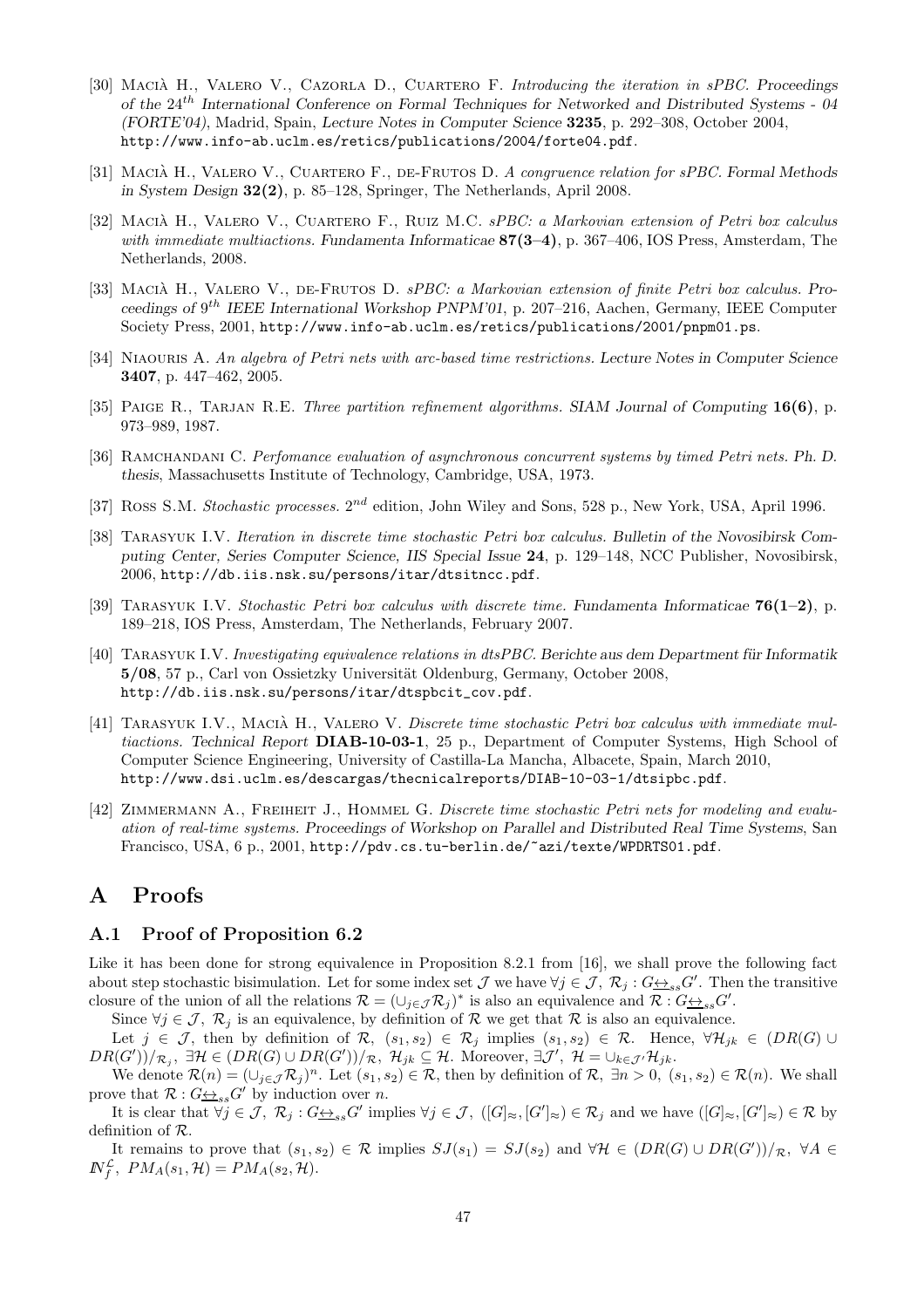$\bullet$   $n=1$ 

In this case,  $(s_1, s_2) \in \mathcal{R}$  implies  $\exists j \in \mathcal{J}$ ,  $(s_1, s_2) \in \mathcal{R}_j$ . Since  $\mathcal{R}_j : G \underline{\leftrightarrow}_{ss} G'$ , we get  $SJ(s_1) = SJ(s_2)$  and  $\forall \mathcal{H} \in (DR(G) \cup DR(G'))/\mathcal{R}, \ \forall A \in \mathbb{N}^{\mathcal{L}}_f,$ 

$$
PM_A(s_1, \mathcal{H}) = \sum_{k \in \mathcal{J}'} PM_A(s_1, \mathcal{H}_{jk}) = \sum_{k \in \mathcal{J}'} PM_A(s_2, \mathcal{H}_{jk}) = PM_A(s_2, \mathcal{H}).
$$

 $\bullet$   $n \rightarrow n+1$ 

Suppose that  $\forall m \leq n$ ,  $(s_1, s_2) \in \mathcal{R}(m)$  implies  $\forall \mathcal{H} \in (DR(G) \cup DR(G'))/\mathcal{R}$ ,  $\forall A \in \mathbb{N}_f^{\mathcal{L}}$ ,  $PM_A(s_1, \mathcal{H})$  $PM_A(s_2, \mathcal{H}).$ 

Then  $(s_1, s_2) \in \mathcal{R}(n+1)$  implies  $\exists j \in \mathcal{J}, (s_1, s_2) \in \mathcal{R}_j \circ \mathcal{R}(n)$ , i.e.,  $\exists s_3 \in (DR(G) \cup DR(G'))$ , such that  $(s_1, s_3) \in \mathcal{R}_i$  and  $(s_3, s_2) \in \mathcal{R}(n)$ .

Then, like for the case  $n = 1$ , we get  $SJ(s_1) = SJ(s_3)$  and  $PM_A(s_1, \mathcal{H}) = PM_A(s_3, \mathcal{H})$ . By the induction hypothesis, we get  $SJ(s_3) = SJ(s_2)$  and  $PM_A(s_3, \mathcal{H}) = PM_A(s_2, \mathcal{H})$ . Thus,  $SJ(s_1) = SJ(s_3) = SJ(s_2)$ and  $\forall \mathcal{H} \in (DR(G) \cup DR(G'))/\mathcal{R}, \ \forall A \in \mathbb{N}^{\mathcal{L}}_f,$ 

$$
PM_A(s_1, \mathcal{H}) = PM_A(s_3, \mathcal{H}) = PM_A(s_2, \mathcal{H}).
$$

By definition,  $\mathcal{R}_{ss}(G, G')$ , is at least as large as the largest step stochastic bisimulation between G and G'. It follows from above that  $\mathcal{R}_{ss}(G, G') : G \rightarrow S_{ss} G'$ . ⊓⊔

### A.2 Proof of Proposition 8.1

By Proposition 6.1,  $(DR(G) \cup DR(G'))/_{\mathcal{R}} = ((DR_T(G) \cup DR_T(G'))/_{\mathcal{R}}) \cup ((DR_V(G) \cup DR_V(G'))/_{\mathcal{R}})$ . Hence,  $\forall H \in (DR(G) \cup DR(G'))/R$ , all states from H are tangible, when  $\mathcal{H} \in (DR_T(G) \cup DR_T(G'))/R$ , or all of them are vanishing, when  $\mathcal{H} \in (DR_V(G) \cup DR_V(G'))/R$ .

By definition of the steady-state PMFs for SMCs,  $\forall s \in DR_V(G)$ ,  $\varphi(s) = 0$  and  $\forall s' \in DR_V(G')$ ,  $\varphi'(s') = 0$ . Thus,  $\forall \mathcal{H} \in (DR_V(G) \cup DR_V(G'))/R$ ,  $\sum_{s \in \mathcal{H} \cap DR(G)} \varphi(s) = \sum_{s \in \mathcal{H} \cap DR_V(G)} \varphi(s) = 0 = \sum_{s' \in \mathcal{H} \cap DR_V(G') } \varphi'(s') =$  $\sum_{s' \in \mathcal{H} \cap DR(G')} \varphi'(s').$ 

By Proposition 5.1,  $\forall s \in DR_T(G)$ ,  $\varphi(s) = \psi(s)$  and  $\forall s' \in DR_V(G')$ ,  $\varphi'(s') = \psi'(s')$ , where  $\psi$  and  $\psi'$  are the steady-state PMFs for  $DTMC(G)$  and  $DTMC(G')$ , respectively. Thus,  $\forall H \in (DR_T(G) \cup DR_T(G'))/R$ ,  $\sum_{s\in\mathcal{H}\cap DR(G)}\varphi(s)=\sum_{s\in\mathcal{H}\cap DR_T(G)}\varphi(s)=\sum_{s\in\mathcal{H}\cap DR_T(G)}\psi(s)$  and  $\sum_{s' \in \mathcal{H} \cap DR_{}(G')} \varphi'(s') = \sum_{s' \in \mathcal{H} \cap DR_T(G')} \varphi'(s') = \sum_{s' \in \mathcal{H} \cap DR_T(G')} \psi'(s').$ 

It remains to prove that  $\forall H \in (DR_T(G) \cup DR_T(G'))/R$ ,  $\sum_{s \in \mathcal{H} \cap DR_T(G)} \psi(s) = \sum_{s' \in \mathcal{H} \cap DR_T(G')} \psi'(s')$ . Since  $(DR(G) \cup DR(G'))/R = ((DR_T(G) \cup DR_T(G'))/R) \cup ( (DR_V(G) \cup DR_V(G'))/R)$ , the previous equality is a consequence of the following one:  $\forall H \in (DR(G) \cup DR(G'))/\mathcal{R}, \sum_{s \in \mathcal{H} \cap DR(G)} \psi(s) = \sum_{s' \in \mathcal{H} \cap DR(G')} \psi'(s')$ . It is sufficient to prove the previous statement for transient PMFs only, since  $\psi = \lim_{k\to\infty} \psi[k]$  and  $\psi' =$  $\lim_{k\to\infty}\psi'[k]$ . We proceed by induction on k.

•  $k = 0$ 

Note that the only nonzero values of the initial PMFs of  $DTMC(G)$  and  $DTMC(G')$  are  $\psi[0]([G]_{\approx})$ and  $\psi[0]([G']_{\approx})$ . The only equivalence class containing  $[G]_{\approx}$  or  $[G']_{\approx}$  is  $\mathcal{H}_0 = \{[G]_{\approx}, [G']_{\approx}\}.$  Thus,  $\sum_{s \in \mathcal{H}_0 \cap DR(G)} \psi[0](s) = \psi[0]([G]_{\approx}) = 1 = \psi'[0]([G']_{\approx}) = \sum_{s' \in \mathcal{H}_0 \cap DR(G')} \psi'[0](s').$ 

As for other equivalence classes,  $\forall H \in ((DR(G) \cup DR(G'))/\mathcal{R}) \setminus \mathcal{H}_0$ , we have  $\sum_{s \in \mathcal{H} \cap DR(G)} \psi[0](s) = 0 = \sum_{s' \in \mathcal{H} \cap DR(G')} \psi'[0](s').$ 

•  $k \to k+1$ 

Let  $\mathcal{H} \in (DR(G) \cup DR(G'))/_{\mathcal{R}}$  and  $s_1, s_2 \in \mathcal{H}$ . We have  $\forall \tilde{\mathcal{H}} \in (DR(G) \cup DR(G'))/_{\mathcal{R}}$ ,  $\forall A \in \mathbb{N}^{\mathcal{L}}_f$ ,  $s_1 \stackrel{A}{\rightarrow} p \widetilde{\mathcal{H}} \Leftrightarrow s_2 \stackrel{A}{\rightarrow} p \widetilde{\mathcal{H}}.$  Therefore,  $PM(s_1, \widetilde{\mathcal{H}}) = \sum_{\{\Upsilon \mid \exists \tilde{s}_1 \in \widetilde{\mathcal{H}}, s_1 \stackrel{\Upsilon}{\rightarrow} \tilde{s}_1\}} PT(\Upsilon, s_1) =$  $\sum_{A\in I\!\!N_f^{\mathcal{L}}}\sum_{\{\Upsilon|\exists\tilde{s}_1\in \widetilde{\mathcal{H}},\ s_1\stackrel{\Upsilon}{\to} \tilde{s}_1,\ \mathcal{L}(\Upsilon)=A\}}PT(\Upsilon,s_1)=\sum_{A\in I\!\!N_f^{\mathcal{L}}}PM_A(s_1,\widetilde{\mathcal{H}})=\sum_{A\in I\!\!N_f^{\mathcal{L}}}PM_A(s_2,\widetilde{\mathcal{H}})=\sum_{A\in I\!\!N_f^{\mathcal{L}}}PM_A(s_1,\widetilde{\mathcal{H}})=\sum_{A\in I\!\!N_f^{\mathcal{L}}}PM_A(s_2,\widet$  $\sum_{A\in\mathbb{N}_{f}^{\mathcal{L}}}\sum_{\{\Upsilon|\exists\tilde{s}_{2}\in\tilde{\mathcal{H}},\ s_{2}\stackrel{\Upsilon}{\rightarrow}\tilde{s}_{2},\ \mathcal{L}(\Upsilon)=A\}}PT(\Upsilon,s_{2})=\sum_{\{\Upsilon|\exists\tilde{s}_{2}\in\tilde{\mathcal{H}},\ s_{2}\stackrel{\Upsilon}{\rightarrow}\tilde{s}_{2}\}}PT(\Upsilon,s_{2})=PM(s_{2},\tilde{\mathcal{H}}).$  Since we have the previous equality for all  $s_1, s_2 \in \mathcal{H}$ , we can denote  $PM(\mathcal{H}, \widetilde{\mathcal{H}}) = PM(s_1, \widetilde{\mathcal{H}}) = PM(s_2, \widetilde{\mathcal{H}})$ . Note that transitions from the states of  $DR(G)$  always lead to those from the same set, hence,  $\forall s \in$  $DR(G), PM(s, \mathcal{H}) = PM(s, \mathcal{H} \cap DR(G)).$  The same is true for  $DR(G')$ .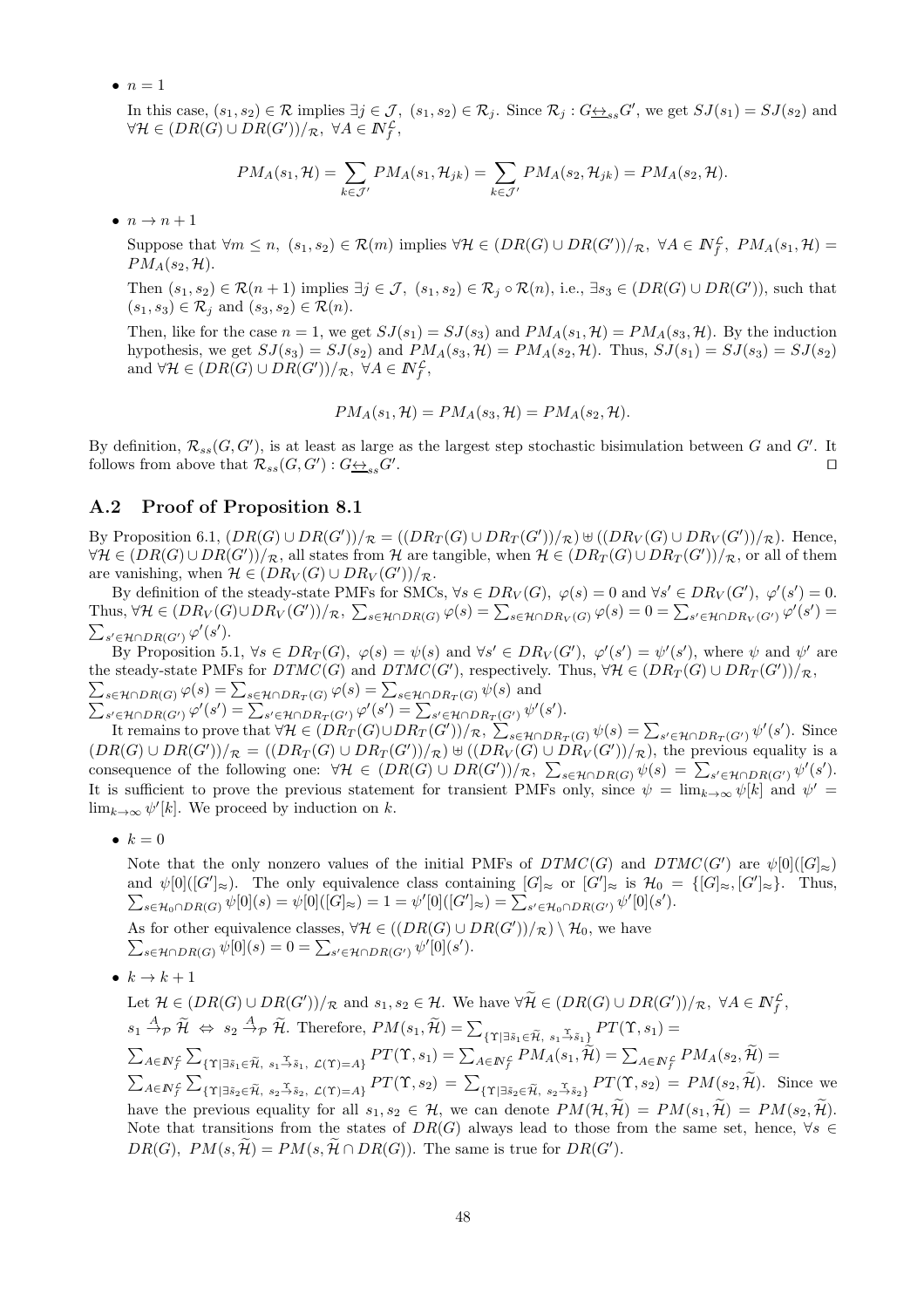By induction hypothesis, 
$$
\sum_{s \in \mathcal{H} \cap DR(G)} \psi[k](s) = \sum_{s' \in \mathcal{H} \cap DR(G')} \psi'[k](s').
$$
 Further,  
\n
$$
\sum_{\tilde{s} \in \tilde{H} \cap DR(G)} \psi[k+1](\tilde{s}) = \sum_{\tilde{s} \in \tilde{H} \cap DR(G)} \sum_{s \in D R(G)} \psi[k](s)PM(s, \tilde{s}) =
$$
\n
$$
\sum_{s \in DR(G)} \sum_{\tilde{s} \in \tilde{H} \cap DR(G)} \psi[k](s)PM(s, \tilde{s}) = \sum_{s \in DR(G)} \psi[k](s) \sum_{\tilde{s} \in \tilde{H} \cap DR(G)} \psi[k](s) \sum_{\tilde{s} \in \tilde{H} \cap DR(G)} \psi[k](s) \sum_{\tilde{s} \in \tilde{H} \cap DR(G)} \sum_{\{T|s \cdot \tilde{s}\}} PT(\Upsilon, s) =
$$
\n
$$
\sum_{\mathcal{H}} \sum_{s \in \mathcal{H} \cap DR(G)} \psi[k](s) \sum_{\tilde{s} \in \tilde{H} \cap DR(G)} \sum_{\{T|s \cdot \tilde{s}\}} PT(\Upsilon, s) =
$$
\n
$$
\sum_{\mathcal{H}} \sum_{s \in \mathcal{H} \cap DR(G)} \psi[k](s) \sum_{\{T|3\tilde{s} \in \tilde{H} \cap DR(G), s \cdot \tilde{s}\}} PT(\Upsilon, s) =
$$
\n
$$
\sum_{\mathcal{H}} \sum_{s \in \mathcal{H} \cap DR(G)} \psi[k](s)PM(s, \tilde{\mathcal{H}}) = \sum_{\mathcal{H}} \sum_{s \in \mathcal{H} \cap DR(G)} \psi[k](s)PM(\mathcal{H}, \tilde{\mathcal{H}}) =
$$
\n
$$
\sum_{\mathcal{H}} PM(\mathcal{H}, \tilde{\mathcal{H}}) \sum_{s \in \mathcal{H} \cap DR(G)} \psi'[k](s')PM(\mathcal{H}, \tilde{\mathcal{H}}) = \sum_{\mathcal{H}} \sum_{s' \in \mathcal{H} \cap DR(G')} \psi'[k](s')PM(s', \tilde{\mathcal{H}}) =
$$
\n
$$
\sum_{\mathcal{H}} \sum_{s' \in \mathcal{H} \cap DR(G')} \psi'[k](s') \sum_{\
$$

### A.3 Proof of Theorem 8.1

Let  $\mathcal{H} \in (DR(G) \cup DR(G'))/_{\mathcal{R}}$  and  $s, \overline{s} \in \mathcal{H}$ . We have  $\forall \widetilde{\mathcal{H}} \in (DR(G) \cup DR(G'))/_{\mathcal{R}}$ ,  $\forall A \in \mathbb{N}^{\mathcal{L}}_f$ ,  $s \stackrel{A}{\rightarrow} p \widetilde{\mathcal{H}} \Leftrightarrow$  $\overline{s} \stackrel{A}{\rightarrow} p \widetilde{\mathcal{H}}$ . The previous equality is valid for all  $s, \overline{s} \in \mathcal{H}$ , hence, we can rewrite it as  $\mathcal{H} \stackrel{A}{\rightarrow} p \widetilde{\mathcal{H}}$  and denote  $PM_A(\mathcal{H}, \widetilde{\mathcal{H}}) = PM_A(s, \widetilde{\mathcal{H}}) = PM_A(\overline{s}, \widetilde{\mathcal{H}})$ . Note that transitions from the states of  $DR(G)$  always lead to those from the same set, hence,  $\forall s \in DR(G), PM_A(s, \mathcal{H}) = PM_A(s, \mathcal{H} \cap DR(G)).$  The same is true for  $DR(G')$ .

Let  $\Sigma = A_1 \cdots A_n$  be a step trace of G and G'. We have  $\exists \mathcal{H}_0, \ldots, \exists \mathcal{H}_n \in (DR(G) \cup DR(G'))/R$ ,  $\mathcal{H}_0 \stackrel{A_1}{\rightarrow} \mathcal{P}_1$  $\mathcal{H}_1 \stackrel{A_2}{\to}_{\mathcal{P}_2} \cdots \stackrel{A_n}{\to}_{\mathcal{P}_n} \mathcal{H}_n$ . Now we intend to prove that the sum of probabilities of all the paths starting in every  $s_0 \in \mathcal{H}_0$  and going through the states from  $\mathcal{H}_1, \ldots, \mathcal{H}_n$  is equal to the product of  $\mathcal{P}_1, \ldots, \mathcal{P}_n$ :

$$
\sum_{\{\Upsilon_1,\ldots,\Upsilon_n|s_0\stackrel{\Upsilon_1}{\to}\ldots\stackrel{\Upsilon_n}{\to}s_n,\ \mathcal{L}(\Upsilon_i)=A_i,\ s_i\in\mathcal{H}_i}\prod_{(1\leq i\leq n)\}^nPT(\Upsilon_i,s_{i-1})=\prod_{i=1}^n PM_{A_i}(\mathcal{H}_{i-1},\mathcal{H}_i).
$$

We prove this equality by induction on the step trace length  $n$ .

 $\bullet$   $n=1$ 

$$
\sum_{\{\Upsilon_1|s_0\stackrel{\Upsilon_1}{\longrightarrow}s_1,\ \mathcal{L}(\Upsilon_1)=A_1,\ s_1\in\mathcal{H}_1\}}PT(\Upsilon_1,s_0)=PM_{A_1}(s_0,\mathcal{H}_1)=PM_{A_1}(\mathcal{H}_0,\mathcal{H}_1).
$$

 $\bullet$   $n \rightarrow n+1$ 

$$
\sum_{\{\Upsilon_{1},\dots,\Upsilon_{n},\Upsilon_{n+1}|s_{0}\xrightarrow{\Upsilon_{1}}...\xrightarrow{\Upsilon_{n}}s_{n}\xrightarrow{\Upsilon_{1}+1}s_{n+1}, \mathcal{L}(\Upsilon_{i})=A_{i}, s_{i}\in\mathcal{H}_{i}}\left(1\leq i\leq n+1\right)\}\prod_{i=1}^{n+1}PT(\Upsilon_{i},s_{i-1})=\n\sum_{\{\Upsilon_{n+1}|s_{n}\xrightarrow{\Upsilon_{1}+s_{n+1}}, \mathcal{L}(\Upsilon_{n+1})=A_{n+1}, s_{n}\in\mathcal{H}_{n}, s_{n+1}\in\mathcal{H}_{n+1}\}}\n\sum_{\{\Upsilon_{1},\dots,\Upsilon_{n}|s_{0}\xrightarrow{\Upsilon_{1}}...\xrightarrow{\Upsilon_{n}}s_{n}, \mathcal{L}(\Upsilon_{i})=A_{i}, s_{i}\in\mathcal{H}_{i}}\left(1\leq i\leq n\right)\}}\n\prod_{i=1}^{n+1}PT(\Upsilon_{i},s_{i-1})PT(\Upsilon_{n+1},s_{n})=\n\sum_{\{\Upsilon_{1},\dots,\Upsilon_{n}|s_{0}\xrightarrow{\Upsilon_{1}}...\xrightarrow{\Upsilon_{n}}s_{n}, \mathcal{L}(\Upsilon_{i})=A_{i}, s_{i}\in\mathcal{H}_{i}}\left(1\leq i\leq n\right)\}}\n\left[\n\prod_{i=1}^{n+1}PT(\Upsilon_{i},s_{i-1})\sum_{\{\Upsilon_{n+1}|s_{n}\xrightarrow{\Upsilon_{n}+1}, \mathcal{L}(\Upsilon_{n+1})=A_{n+1}, s_{n}\in\mathcal{H}_{n}, s_{n+1}\in\mathcal{H}_{n+1}\}}\n\right] =\n\sum_{\{\Upsilon_{1},\dots,\Upsilon_{n}|s_{0}\xrightarrow{\Upsilon_{1}}...\xrightarrow{\Upsilon_{n}}s_{n}, \mathcal{L}(\Upsilon_{i})=A_{i}, s_{i}\in\mathcal{H}_{i}}\left(1\leq i\leq n\right)\}}\n\left[\n\prod_{i=1}^{n+1}PT(\Upsilon_{i},s_{i-1})PM_{A_{n+1}}(s_{n},\mathcal{H}_{n+1})=\n\sum_{\{\Upsilon_{1},\dots,\Upsilon_{n}|s_{0}\xrightarrow{\Upsilon_{1}}...\xrightarrow{\Upsilon_{n}}s_{n}, \mathcal{L}(\U
$$

Let  $s_0, \bar{s}_0 \in \mathcal{H}_0$ . We have  $PT(A_1 \cdots A_n, s_0) = \sum_{\{\Upsilon_1, ..., \Upsilon_n | s_0 \stackrel{\Upsilon_1}{\rightarrow} ... \stackrel{\Upsilon_n}{\rightarrow} s_n, \ \mathcal{L}(\Upsilon_i) = A_i, \ (1 \leq i \leq n)\}} \prod_{i=1}^n PT(\Upsilon_i, s_{i-1}) =$  $\sum_{\mathcal{H}_1,...,\mathcal{H}_n} \sum_{\{\Upsilon_1,...,\Upsilon_n|s_0\}^{\Upsilon_1}...\Upsilon_n}$  or  $\sum_{i=1}^n s_i, \ \mathcal{L}(\Upsilon_i)=A_i, \ s_i\in\mathcal{H}_i \ (1\leq i\leq n)\}\prod_{i=1}^n PT(\Upsilon_i,s_{i-1})=$  $\sum_{\mathcal{H}_1,...,\mathcal{H}_n} \prod_{i=1}^n PM_{A_i}(\mathcal{H}_{i-1},\mathcal{H}_i) =$  $\sum_{\mathcal{H}_1,\dots,\mathcal{H}_n} \sum$  ${\{\overline{\Upsilon}_1,...,\overline{\Upsilon}_n | \bar{s}_0 \overset{\Upsilon_1}{\rightarrow} \cdots \overset{\Upsilon_n}{\rightarrow} \bar{s}_n, \ \mathcal{L}(\overline{\Upsilon}_i)=A_i, \ \bar{s}_i \in \mathcal{H}_i \ (1 \leq i \leq n)\}}$  $\prod_{i=1}^n PT(\overline{\Upsilon}_i, \overline{s}_{i-1}) =$  $\sum$  $\{\overline{\Upsilon}_1,...,\overline{\Upsilon}_n | \overline{s}_0 \overset{\Upsilon_1}{\rightarrow} ... \overset{\Upsilon_n}{\rightarrow} \overline{s}_n, \ \mathcal{L}(\overline{\Upsilon}_i)=A_i, \ (1 \leq i \leq n)\}\$  $\prod_{i=1}^n PT(\overline{\widetilde{\Upsilon}_i}, \overline{\widetilde{s}_{i-1}}) = PT(A_1 \cdots A_n, \overline{s}_0).$